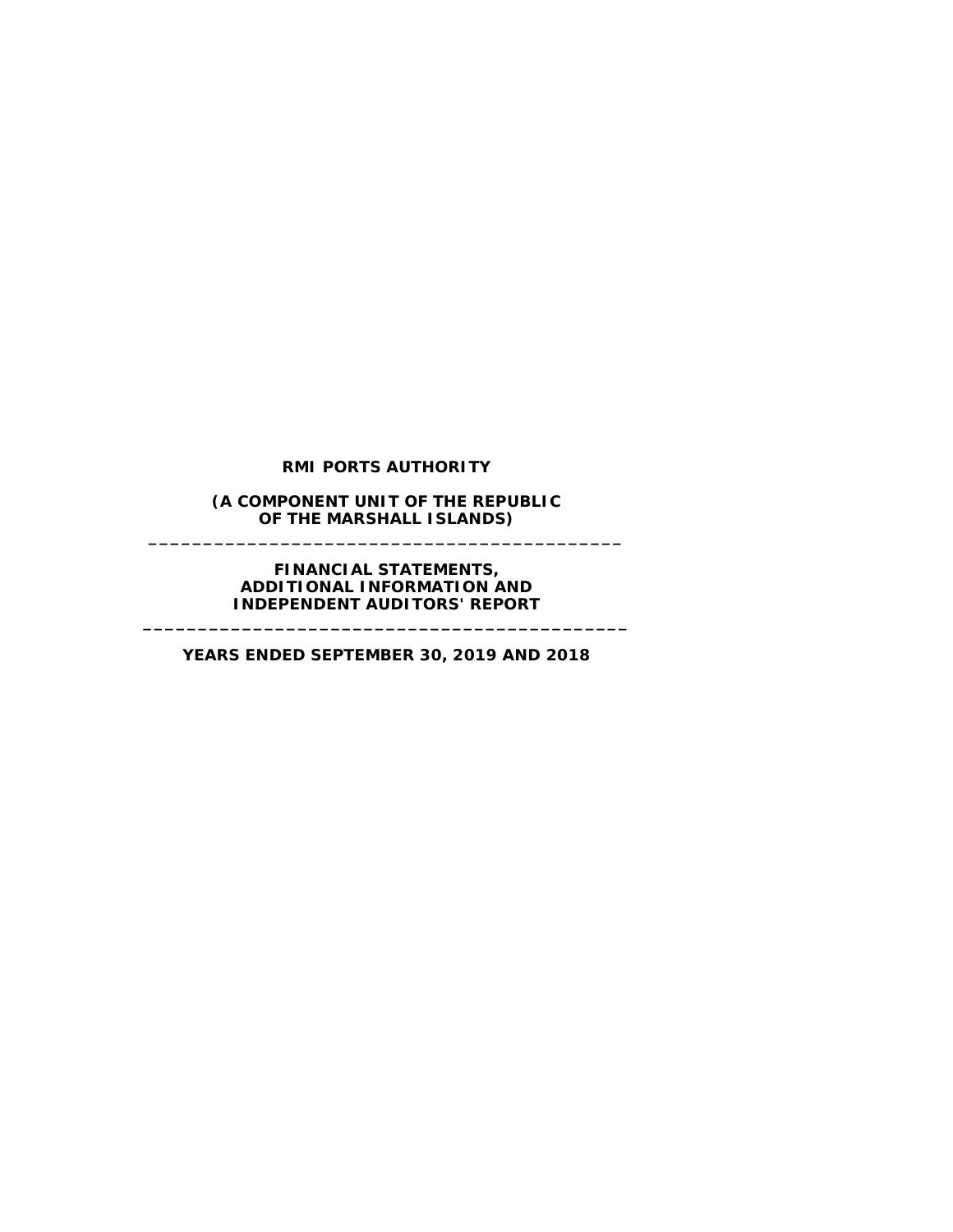# Table of Contents Years Ended September 30, 2019 and 2018

|         |                                                                                                                                                                                                                                    | Page No. |
|---------|------------------------------------------------------------------------------------------------------------------------------------------------------------------------------------------------------------------------------------|----------|
| Τ.      | INDEPENDENT AUDITORS' REPORT                                                                                                                                                                                                       | 1        |
| $\Pi$ . | MANAGEMENT'S DISCUSSION AND ANALYSIS                                                                                                                                                                                               | 3        |
| III.    | <b>FINANCIAL STATEMENTS:</b>                                                                                                                                                                                                       |          |
|         | <b>Statements of Net Position</b>                                                                                                                                                                                                  | 15       |
|         | Statements of Revenues, Expenses and Changes in Net Position                                                                                                                                                                       | 16       |
|         | Statements of Cash Flows                                                                                                                                                                                                           | 17       |
|         | Notes to Financial Statements                                                                                                                                                                                                      | 18       |
| IV.     | OTHER SUPPLEMENTARY INFORMATION:                                                                                                                                                                                                   |          |
|         | <b>Combining Divisional Statement of Revenues, Expenses</b><br>and Changes in Net Position                                                                                                                                         | 28       |
| V.      | <b>INDEPENDENT AUDITORS' REPORT ON COMPLIANCE WITH</b><br><b>LAWS AND REGULATIONS</b>                                                                                                                                              |          |
|         | Independent Auditors' Report on Internal Control Over Financial<br>Reporting and on Compliance and Other Matters Based on an<br>Audit of Financial Statements Performed in Accordance With<br><b>Government Auditing Standards</b> | 29       |
|         | Schedule of Findings and Responses                                                                                                                                                                                                 | 31       |
|         | Unresolved Prior Year Findings                                                                                                                                                                                                     | 35       |
|         |                                                                                                                                                                                                                                    |          |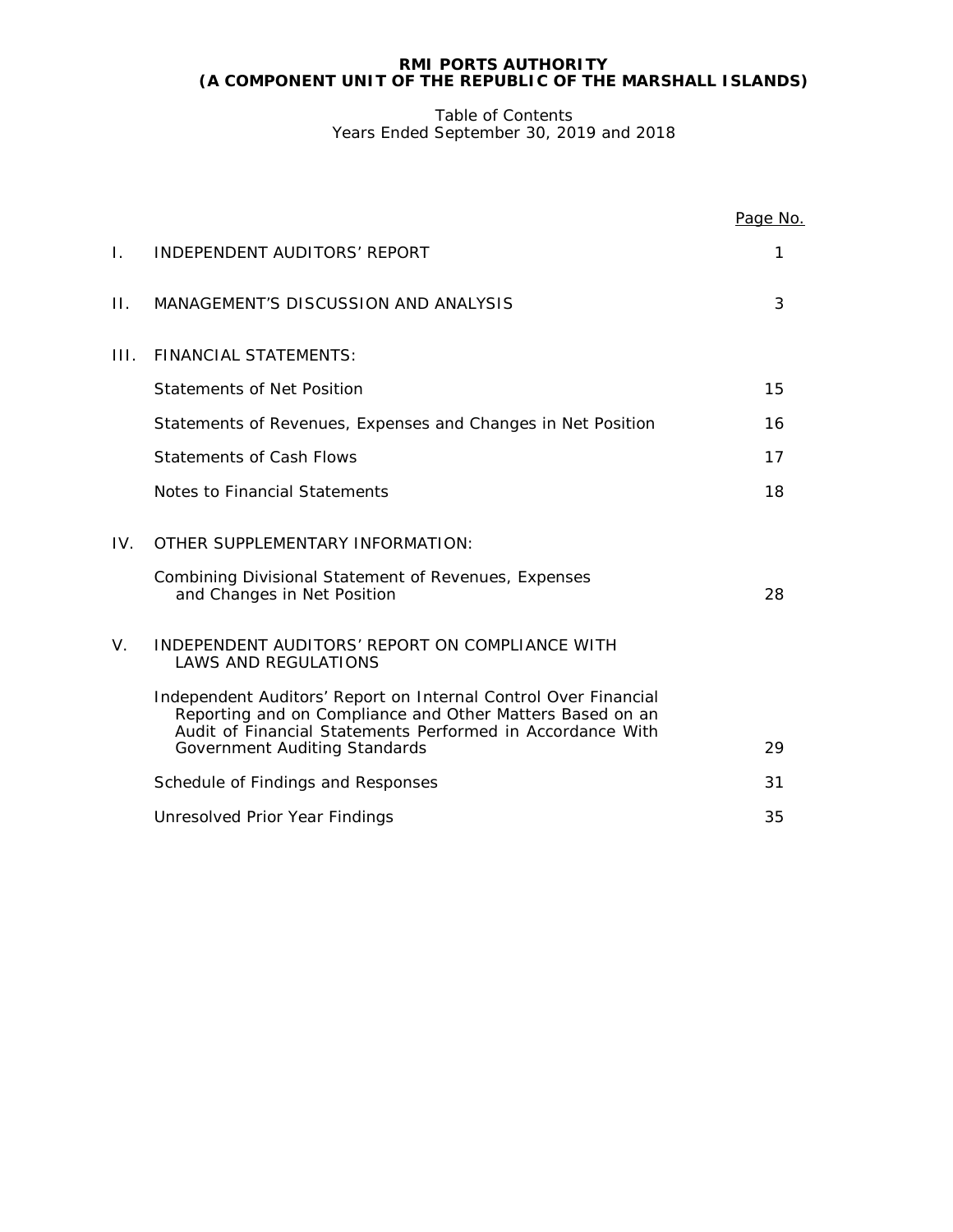# Deloitte.

Deloitte & Touche LLP 361 South Marine Corps Drive Tamuning, GU 96913-3973 USA

Tel: +1 (671) 646-3884 Fax: +1 (671) 649-4265

www.deloitte.com

# **INDEPENDENT AUDITORS' REPORT**

Board of Directors RMI Ports Authority:

# **Report on the Financial Statements**

We have audited the accompanying financial statements of RMI Ports Authority (the Authority), a component unit of the Republic of the Marshall Islands, which comprise the statements of net position as of September 30, 2019 and 2018, and the related statements of revenues, expenses and changes in net position and of cash flows for the years then ended, and the related notes to the financial statements.

# **Management's Responsibility for the Financial Statements**

Management is responsible for the preparation and fair presentation of these financial statements in accordance with accounting principles generally accepted in the United States of America; this includes the design, implementation, and maintenance of internal control relevant to the preparation and fair presentation of financial statements that are free from material misstatement, whether due to fraud or error.

# **Auditors' Responsibility**

Our responsibility is to express an opinion on these financial statements based on our audits. We conducted our audits in accordance with auditing standards generally accepted in the United States of America and the standards applicable to financial audits contained in *Government Auditing Standards*, issued by the Comptroller General of the United States. Those standards require that we plan and perform the audit to obtain reasonable assurance about whether the financial statements are free from material misstatement.

An audit involves performing procedures to obtain audit evidence about the amounts and disclosures in the financial statements. The procedures selected depend on the auditor's judgment, including the assessment of the risks of material misstatement of the financial statements, whether due to fraud or error. In making those risk assessments, the auditor considers internal control relevant to the entity's preparation and fair presentation of the financial statements in order to design audit procedures that are appropriate in the circumstances, but not for the purpose of expressing an opinion on the effectiveness of the entity's internal control. Accordingly, we express no such opinion. An audit also includes evaluating the appropriateness of accounting policies used and the reasonableness of significant accounting estimates made by management, as well as evaluating the overall presentation of the financial statements.

We believe that the audit evidence we have obtained is sufficient and appropriate to provide a basis for our audit opinion.

# **Opinion**

In our opinion, the financial statements referred to above present fairly, in all material respects, the financial position of the Authority as of September 30, 2019 and 2018, and the changes in its net position and its cash flows for the years then ended in accordance with accounting principles generally accepted in the United States of America.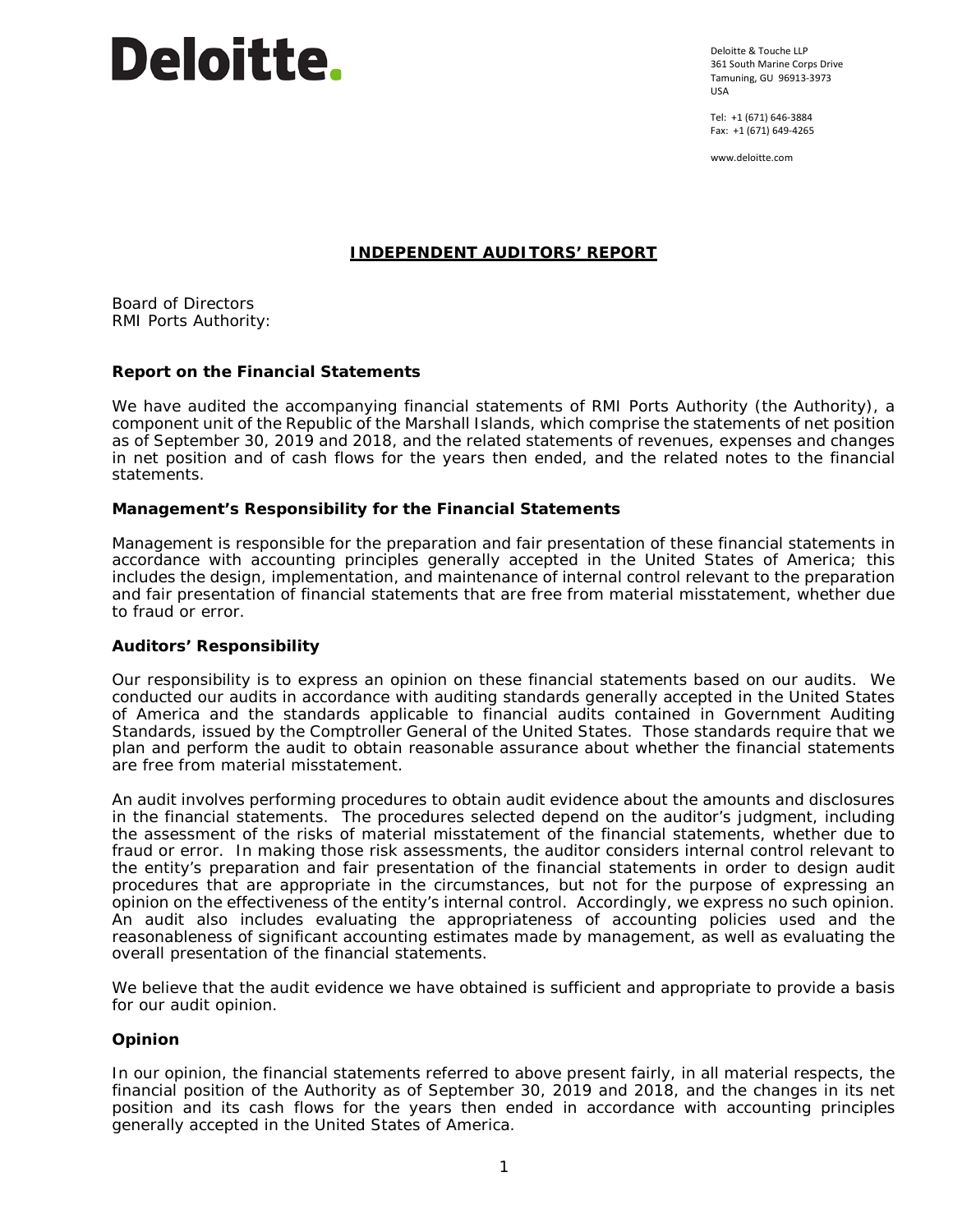# **Deloitte.**

# *Emphasis of Matters*

# *Contingency*

As disclosed in Note 8 to the financial statements, the Authority is currently negotiating with a customer to determine the ultimate collectability of certain receivables. Our opinion is not modified with respect to this matter.

# *COVID-19*

As discussed in Note 10 to the financial statements, the Authority determined that the travel restrictions caused by COVID-19 pandemic negatively impact its business, results of operations and net position. The Authority is unable to reasonably estimate its ultimate financial impact. Our opinion is not modified with respect to this matter.

# **Other Matters**

# *Required Supplementary Information*

Accounting principles generally accepted in the United States of America require that the management's discussion and analysis on pages 3 through 14 be presented to supplement the financial statements. Such information, although not a part of the basic financial statements, is required by the Governmental Accounting Standards Board who considers it to be an essential part of financial reporting for placing the financial statements in an appropriate operational, economic, or historical context. We have applied certain limited procedures to the required supplementary information in accordance with auditing standards generally accepted in the United States of America, which consisted of inquiries of management about the methods of preparing the information and comparing the information for consistency with management's responses to our inquiries, the financial statements, and other knowledge we obtained during our audit of the financial statements. We do not express an opinion or provide any assurance on the information because the limited procedures do not provide us with sufficient evidence to express an opinion or provide any assurance.

# *Other Information*

Our audits were conducted for the purpose of forming an opinion on the financial statements as a whole. The Other Supplementary Information on page 28 is presented for purposes of additional analysis and is not a required part of the financial statements. Such information is the responsibility of management and was derived from and relates directly to the underlying accounting and other records used to prepare the financial statements. The information has been subjected to the auditing procedures applied in the audit of the financial statements and certain additional procedures, including comparing and reconciling such information directly to the underlying accounting and other records used to prepare the financial statements or to the financial statements themselves, and other additional procedures in accordance with auditing standard generally accepted in the United States of America. In our opinion, the Other Supplementary Information is fairly stated, in all material respects, in relation to the financial statements as a whole.

# **Other Reporting Required by** *Government Auditing Standards*

In accordance with *Government Auditing Standards*, we have also issued our report dated July 6, 2020, on our consideration of the Authority's internal control over financial reporting and on our tests of its compliance with certain provisions of laws, regulations, contracts, and grant agreements and other matters. The purpose of that report is solely to describe the scope of our testing of internal control over financial reporting and compliance and the results of that testing, and not to provide an opinion on the effectiveness of the Authority's internal control over financial reporting or on compliance. That report is an integral part of an audit performed in accordance with *Government Auditing Standards* in considering the Authority's internal control over financial reporting and compliance.

loite Nachell

July 6, 2020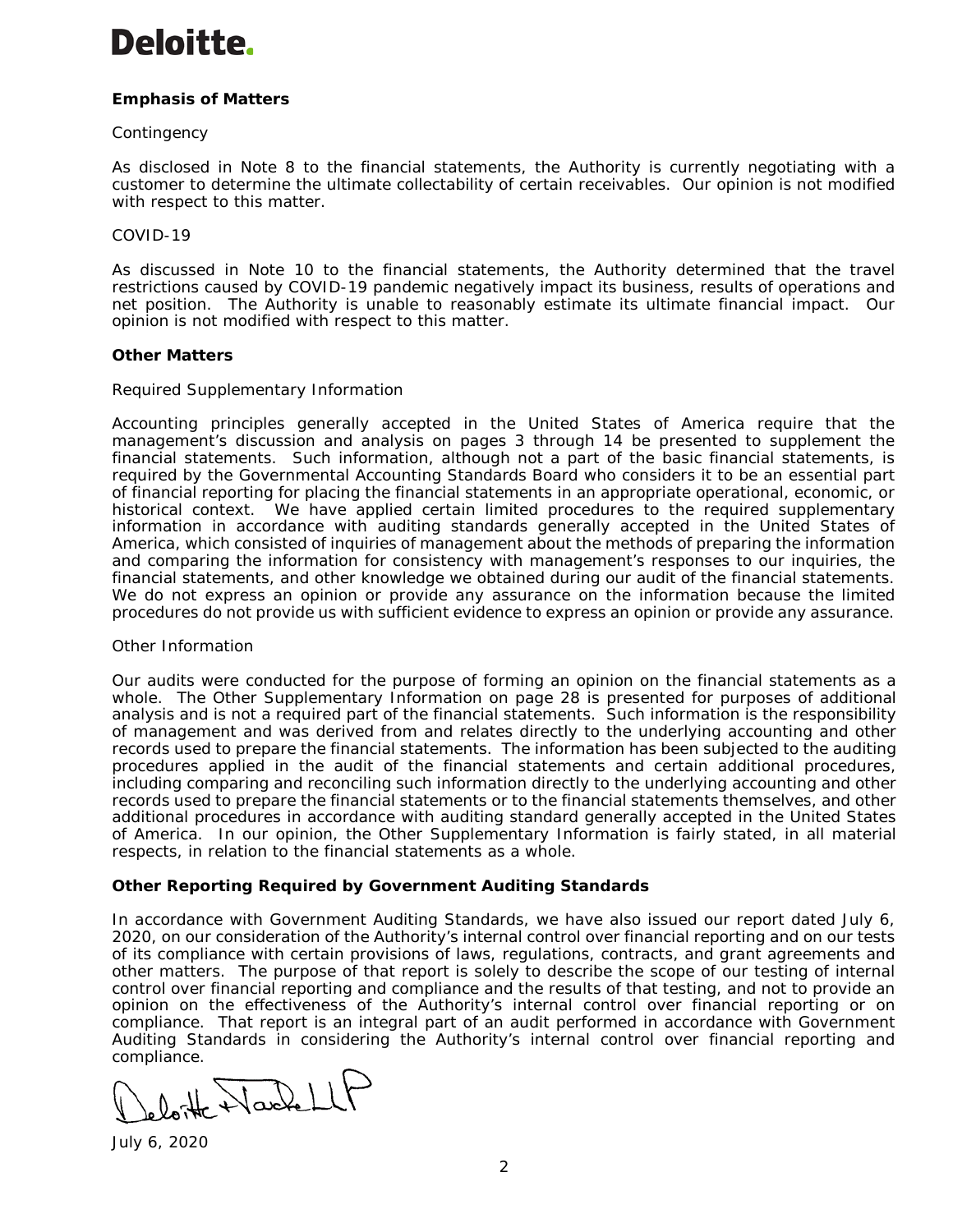Management's Discussion and Analysis Years Ended September 30, 2019 and 2018

# **I. INTRODUCTION**

Our discussion and analysis of the financial performance of the Airport and Seaport Divisions of the RMI Ports Authority (Authority) provides an overview of the Authority's financial activities presented in the audited financial statements for the fiscal year ended September 30, 2019. This discussion and analysis should be read in conjunction with the more detailed information contained within the accompanying audited financial statements.

The Authority is a component unit of the Republic of the Marshall Islands (RepMar) and was established as a public corporation under RMI Public Law 2003-81, known as the RMI Ports Authority Act of 2003. The new Act supersedes the previous Acts of the Marshall Islands Airports Authority (MIAA) and the Marshall Islands Ports Authority (MIPA) and merges the two aforementioned authorities into one single ports authority.

A seven-member Board of Directors governs the Authority, all of whom are appointed by the Cabinet. One of the members is designated by the Cabinet as the Chairperson of the Board. Ports Authority is responsible for establishing, maintaining, managing and operating all airports and port facilities designated by the law and by the RMI Government. At the time of writing, the Authority has the overall responsibilities in management, operations and maintenance of all airport and seaport facilities in Majuro, except for the fish base facilities.

On March 1, 2018, the Authority entered into an agreement with the Kwajalein Atoll Local Government (KALGOV) transferring duties and responsibilities of establishment, maintenance, and operation of the Ebeye Port from KALGOV to the Authority. Effective March 1, 2018, all Ebeye Port employees became employees of the Authority.

As of September 30, 2019, Ports Authority had 84 full-time employees. Composition is as follows: 4 in Administration; 7 in Finance; 5 in Airport Administration/Operations/Tower; 7 in Seaport Administration/Operations; 11 in Maintenance; 42 Security; and 8 in Ebeye. Out of the 42 Security Officers, 10 are cross-trained and certified as airport firefighters.

# **II. OVERVIEW OF FINANCIAL STATEMENTS**

The Authority's financial reports and subsequent statements are prepared in accordance with the accounting principles generally accepted in the United States of America mandated by Governmental Accounting Standards Board (GASB).

The Authority operates on the accrual basis of accounting wherein revenues are recognized when earned, not when received, and expenses are recorded when incurred, not when paid. Capital assets of more than \$500 are capitalized and depreciated over their useful lives.

This annual report consists of four parts: the MD&A, the Basic Financial Statements, Notes to the Financial Statements, and Independent Auditors' Reports on Internal Control and on Compliance.

# **III. FINANCIAL HIGHLIGHTS**

The financial health can be evaluated by several factors such as ports facilities, strategic direction, financial status, tourism, economic activities, community service obligations and human resources. One important question is whether the Authority is financially stable at the beginning of the year or at the end of the year.

- For fiscal year ended September 30, 2019, total net position was \$62.571 million, a significant decrease of \$2.851 million from \$65.422 million or 4% from prior fiscal year.
- Total operating revenues increased by \$0.664 million or 16%. The performance indicators will explain the increase as explained in this report (please refer to the Revenue Performance Indicators and Divisional Expenses of this report).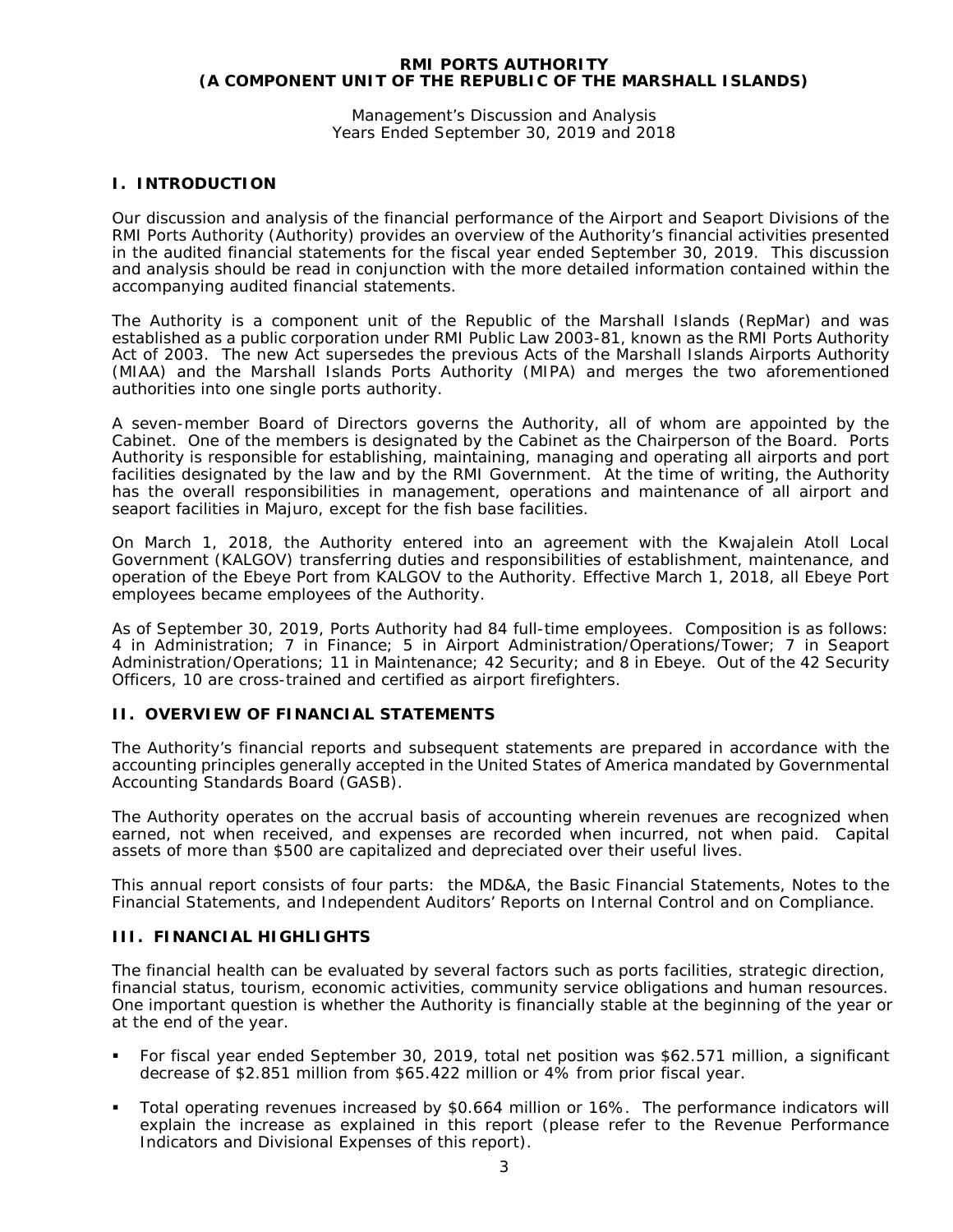Management's Discussion and Analysis Years Ended September 30, 2019 and 2018

# **III. FINANCIAL HIGHLIGHTS, CONTINUED**

- Total operating expenses, inclusive of depreciation and amortization, was \$7.781 million for FY2019. It increased by \$0.754 million or 11% compared to FY2018. The details will be discussed on the Revenue Performance Indicators and Divisional Expenses of this report.
- The Authority incurred an operating loss of \$2.946 million for FY2019. The amount is slightly higher than the amount from last year's figure of \$2.856 million. The major drivers in the increase in the operating loss was caused by the increase in practically all expense streams.

Management Discussion and Analysis (MD&A) for the year ended September 30, 2018 is set forth in the RMI Ports Authority's report on the audit of financial statements, which is dated June 26, 2019. The MD&A explains the major factors impacting the 2018 financial statements and can be obtained from the RMI Office of the Auditor-General website at www.rmioag.com.

# **IV. STATEMENT OF NET POSITION**

The Statement of Net Position presents the overall financial condition of Ports Authority at the end of September 30, 2019.

|                                                                 | 2019                          | 2018                          | \$<br>Change<br>2019-2018       | %<br>Change<br>2019-2018 | 2017                          |
|-----------------------------------------------------------------|-------------------------------|-------------------------------|---------------------------------|--------------------------|-------------------------------|
| Assets:<br>Current and other assets<br>Capital assets           | \$<br>5,572,363<br>58,430,742 | \$<br>5,620,299<br>60,650,732 | \$<br>(47,936)<br>(2, 219, 990) | (0.9)%<br>(3.7)%         | \$<br>5,208,469<br>67,704,806 |
| Total assets                                                    | 64,003,105                    | 66,271,031                    | (2, 267, 926)                   | (3.4)%                   | 72,913,275                    |
| Deferred outflows                                               |                               | 283,907                       | (283, 907)                      | $(100.0)\%$              | 567,816                       |
| Total assets and deferred<br>outflows of resources              | 64,003,105                    | 66,554,938                    | (2, 551, 833)                   | (3.8)%                   | 73,481,091                    |
| Liabilities:<br>Current and other liabilities<br>Long-term debt | 1,432,236                     | 1,108,265<br>24,318           | 323,971<br>(24, 318)            | 29.2%<br>$(100.0)\%$     | 1,763,531<br>183,350          |
| <b>Total liabilities</b>                                        | 1,432,236                     | 1,132,583                     | 299,653                         | 26.5%                    | 1,946,881                     |
| Net position:<br>Net investment in capital                      |                               |                               |                                 |                          |                               |
| assets<br>Unrestricted                                          | 58,430,742<br>4,140,127       | 60,626,414<br>4,795,941       | (2, 195, 672)<br>(655, 814)     | (3.6)%<br>$(13.7)\%$     | 67,521,456<br>4,012,754       |
| Total net position                                              | 62,570,869                    | 65,422,355                    | (2,851,486)                     | (4.4)%                   | 71,534,210                    |

#### **Summary of Statement of Net Position** As of September 30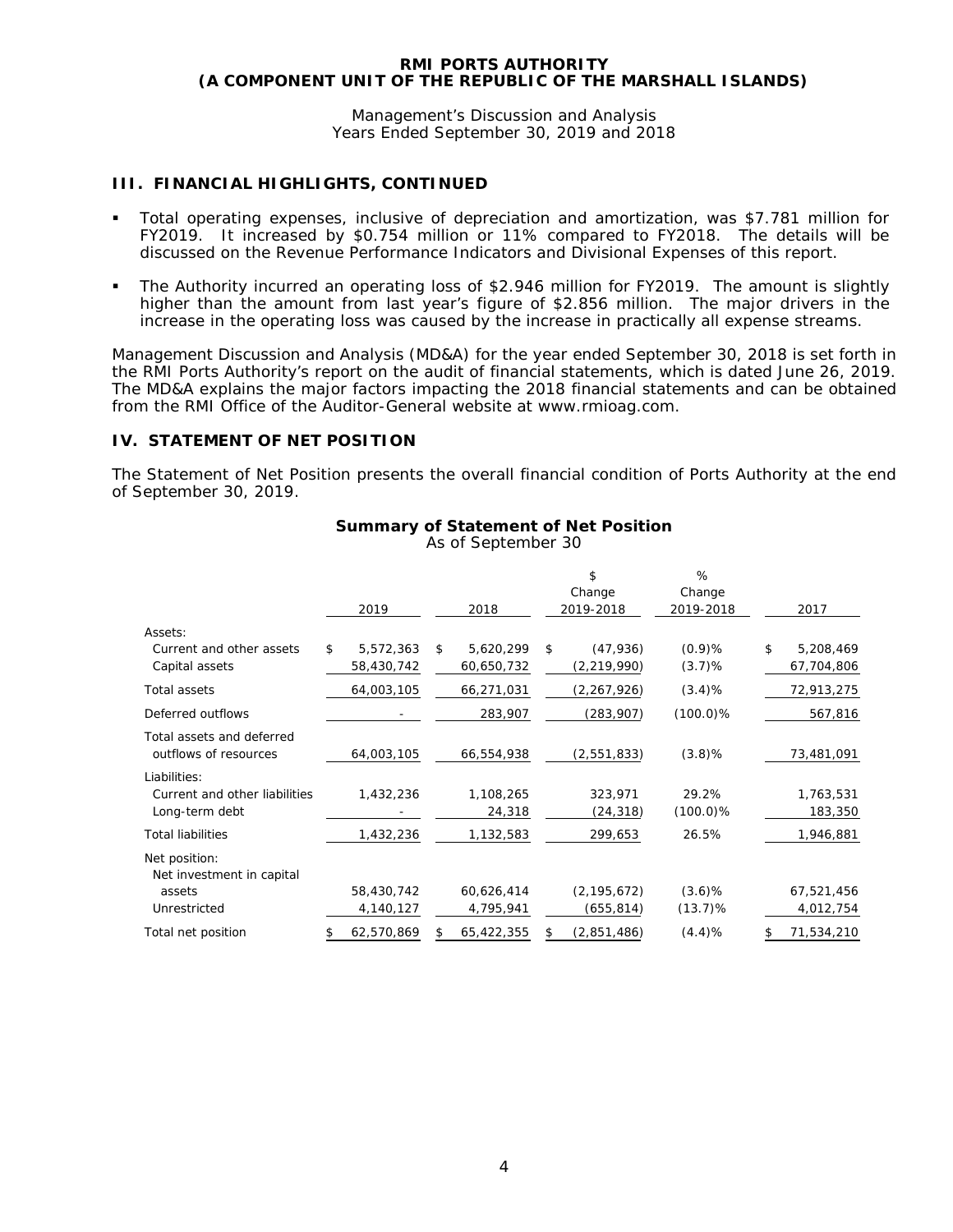Management's Discussion and Analysis Years Ended September 30, 2019 and 2018

# **IV. STATEMENT OF NET POSITION, CONTINUED**

The Authority's financial data for FY2019 showed that total assets settled at \$64.003 million, down from \$66.271 million, a decrease of \$2.268 million or 3%. This can be attributed to the following major drivers, namely:

- 1. Current and other assets offset the decrease of total assets by a decrease of \$0.048 million or an unfavorable 1% from \$5.620 million in FY2018 to \$5.572 million in FY2019. Below are the major changes in the components of total assets:
	- a) Cash account showed a decrease by \$0.251 million or 9% from \$2.664 million recorded in prior year to \$2.413 million in the current year. Refer to the statements of cash flows discussion for the details of the movement in cash.
	- b) Bank of Marshall Islands (BOMI) Certificate of Time Deposit (CTD) account increased by \$0.073 million from \$1.741 million in FY2018 to \$2.514 million in FY2019. This was mainly due to the release of \$0.700 million CTD from noncurrent assets to current assets, after the Authority has paid off its loans from BOMI, to which the TCD was previously used as collateral.
	- c) Receivables increased to \$2.029 million in current year from \$1.907 million in prior year or an increase of \$0.123 million or 6%. However, there are noted subsequent collections in FY2020.
	- d) Regardless of the increase in receivables, the Allowance for Doubtful Accounts of \$1.464 million from FY2018 slightly decreased to \$1.394 million in FY2019 or \$0.070 million reduction or 5% due to collection of prior year outstanding receivables and subsequent collections in FY2020. There was no additional allowance provided during the current year.
	- e) Prepaid expenses and other assets showed a decrease of \$0.064 million or 88% due to the liquidation of various prepayments to vendors and suppliers.
- 2. The net decrease of the capital assets, from \$60.651 million to \$58.431 million, was brought about by the current year depreciation of \$4.382 million offset by additions to depreciable capital assets and construction work-in-progress of \$0.473 million and \$1.689 million, respectively.
- 3. Total current liabilities of \$1.432 million showed a substantial increase from \$1.133 million in prior year. The increase represents a significant 26% or \$0.300 million, which can be related to the following:
	- a) Current portion of bank loans decreased by \$0.024 million or 100% from \$0.024 million due to the full payment of the seaport loan, which was originally at \$1.0 million.
	- b) Accounts payable also increased by \$0.201 million or 826% from \$0.024 million in FY2018 to \$0.226 million in FY2019.
	- c) Contractor's payable increased by \$0.163 million compared to last year's balance of \$0.005 million to current year's balance of \$0.168 million. The increase pertains to recorded payable at yearend for the roofing and dock repair projects.
- 4. One of the financial indicators to measure the financial capacity to meet current obligations is the current or liquidity ratio. At the end of the current year, the Authority has a liquidity ratio of \$3.89 to \$1. This reveals that the Authority has \$3.89 worth of assets currently available for every \$1 owed. This benchmark improved from FY2018 and FY2017 of \$4.34 to \$1 and \$1.84 to \$1, respectively.
- 5. Total net position decreased to \$62.571 million for the current year from \$65.422 million in prior year.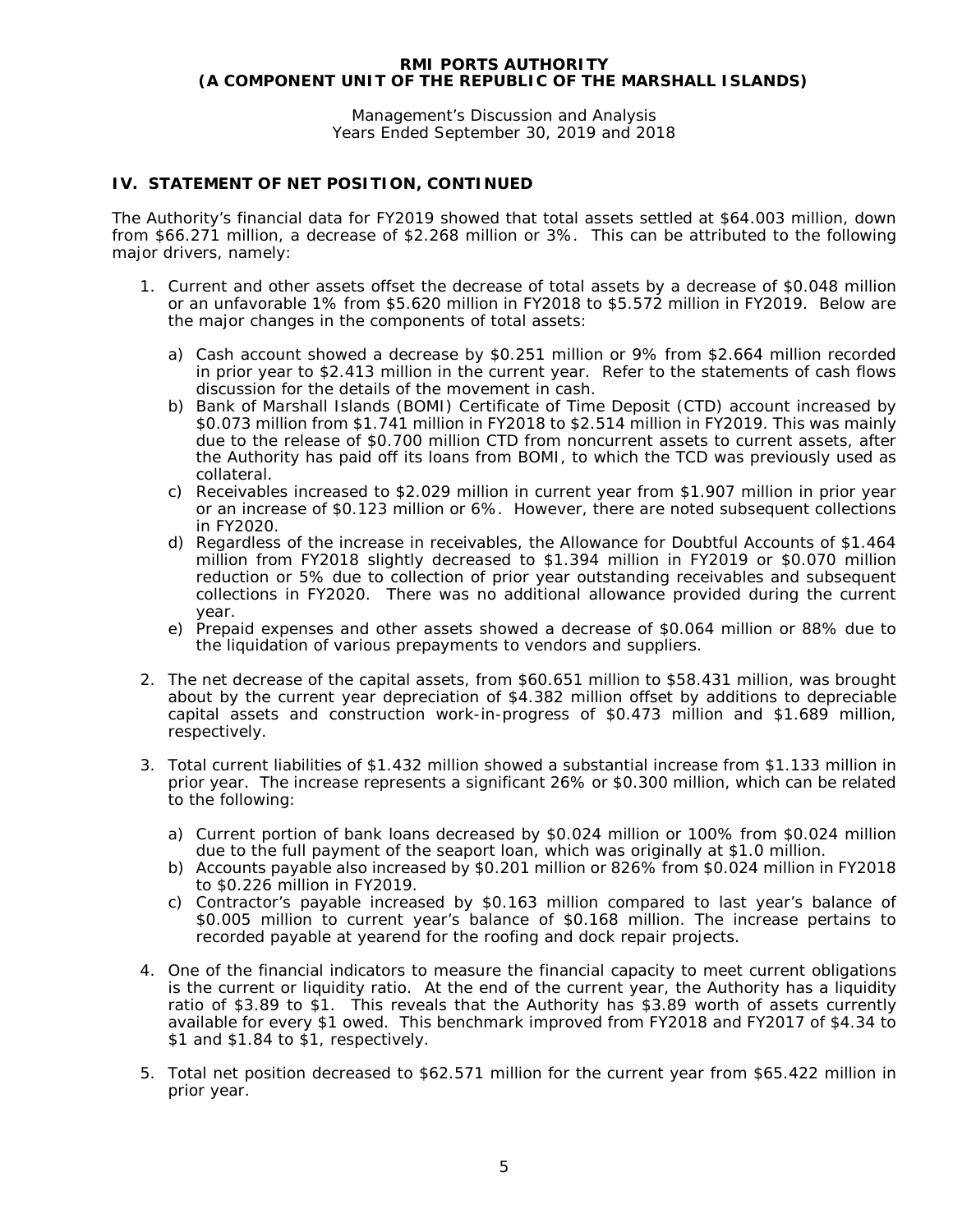Management's Discussion and Analysis Years Ended September 30, 2019 and 2018

# **V. STATEMENT OF REVENUES, EXPENSES, AND CHANGES IN NET POSITION**

The purpose of this statement is to present the revenues received and expenses paid by the Authority, both for operating and non-operating, as well as any revenues, expenses, gains and losses, capital contributions and change in net position for a given period.

#### **Summary of Statement of Revenues, Expenses and Changes in Net Position** Years Ended September 30

|                                                                | 2019                         | 2018                         | \$<br>Change<br>2019-2018 | %<br>Change<br>2019-2018 | 2017                         |
|----------------------------------------------------------------|------------------------------|------------------------------|---------------------------|--------------------------|------------------------------|
| Operating revenues:<br>Airport Division<br>Seaport Division    | \$<br>1,566,935<br>3,268,214 | 1,246,942<br>\$<br>2,924,245 | 319,993<br>\$<br>343,969  | 25.7%<br>11.8%           | 1,244,108<br>\$<br>2,647,755 |
| Total operating revenues                                       | 4,835,149                    | 4,171,187                    | 663,962                   | 15.9%                    | 3,891,863                    |
| Operating expenses:<br>Airport Division<br>Seaport Division    | 5,749,222<br>2,031,807       | 5, 152, 415<br>1,874,541     | 596,807<br>157,266        | 11.6%<br>8.4%            | 4,922,329<br>1,964,031       |
| Total operating expenses                                       | 7,781,029                    | 7,026,956                    | 754,073                   | 10.7%                    | 6,886,360                    |
| Operating loss                                                 | (2,945,880)                  | (2,855,769)                  | (90, 111)                 | 3.2%                     | (2,994,497)                  |
| Nonoperating revenues:<br>Airport Division<br>Seaport Division | 5,462<br>11,159              | 6,522<br>78,833              | (1,060)<br>(67, 674)      | $(16.3)\%$<br>$(85.8)$ % | 260,606<br>330,834           |
| Total nonoperating revenues                                    | 16,621                       | 85,355                       | (68, 734)                 | $(80.5)\%$               | 591,440                      |
| Loss before contributions                                      | (2,929,259)                  | (2,770,414)                  | (158, 845)                | 5.7%                     | (2,403,057)                  |
| Capital contributions:<br>Airport Division<br>Seaport Division | 77,773                       | 812,711                      | (734, 938)                | $(90.4)\%$               | 1,423,382<br>1,148,488       |
| Total capital contributions                                    | 77,773                       | 812,711                      | (734, 938)                | $(90.4)\%$               | 2,571,870                    |
| Special item                                                   |                              | (4, 154, 152)                | 4,154,152                 | $(100.0)\%$              |                              |
| Change in net position                                         | (2,851,486)                  | (6, 111, 855)                | 3,260,369                 | $(53.3)\%$               | 168,813                      |
| Beginning net position                                         | 65,422,355                   | 71,534,210                   | (6, 111, 855)             | $(8.5)$ %                | 71,365,397                   |
| Ending net position                                            | 62,570,869<br>\$             | 65,422,355<br>\$             | (2,851,486)<br>\$         | (4.4)%                   | 71,534,210<br>\$             |

The Authority's operating revenues for fiscal year 2019 showed a moderate increase of \$0.664 million from \$4.171 million to \$4.835 million or 7%.

- 1. There were significant changes in Revenues for the Airport Division in the current year at \$1.567 million compared with the previous year at \$1.246 million. Revenue streams that showed significant gains were departure fees (\$0.053m), screening fees (\$0.034m), scheduled landing charges (\$0.024m) and other income (\$0.209m).
- 2. Revenue streams for the Seaport Division showed significant increases in wharfage fees (\$0.074m), foreign vessel entry fees (\$0.036m), dockage fees (\$0.067m) and pilotage fees (\$0.154m) and pilot boat usage fees (\$0.061m). The increase was due to higher number of shipping vessels coming at the port in FY2019.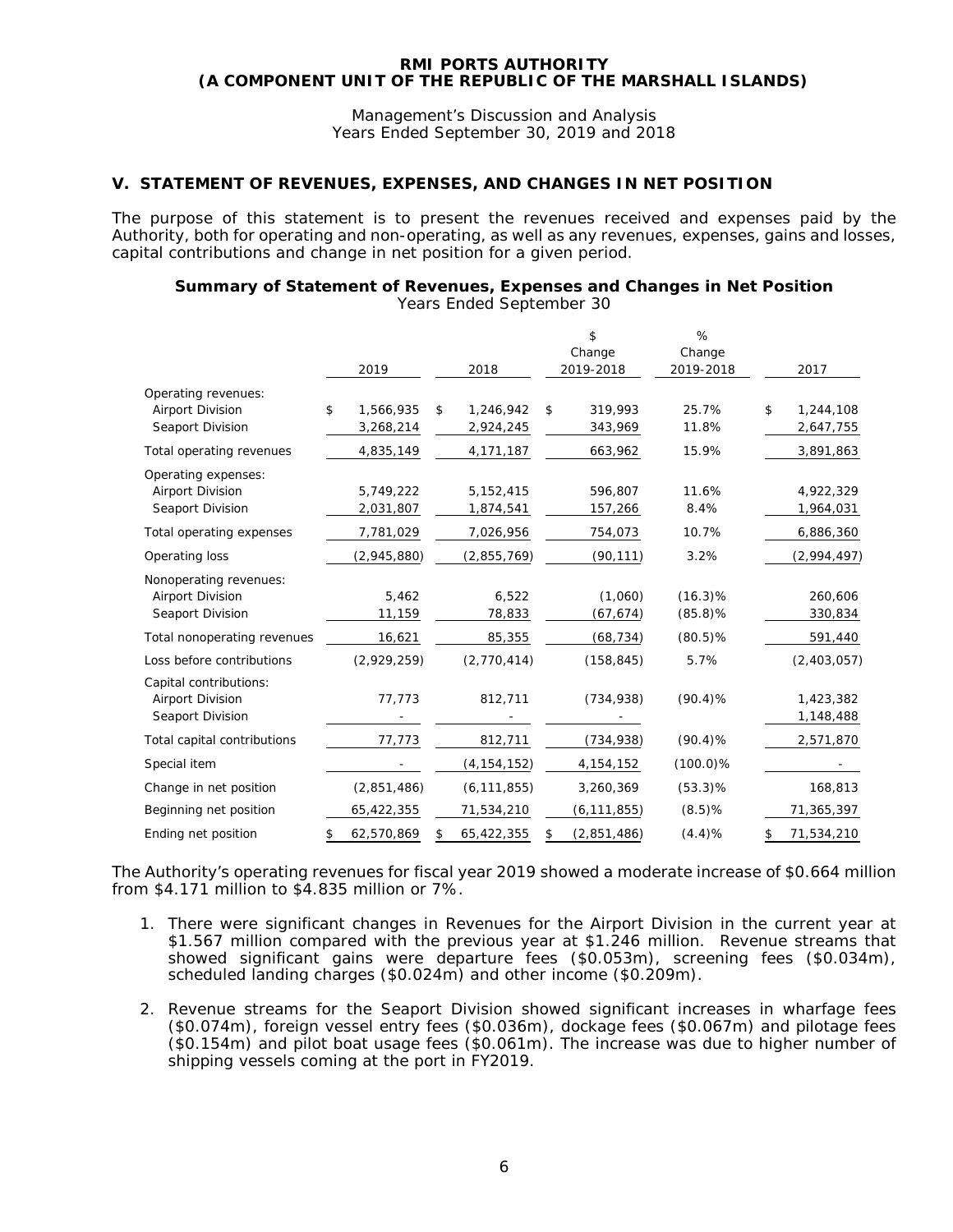Management's Discussion and Analysis Years Ended September 30, 2019 and 2018

# **V. STATEMENT OF REVENUES, EXPENSES, AND CHANGES IN NET POSITION, CONTINUED**

Operating expenses showed an unfavorable increase from \$7.027 million to \$7.781 million, an increase of \$0.754 million or 11%. The increase in the operating expenses for both divisions accounted as follows:

- 1. Depreciation and amortization expense increased by \$0.346 million or 8% from \$4.319 million for FY2018 to \$4.666 million for FY2019, of which \$0.284 pertains to the amortization of deferred outflow of resources and \$4.382 million pertains to the depreciation of depreciable capital assets.
- 2. Salaries and wages for both the Seaport and Airport Divisions showed an aggregate amount of \$1.428 million for FY2019 and \$1.347 million for FY2018 or an increase of \$0.081 million. This was due to the increase in staffing requirements at the airport to comply with governing bodies and approved salary adjustment to all RMIPA staff.
- 3. The unfavorable increase on expenses was further caused by the following:
	- a) Pilotage expenses showed also a moderate increase amounting to \$0.068 million or 20% from \$0.335 million in FY2018 to \$0.402 million in FY2019.
	- b) Utilities also registered an increase of \$0.054 million or 23% from \$0.241 million recorded in FY2018 to \$0.295 million in the current year.
	- c) Training and travel expenses also showed an increase from \$0.129 million in FY2018 to \$0.218 million in FY2019, an increase of \$0.089 million or 69%.
	- d) Gas, oil and fuel expenses showed also a moderate increase amounting to \$0.017 million or 26% from \$0.065 million in FY2018 to \$0.082 million in FY2019.
	- e) Repair and maintenance expenses also registered an increase of \$0.071 million or 145% from \$0.049 million recorded in FY2018 to \$0.121 million in the current year.
	- f) Professional fees showed a moderate increase of \$0.009 million or 35% increase from \$0.026 million to \$0.035 million in FY2019.

Nonoperating revenues (expenses) showed a drop from \$0.085 million in FY2018 to \$0.080 million in FY2019, a decrease of \$0.005 million or 6%. Furthermore, during FY2019, the Authority contributed \$63,793 to Majuro Atoll Local Government (MALGOV).

The Authority receives capital contributions from two streams, namely the grant revenues from RepMar and the grant revenues from the U.S. Department of Transportation (DOT) pass thru Federal Aviation Administration. These funds are considered capital contributions since they are given to the Authority without directly providing goods and/or services. In the current year, grant revenues from the U.S. DOT decreased from \$0.813 million to \$0.077 million or a decrease of \$0.735 million or 90%. As of September 30, 2019, only few Airport Improvement Projects was expended.

Change in net position for FY2019 showed a negative \$2.851 million compared to \$6.112 million in prior year or an increase of \$3.260 million.

Net position at the end of the current year amounts to \$62.571 million and \$65.422 million in prior year. Overall, for fiscal period ended September 30, 2019, total net position of \$62.571 million is regarded as strong and stable considering the ups and downs as described above.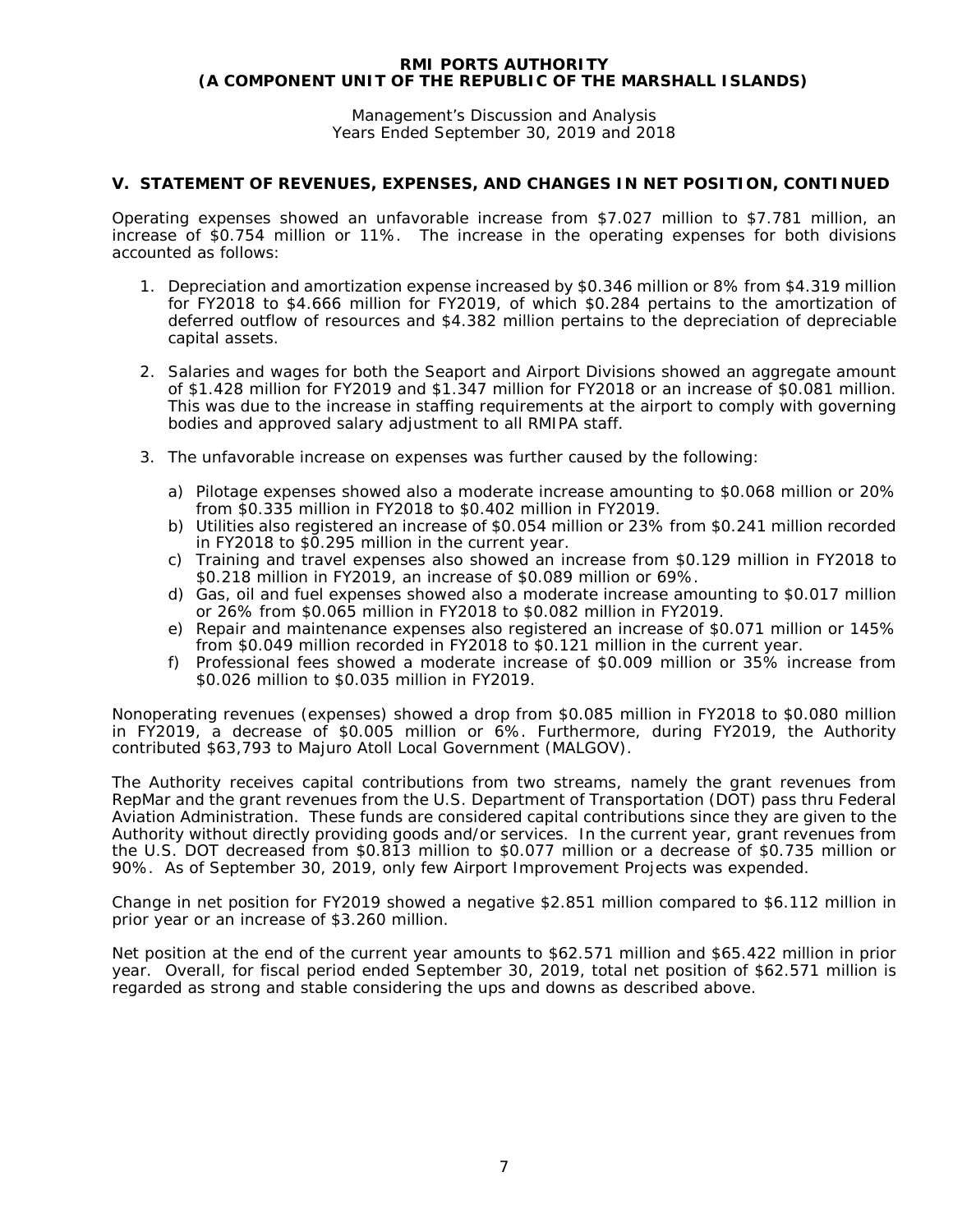Management's Discussion and Analysis Years Ended September 30, 2019 and 2018

# **VI. STATEMENT OF CASH FLOWS**

The Statement of Cash Flows presents detailed information about cash receipts and cash payments of Ports Authority. It helps users to assess the ability to generate future cash flows, the ability to meet obligations as they become due, and the need for external financing. It also shows how changes in Statement of Net Position and Statement of Revenues, Expenses and Changes in Net Position affect cash and breaks the analysis into operating, capital and noncapital related financing and investing activities.

|                                                | 2019            | 2018            | \$<br>Change<br>2019-2018 | %<br>Change<br>2019-2018 | 2017            |
|------------------------------------------------|-----------------|-----------------|---------------------------|--------------------------|-----------------|
| Cash flows provided by<br>(used for):          |                 |                 |                           |                          |                 |
| Operating activities<br>Capital and related    | \$<br>1,634,061 | \$<br>1,374,929 | \$<br>259,132             | 18.8%                    | \$<br>1,044,496 |
| financing activities<br>Noncapital and related | (1, 941, 543)   | (584, 223)      | (1, 357, 320)             | 232.3%                   | 160,506         |
| financing activities                           | 50,497          | 91.541          | (41, 044)                 | $(44.8)\%$               | 14,000          |
| Investing activities                           | 5,878           | 27,107          | (21, 229)                 | $(78.3)\%$               | 110,000         |
| Net change in cash                             | (251, 107)      | 909,354         | (1, 160, 461)             | $(127.6)\%$              | 1,329,002       |
| Cash at beginning of year                      | 2,664,448       | 1,755,094       | 909,354                   | 51.8%                    | 426,092         |
| Cash at end of year                            | 2,413,341       | 2,664,448       | (251,107)                 | (9.4)%                   | 1,755,094       |

#### **Summary of Statement of Cash Flows** Years Ended September 30

Net change in cash position during the year showed a substantial reduction from \$0.909 million in FY2018 to negative \$0.251 million in FY2019 or a decrease of \$1.160 million or 128%.

- 1. Cash inflows from operating activities were primarily from customers, e.g., airlines, shipping vessels, lessees, special/unscheduled flights, private businesses, government offices, and other related party entities with an aggregate amount of \$4.591 million in FY2019 as compared to \$4.033 million in FY2018, an increase of \$0.557 million or more than 14%. Such cash was used to pay various suppliers for goods and services amounting to \$1.517 million and \$1.351 million in FY2019 and FY2018, respectively. In addition, it was also used to pay the employees for services rendered during FY2019 and FY2018 in the amount of \$1.439 million and \$1.308 million, respectively. The net cash provided by operating activities showed a modest increase of \$0.259 million or 19% from \$1.375 million in FY2018 to \$1.634 million in FY2019.
- 2. Net cash used for capital and related financing activities stood at a negative \$1.941 million for the current year, an increase of \$1.357 million or 232% from \$0.584 million in FY2018. The Authority paid \$1.999 million and \$0.025 million, respectively, for the acquisition and construction of capital assets and payment of principal and interest on loans.
- 3. Net cash inflows from noncapital and related financing activities amounting to \$0.050 million while the net cash inflows from investing activities of \$0.006 million pertains to interest collection on loans to Air Marshall Islands (AMI).
- 4. Generally, the Authority showed a very strong cash position at the end of FY2019 at \$2.413 million, a decrease of \$0.251 million or 9% in comparison to FY2018 figures of \$2.664 million.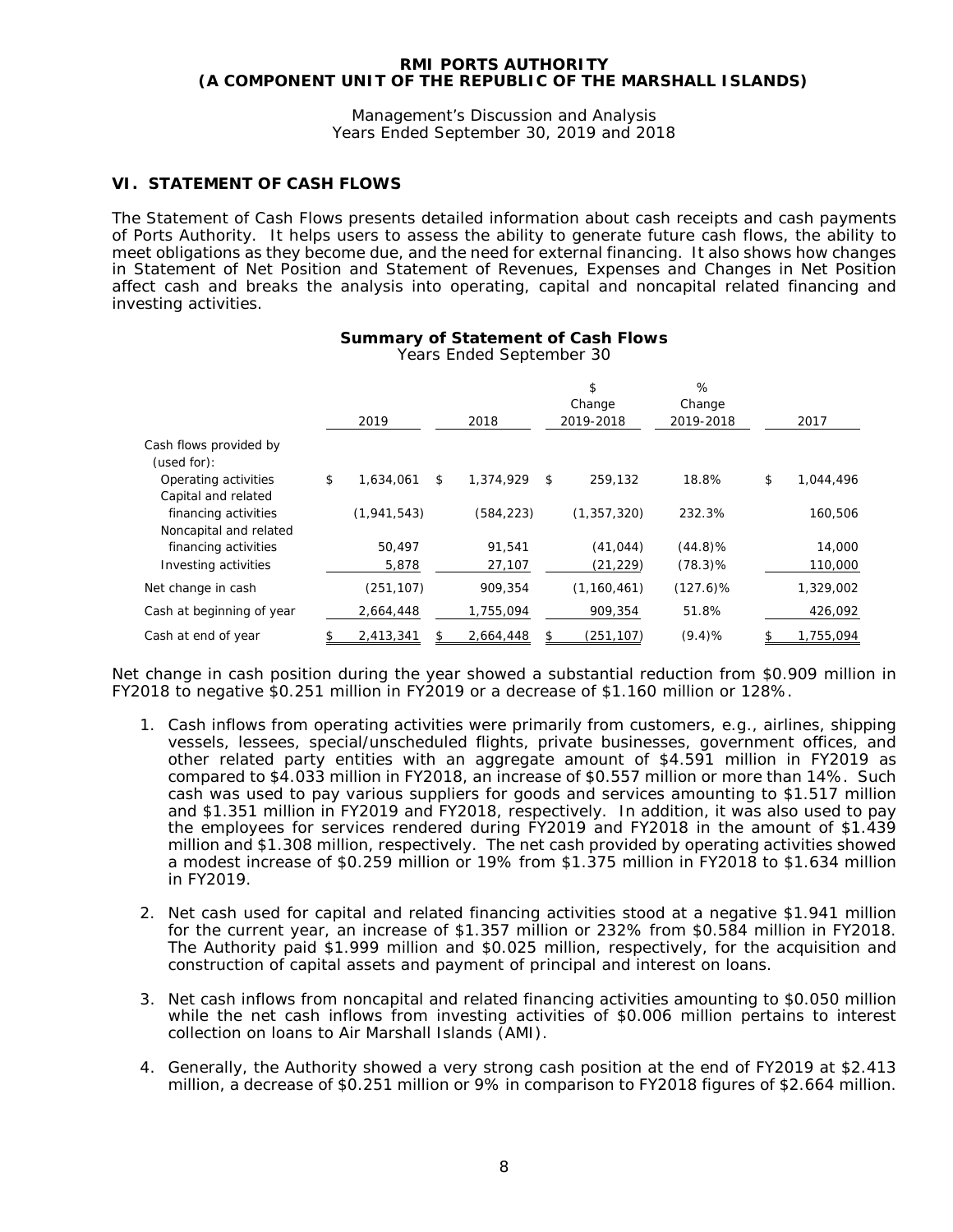Management's Discussion and Analysis Years Ended September 30, 2019 and 2018

# **VI. DIVISIONAL REVENUES AND EXPENSES**

# **Airport and Seaport Combined Operating Revenues**

|                     |           |           |               | %         |           |
|---------------------|-----------|-----------|---------------|-----------|-----------|
|                     |           |           | Change        | Change    |           |
|                     | 2019      | 2018      | 2019-2018     | 2019-2018 | 2017      |
| Operating revenues: |           |           |               |           |           |
| Airport Division    | 1,566,935 | 1,246,942 | \$<br>319,993 | 25.7%     | 1,244,108 |
| Seaport Division    | 3,268,214 | 2,924,245 | 343,969       | 11.8%     | 2,647,755 |
|                     | 4,835,149 | 4,171,187 | 663,962       | 15.9%     | 3,891,863 |

Please see above in-depth analysis of Airport and Seaport Combined Operating Revenues on Statement of Revenues, Expenses and Changes in Net Position.

# **Airport and Seaport Combined Operating Expenses**

|                            | 2019          | 2018          | \$<br>Change<br>2019-2018 | %<br>Change<br>2019-2018 | 2017          |
|----------------------------|---------------|---------------|---------------------------|--------------------------|---------------|
| Airport:                   |               |               |                           |                          |               |
| Personnel                  | \$<br>763.623 | \$<br>719.676 | \$<br>43.947              | 6.1%                     | \$<br>609,386 |
| Maintenance and operations | 4,985,599     | 4,432,739     | 552,860                   | 12.5%                    | 4,312,943     |
|                            | 5,749,222     | 5, 152, 415   | 596,807                   | 11.6%                    | 4,922,329     |
| Seaport:                   |               |               |                           |                          |               |
| Personnel                  | \$<br>664,270 | \$<br>627.397 | \$<br>36,873              | 5.9%                     | \$<br>554,388 |
| Maintenance and operations | 1,367,537     | 1,247,144     | 120,393                   | 9.7%                     | 1,409,643     |
|                            | 2,031,807     | 1,874,541     | 157,266                   | 8.4%                     | 1,964,031     |
|                            | 7,781,029     | 7,026,956     | 754,073                   | 10.7%                    | 6,886,360     |

Please see above in-depth analysis of Airport and Seaport Combined Operating Expenses on Statement of Revenues, Expenses and Changes in Net Position.

#### **VII. REVENUE PERFORMANCE INDICATORS AND ANALYSIS OF DIVISIONAL EXPENSES**

#### **AIRPORT REVENUE PERFORMANCE INDICATORS**

SCHEDULED FLIGHTS - TRAFFIC

|                       | 2019 | 2018 | Change     | $\frac{9}{6}$ | 2017 |
|-----------------------|------|------|------------|---------------|------|
| United Airlines       | 417  | 388  | 29         |               | 315  |
| Our Airline           | 140  | 106  | 34         | 32            | 93   |
| Air Marshall Islands  | 817  | 873  | (56)       | (6)           | 789  |
| Asia Pacific Airlines | 129  | 119  | <u> 10</u> | 8             | 123  |
|                       | ∴50. | .486 |            |               | ,320 |

The increase in number of scheduled flights by 17 or 1% from 1,486 to 1,503 in FY2019 registered an increase in dollar amounts as total Landing Charges – Scheduled took a slight increment of \$0.024 million or 10% from \$0.246 in FY2018 to \$0.270 million in FY2019. A closer look showed that the number of regular/scheduled flights from all the airlines sans Asia Pacific Airlines increased the number of touchdowns at the Amata Kabua International Airport (AKIA).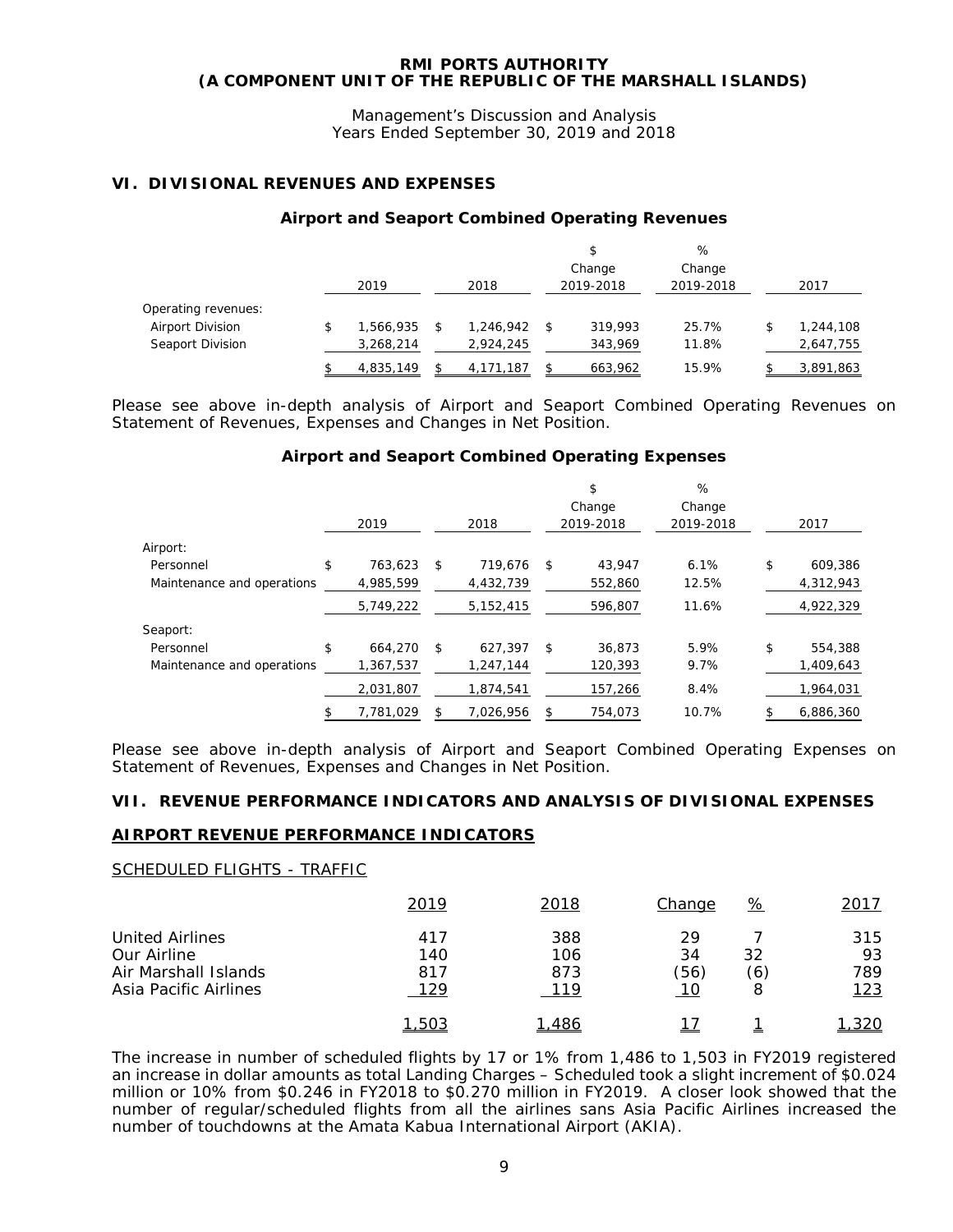Management's Discussion and Analysis Years Ended September 30, 2019 and 2018

# **VII. REVENUE PERFORMANCE INDICATORS AND ANALYSIS OF DIVISIONAL EXPENSES, CONTINUED**

# **AIRPORT REVENUE PERFORMANCE INDICATORS, CONTINUED**

# DEPARTURES - INTERNATIONAL

|                           | 2019            | 2018            | Change              | $\frac{9}{6}$    | <u> 2017 </u>   |
|---------------------------|-----------------|-----------------|---------------------|------------------|-----------------|
| Adults<br><b>Students</b> | 15,789<br>5,042 | 13,875<br>4,329 | 1.914<br><u>713</u> | 14<br><u> 16</u> | 13,582<br>3,745 |
|                           | 20,831          | 18,204          | 2,627               | <u> 14</u>       | 17,327          |

Departure Fees – International increased by \$0.051 million or 15%, compared with the figures recorded in prior year of \$0.342 million. This was brought by the migration of both adults and students to the United States of America.

# **UNSCHEDULED/SPECIAL FLIGHT TRAFFIC**

|                                                                | 2019             | 2018              | Change              | $\frac{9}{6}$               | 2017                   |
|----------------------------------------------------------------|------------------|-------------------|---------------------|-----------------------------|------------------------|
| Number of Flights (MTOW)<br>0-45000<br>45001-90000<br>90001-up | 81<br>15<br>80   | 83<br>26<br>149   | (2)<br>(11)<br>(69) | (57)<br>(42)<br><u>(46)</u> | 53<br>10<br><u>128</u> |
|                                                                | 176              | 258               | (82)                | (32)                        | 191                    |
| % to Total                                                     | 2019             | 2018              | 2017                |                             |                        |
| 0-45000<br>45001-900006<br>90001-up                            | 46%<br>9%<br>45% | 32%<br>10%<br>58% | 28%<br>5%<br>67%    |                             |                        |

Unscheduled/Special Flight Traffic decreased as the number of flights in FY2018 of 258 flights decreased in comparison to the 176 flights in FY2019. This is a modest reduction of 82 flights for the given year, which is equivalent to a decrease of revenues by \$0.026 million or 37%, from \$0.069 million in FY2018 to \$0.044 million in FY2019. Unscheduled/Special flights should be taken seriously by all personnel concerned by attending to all the unscheduled/special flights regardless of time and giving paramount importance on the services provided. In addition, there should be a collaboration among the tower people, marshallers, ARFF, boarding party and the collector to entice these stakeholders to do more flights.

Please see discussion of Airport expenses in the Statement of Revenues, Expenses and Changes in Net Position.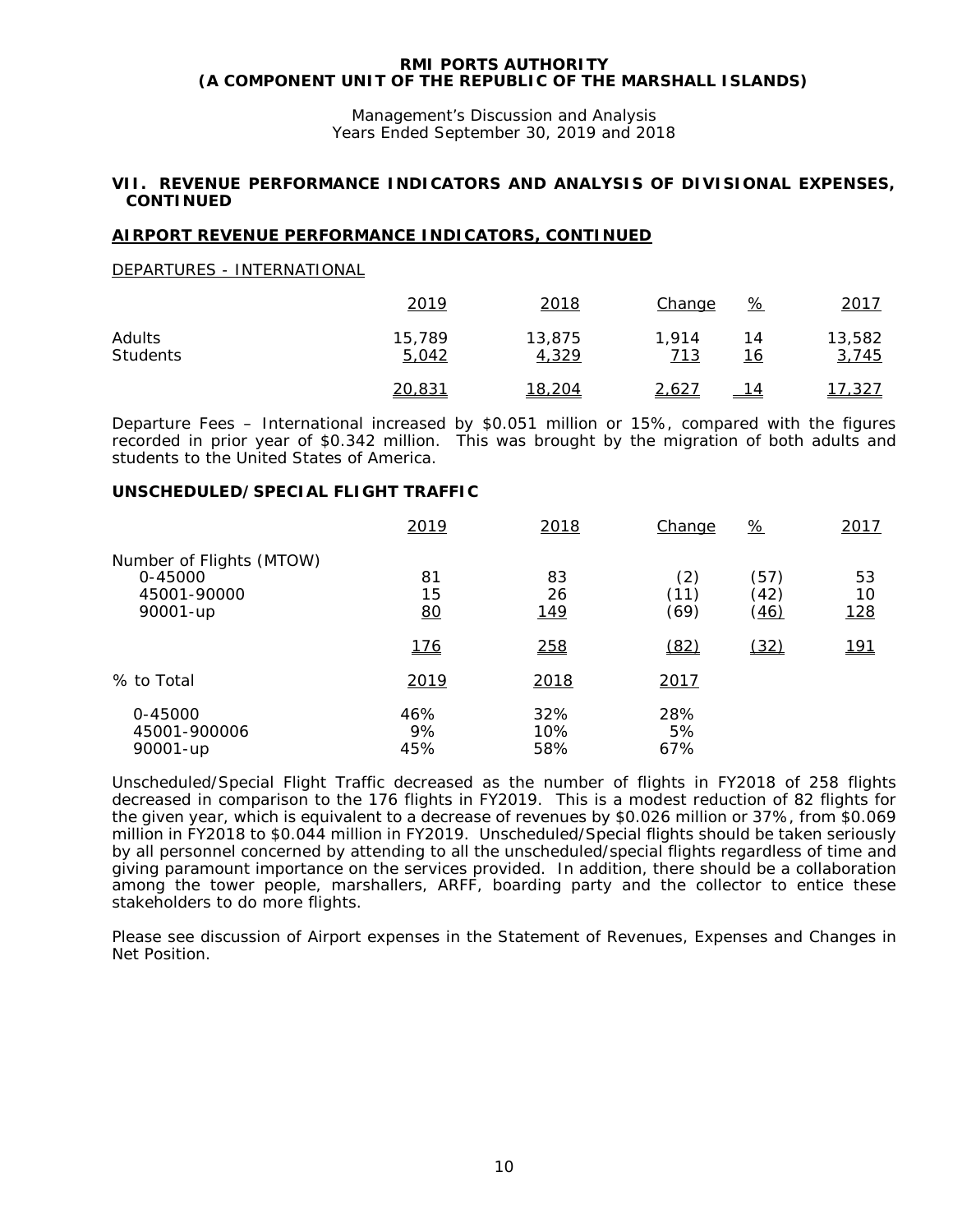Management's Discussion and Analysis Years Ended September 30, 2019 and 2018

# **VII. REVENUE PERFORMANCE INDICATORS AND ANALYSIS OF DIVISIONAL EXPENSES, CONTINUED**

# **SEAPORT REVENUE PERFORMANCE INDICATORS**

| VESSELS ARRIVALS                                                                                                                     | 2019                        | 2018                        | Change                                       | $\frac{9}{6}$            | 2017                         |
|--------------------------------------------------------------------------------------------------------------------------------------|-----------------------------|-----------------------------|----------------------------------------------|--------------------------|------------------------------|
| Cargo Vessels<br>Fishing Vessels - International<br>Fishing Vessels - Domestic<br>Foreign Tankers<br><b>Military Ships</b><br>Others | 89<br>672<br>608<br>21<br>6 | 58<br>583<br>769<br>35<br>6 | 31<br>89<br>(161)<br>(14)<br>$\qquad \qquad$ | 53<br>15<br>(21)<br>(40) | 70<br>633<br>511<br>24<br>10 |
|                                                                                                                                      | ',40C                       | 455, ا                      | (55)                                         |                          | <u>,255</u>                  |

As discussed in the Statement of Revenues, Expenses, and Changes in Net Position, some line items on the Seaport Division's revenue streams registered a decrease specifically the Domestic Vessel Entry Fees which showed a decrease of \$0.066 million or 26%, from \$0.255 million in FY2018 to \$0.188 million in FY2019. This can also be seen from the table above as it shows a decrease in transshipment of containers from 769 to 608 or a decrease of 161 fishing vessels for the given year. Foreign Entry Tankers showed a decrease from 35 tankers to 21 tankers or 40% or 14 tankers lesser from prior year. These favorable operation results had impacted the revenues of the Seaport as it shows \$3.268 million in FY2019 versus \$2.024 million in FY2018 or an increase in revenue streams of \$0.664 million or 16% through cargo vessels and international fishing vessels.

#### **MOVEMENTS**

 $V_{\text{F}}$ 

| 2019  | 2018  | <u>Change</u> | <u>%</u> | 2017  |
|-------|-------|---------------|----------|-------|
| 2,000 | 1,664 | 336           | 20       | 1.872 |

Both the pilotage fees and pilot boat usage fees increased due to the positive change in the arrival of the vessels. Pilotage fees increased to \$0.901 million in FY2019 from \$0.747 million in FY2018, an increase of \$0.154 million or 21%. Further, pilot boat usage fees increased by \$0.061 million or 15%, from \$0.414 million in FY2018 to \$0.475 million in FY2019.

#### WHARFAGE FEES

|                            | 2019    | 2018    | Change    | <u>%</u> | 2017    |
|----------------------------|---------|---------|-----------|----------|---------|
| Metric tons<br>Revenue Ton | 56.697  | 51,610  | 5,087     | 10       | 38,594  |
| Domestic                   | 3,680   | 4.702   | (1.022)   | (22)     | 9.524   |
| International              | 127,837 | 165,465 | (37, 628) | (23)     | 111,938 |

Even with the decrease in revenue tonnage for domestic, wharfage fees showed a positive result at the end of the fiscal year with an increase of \$0.074 million or 14% from \$0.550 million in FY2018 to \$0.625 million in FY2018.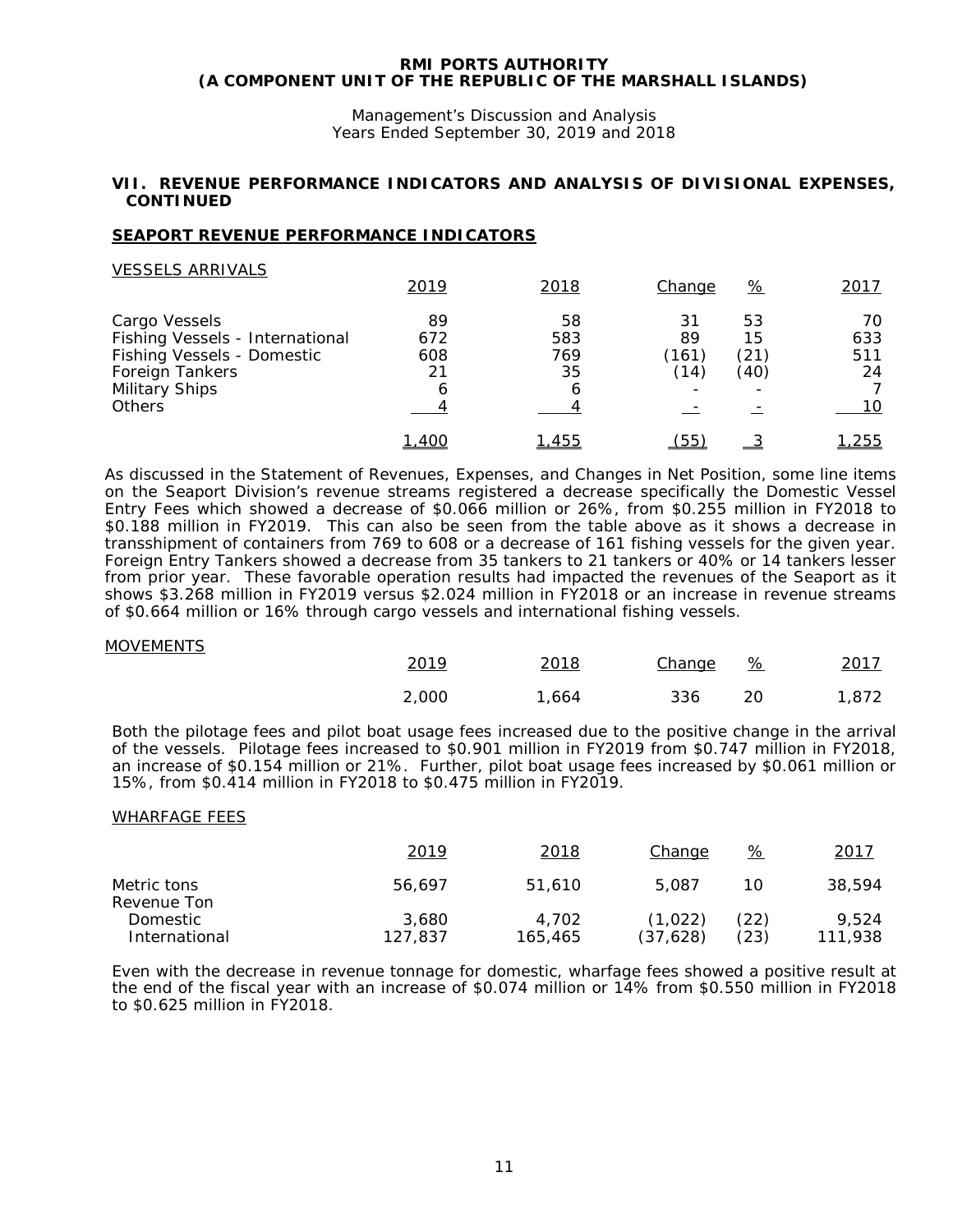Management's Discussion and Analysis Years Ended September 30, 2019 and 2018

# **VII. REVENUE PERFORMANCE INDICATORS AND ANALYSIS OF DIVISIONAL EXPENSES, CONTINUED**

# **SEAPORT REVENUE PERFORMANCE INDICATORS, CONTINUED**

#### BUNKERING FEES

|                | 2019    | 2018    | Change | $\frac{9}{6}$ | <u> 2017</u> |
|----------------|---------|---------|--------|---------------|--------------|
| Fuel (barrel)  | 78.424  | 65.824  | 12,600 | 19            | 60,535       |
| Water (gallon) | 980,200 | 948,000 | 32,200 |               | 846,830      |

Bunkering fees - fuel showed an increase of 12,600 barrels or 19% from 65,824 barrels in FY2018 to 78,424 barrels in FY2019. Bunkering fees - water registered a 3% increase or 32,200 gallons of water, increasing from 948,000 gallons in FY2018 to 980,200 gallons in FY2019. In terms of dollar value, fuel and water service fees increased by \$0.008 million or 35% from \$0.021 million in prior year to \$0.029 million in the current year.

Please see discussion above for the Seaport expenses in the Statement of Revenues, Expenses and Changes in Net Position.

# **VIII. ACTUAL VS. BUDGET COMPARISON**

|                                                             | Actual<br>2019                 | <b>Budget</b><br>2019        | Variance                      | %<br>Change              |
|-------------------------------------------------------------|--------------------------------|------------------------------|-------------------------------|--------------------------|
|                                                             |                                |                              |                               |                          |
| Operating revenues:<br>Airport Division<br>Seaport Division | \$<br>1,566,935<br>3,268,214   | \$<br>1,262,594<br>2,797,737 | \$<br>304,341<br>470,477      | 24.1%<br>16.8%           |
|                                                             | \$<br>4,835,149                | \$<br>4,060,331              | \$<br>774,818                 | 19.1%                    |
| Depreciation and amortization:                              |                                |                              |                               |                          |
| Airport Division<br>Seaport Division                        | \$<br>4,178,957<br>486,611     | \$<br>3,916,172<br>494,907   | \$<br>262,785<br>(8, 296)     | 6.7%<br>(1.7)%           |
|                                                             | 4,665,568                      | \$<br>4,411,079              | \$<br>254,489                 | 5.8%                     |
| Other operating expenses:                                   |                                |                              |                               |                          |
| Airport Division<br>Seaport Division                        | \$<br>1,570,265<br>1,545,196   | \$<br>1,899,729<br>1,724,232 | \$<br>(329, 464)<br>(179,036) | $(17.3)\%$<br>$(10.4)\%$ |
|                                                             | \$<br>3, 115, 461              | \$<br>3,623,961              | \$<br>(508, 500)              | $(14.0)\%$               |
| Nonoperating revenues (expenses):                           |                                |                              |                               |                          |
| Airport Division<br>Seaport Division                        | \$<br>5,462<br>11,159          | \$<br>3,894<br>81,390        | \$<br>1,568<br>(70, 231)      | 40.3%<br>$(86.3)\%$      |
|                                                             | \$<br>16,621                   | \$<br>85,284                 | \$<br>(68, 663)               | $(80.5)\%$               |
| Capital contributions:                                      |                                |                              |                               |                          |
| Airport Division<br>Seaport Division                        | \$<br>77,773                   | \$                           | \$<br>77,773                  |                          |
|                                                             | \$<br>77,773                   | \$                           | \$<br>77,773                  |                          |
| Change in Net Position:                                     |                                |                              |                               |                          |
| Airport Division<br>Seaport Division                        | \$<br>(4,099,052)<br>1,247,566 | \$<br>(4,549,413)<br>659,988 | \$<br>450,361<br>587,578      | (9.9)%<br>89.0%          |
|                                                             | \$<br>(2,851,486)              | \$<br>(3,889,425)            | \$<br>1,037,939               | $(26.7)\%$               |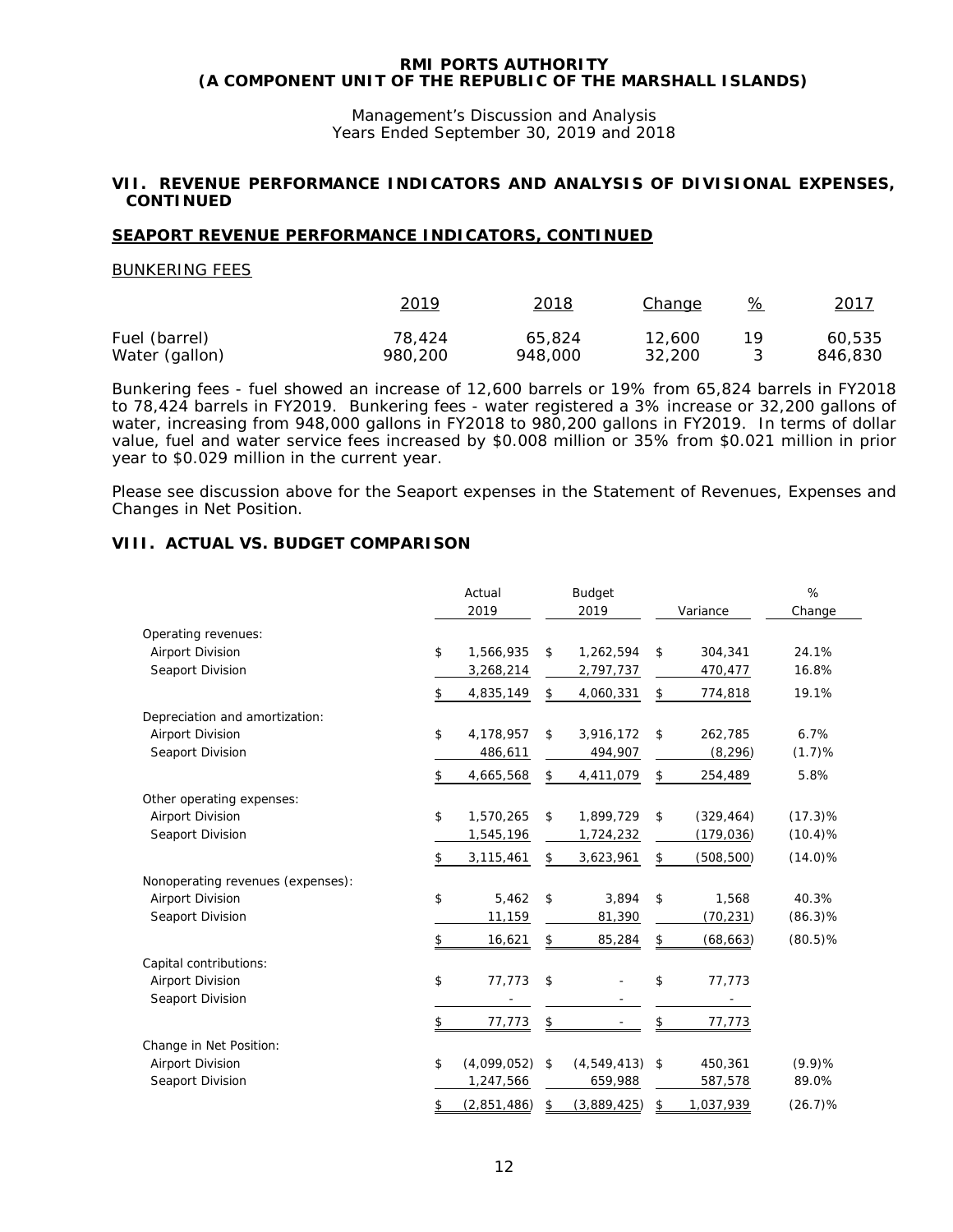Management's Discussion and Analysis Years Ended September 30, 2019 and 2018

# **VIII. ACTUAL VS. BUDGET COMPARISON, CONTINUED**

The Change in Net Position in FY2019 registered an unfavorable variance of negative \$1.046 million or negative 26% compared to the actual negative \$2.851 million vis-à-vis the budgeted negative \$3.889 million. This was brought by the following:

- 1. Total operating revenues for Airport Division revealed a positive variance of \$0.304 million or 24%, from a budgeted \$1.263 million to an actual amount of \$1.567 million. This is due to other income of \$0.215 million.
- 2. Seaport Division's operating revenues showed an increase of \$0.470 million or 17%. This increase had been driven by the increase in cargo and international fishing vessels.
- 3. Both Airport and Seaport Divisions showed favorable operating expenses (excluding depreciation and amortization expense) for FY2019 compared to the projected amount on the same year. A total of \$0.509 million or favorable 14% decrease from an actual of \$3.115 million contra projected \$3.624 million on the same year.
- 4. Actual amount of depreciation and amortization showed a slight difference against the budget.
- 5. The Non-Operating Revenues (Expenses) resulted to an unfavorable \$0.005 million or 6% from a projected \$0.085 million to an actual \$0.080 million.
- 6. There were no budgeted capital contributions and contributions to MALGOV in FY2019.
- 7. The Change in Net Position for both Airport and Seaport Divisions for FY2019 showed an unfavorable amount of \$2.851 million which was a complete turnaround from a budgeted amount of negative \$3.889 million or a difference of \$1.038 million or an unfavorable negative 26 percentage change. However, the Seaport Division continuously had a strong and stable Net Position with a 90% increase compared to the projected \$0.660 million to the actual \$1.248 million in FY2019. Airport Division decreased by \$0.450 million or 10%, from a budgeted of \$4.549 million to an actual of \$4.099 million.

# **XI. EXTERNAL FACTORS AND ECONOMIC OUTLOOK**

- Migratory nature of tuna has a negative effect in the fishing vessels traffic to Majuro.
- The Runway Safety Area/Road Realignment Project had a significant impact on the financial statements when the road was transferred to the RMI Government.
- The operating cash shortfall incurred by the Airport Division will continue and will get worse unless measures are implemented to increase revenues, invite new airline/s to operate in Majuro with the cooperation of the Government to improve tourism; or cost-cut the expenses without compromising the safety and security.
- As previously mentioned on prior fiscal year's audit, a Government policy was issued in May 17, 2012, which directed RMIPA to exempt certain port charges for vessels owned by Koo's Fishing Company. This policy has an adverse effect on RMIPA's financial performance.

Ports Authority Board of Directors and Management had reviewed this Government Policy and had informed the Cabinet of the adverse effect on the financial performance of Port Authority. Ports Authority expressed their concern to the Cabinet in a letter dated August 8, 2012.

Since this policy was implemented, no update yet as of this writing if this policy will be lifted in favor of Ports Authority.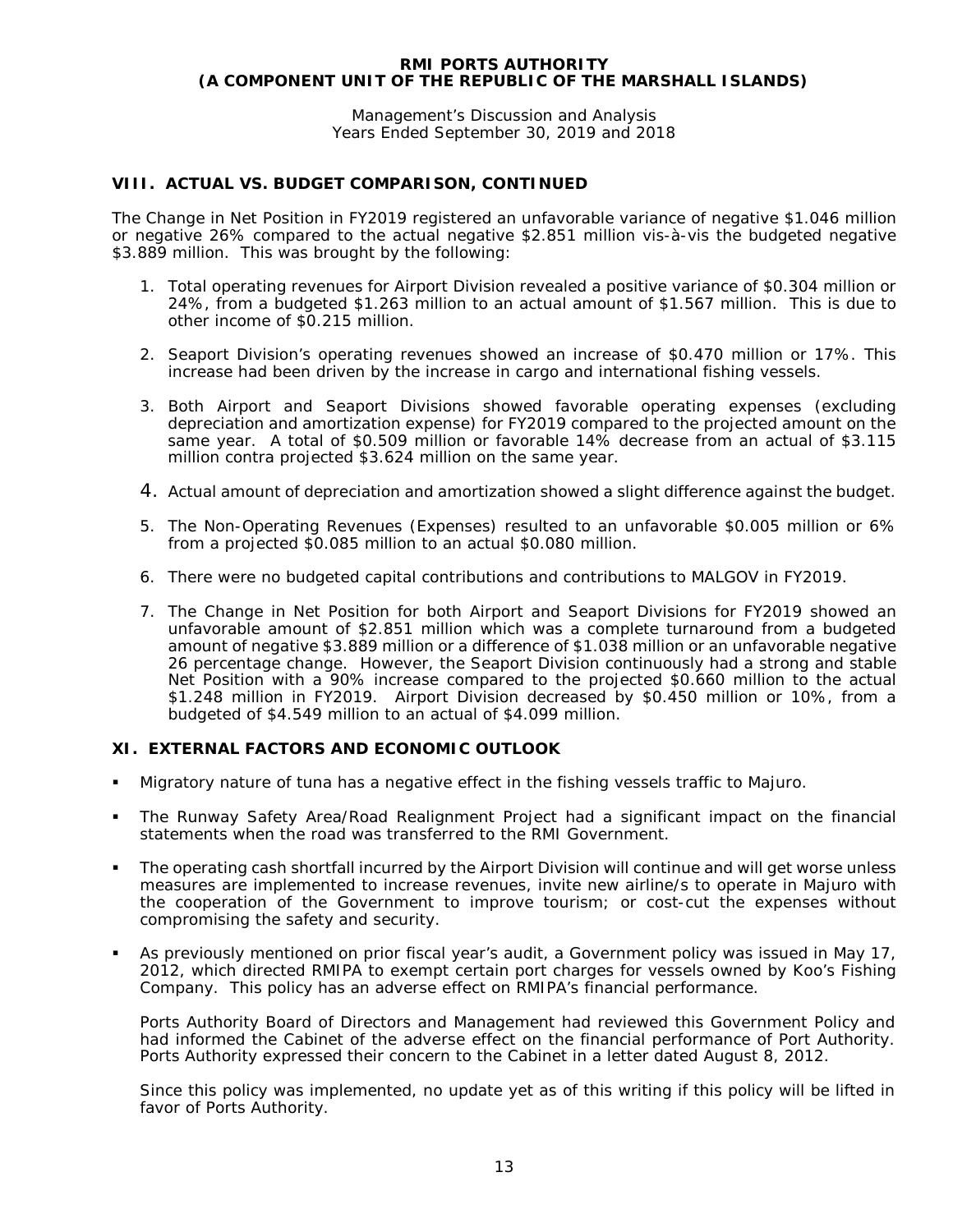Management's Discussion and Analysis Years Ended September 30, 2019 and 2018

# **XI. EXTERNAL FACTORS AND ECONOMIC OUTLOOK, CONTINUED**

# **COVID-19 Outbreak**

The outbreak of COVID-19 is having an overwhelming effect on individuals, businesses and communities. As part of a comprehensive risk management strategy, the Authority has prepared its contingency plan and actions in place as the operations are being affected by the pandemic.

Furthermore, the Authority's experienced reduction in revenue from seaport and airport divisions has tightened the expenditures and construction work in progress. On an estimate, the Authority is losing approximately 50% of revenue on a monthly basis. However, projected cash flow over the next 12 months does not flag the going concern.

# **X. ADDITIONAL FINANCIAL INFORMATION**

This report is designed to provide the Authority's customers and other interested parties with an overview of the Authority's financial condition, results of operations and changes in net position. Should the reader have questions regarding the information included in this report or wish to request additional financial information, please contact the RMI Ports Authority Executive Director, Mr. James PC Bing, II at P.O. Box 109, Majuro, MH 96960 or visit our website at **www.rmipa.com**.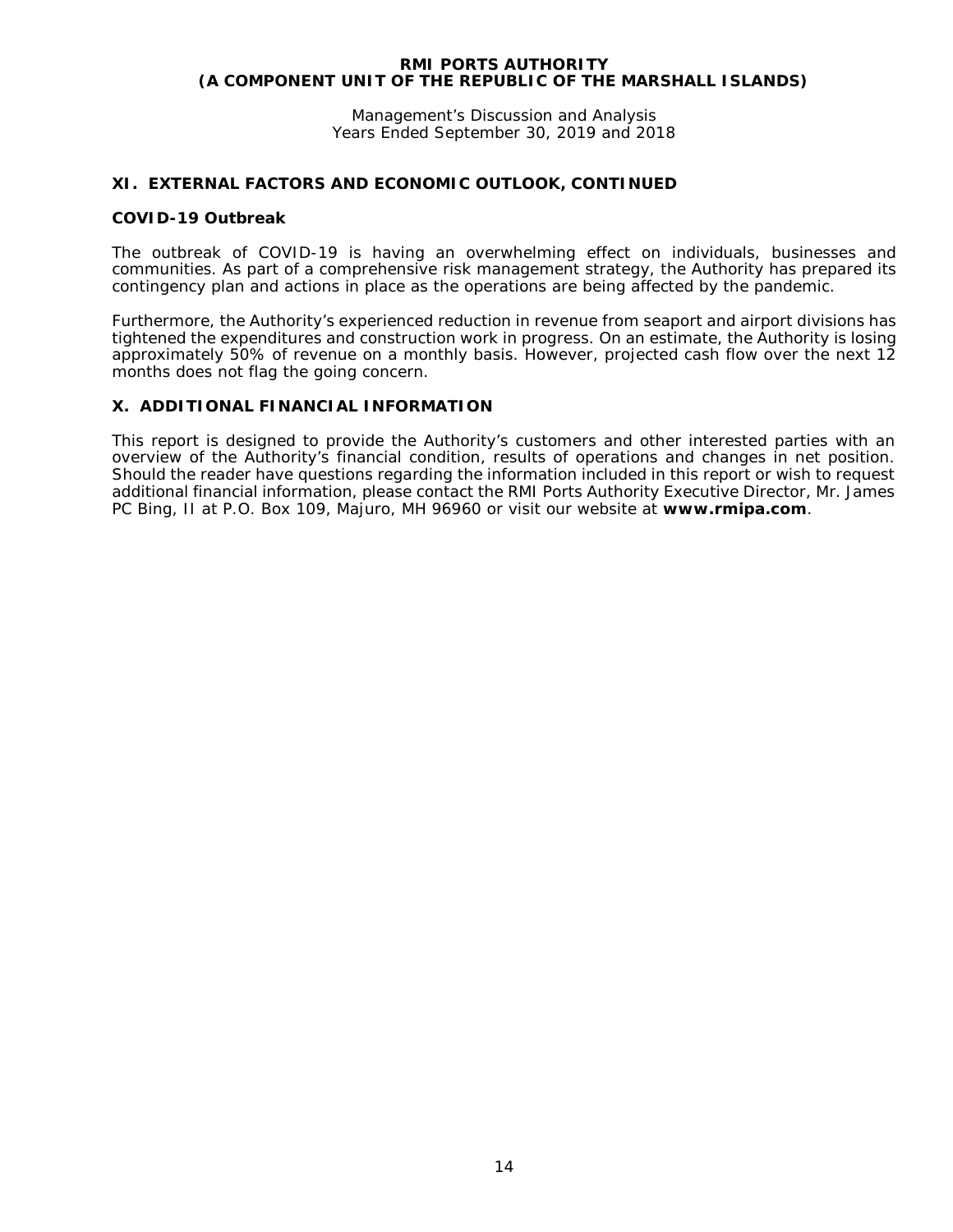# Statements of Net Position September 30, 2019 and 2018

|                                                       | 2019             | 2018            |
|-------------------------------------------------------|------------------|-----------------|
| ASSETS AND DEFERRED OUTFLOWS OF RESOURCES             |                  |                 |
| Current assets:                                       |                  |                 |
| Cash                                                  | \$<br>2,413,341  | \$<br>2,664,448 |
| Time certificate of deposit                           | 2,514,014        | 1,740,791       |
| Receivables:                                          |                  |                 |
| Trade                                                 | 878,078          | 713,283         |
| Affiliates                                            | 1,040,286        | 961,170         |
| Note receivable                                       | 31,871           | 146,161         |
| Interest receivable                                   | 56,607           | 54,767          |
| Grants receivable                                     |                  | 4,635           |
| Employees                                             | 23,086           | 27,113          |
|                                                       | 2,029,928        | 1,907,129       |
| Less allowance for doubtful accounts                  | (1, 393, 797)    | (1, 464, 473)   |
|                                                       | 636,131          | 442,656         |
| Prepaid expenses and other assets                     | 8,877            | 72,404          |
| Total current assets                                  | 5,572,363        | 4,920,299       |
| Restricted time certificate of deposit                |                  | 700,000         |
| Capital assets:                                       |                  |                 |
| Nondepreciable capital assets                         | 3,251,649        | 1,563,061       |
| Other capital assets, net of accumulated depreciation | 55,179,093       | 59,087,671      |
| <b>Total assets</b>                                   | 64,003,105       | 66,271,031      |
| Deferred outflows of resources                        |                  | 283,907         |
|                                                       | \$<br>64,003,105 | \$66,554,938    |
| <b>LIABILITIES AND NET POSITION</b>                   |                  |                 |
| Current liabilities:                                  |                  |                 |
| Note payable                                          | \$               | \$<br>24,318    |
| Accounts payable                                      | 225,744          | 24,346          |
| Contracts payable                                     | 167,714          | 5,150           |
| Payable to affiliates                                 | 614,093          | 509,510         |
| Due to RepMar                                         | 285,714          | 285,714         |
| Other liabilities and accruals                        | 138,971          | 283,545         |
| <b>Total liabilities</b>                              | 1,432,236        | 1,132,583       |
| Commitments and contingencies                         |                  |                 |
| Net position:                                         |                  |                 |
| Net investment in capital assets                      | 58,430,742       | 60,626,414      |
| Unrestricted                                          | 4,140,127        | 4,795,941       |
| Total net position                                    | 62,570,869       | 65,422,355      |
|                                                       | \$<br>64,003,105 | \$66,554,938    |
|                                                       |                  |                 |

See accompanying notes to financial statements.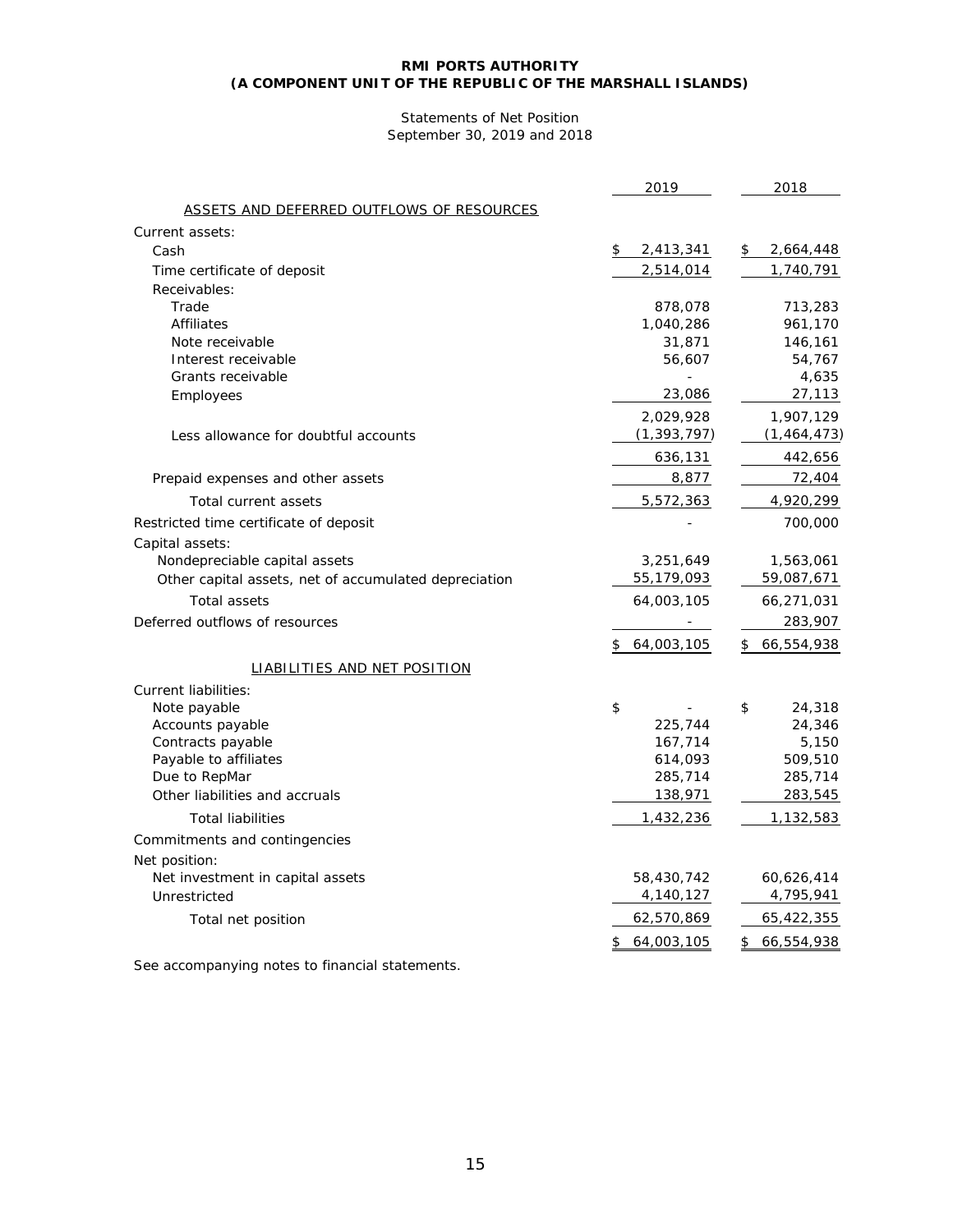#### Statements of Revenues, Expenses and Changes in Net Position Years Ended September 30, 2019 and 2018

|                                             | 2019             | 2018                     |
|---------------------------------------------|------------------|--------------------------|
| Operating revenues:                         |                  |                          |
| Seaport fees                                | \$<br>3,027,713  | \$<br>2,665,606          |
| <b>Aviation fees</b>                        | 897,440          | 867,253                  |
| Concession and lease income                 | 278,387          | 234,689                  |
| Screening fee                               | 149,112          | 114,659                  |
| Special overtime carges                     | 84,672           | 94,306                   |
| Cargo                                       | 51,277           | 46,136                   |
| Other                                       | 275,872          | 146,427                  |
|                                             | 4,764,473        | 4,169,076                |
| Recovery of bad debts                       | 70,676           | 2,111                    |
| Total operating revenues                    | 4,835,149        | 4, 171, 187              |
| Operating expenses:                         |                  |                          |
| Depreciation and amortization               | 4,665,568        | 4,319,268                |
| Salaries and wages                          | 1,427,893        | 1,347,073                |
| Pilotage                                    | 402,437          | 334,666                  |
| Utilities                                   | 295,300          | 241,027                  |
| Training and travel                         | 218,342          | 129,105                  |
| Pilot boat                                  | 156,715          | 161,563                  |
| Land lease                                  | 111,813          | 111,813                  |
| Repairs and maintenance                     | 120,564          | 49,306                   |
| Gas, oil, and fuel                          | 82,150           | 65,095                   |
| Insurance                                   | 56,943           | 72,118                   |
| Professional fees                           | 35,336           | 26,095                   |
| Communications                              | 32,626           | 33,401                   |
| Bank charges                                | 21,286           | 20,641                   |
| Supplies                                    | 18,088           | 18,778                   |
| Freight and handling fees                   | 15,203           | 1,362                    |
| Fire, safety and security                   | 14,286           | 1,165                    |
| Dues and subscriptions                      | 14,236           | 17,066                   |
| Sitting fees                                | 13,600           | 20,800                   |
| Laundry and cleaning                        | 13,354           | 11,637                   |
| Taxes and licenses                          | 13,002           | 335                      |
| Capital outlays                             | 11,273           | 16,328                   |
| Representation                              | 10,474           | 9,042                    |
| Meetings                                    | 9,498            | 8,967                    |
| Miscellaneous                               | 21,042           | 10,305                   |
| Total operating expenses                    | 7,781,029        | 7,026,956                |
| Operating loss                              | (2,945,880)      | (2,855,769)              |
| Nonoperating revenues (expenses):           |                  |                          |
| Gain on disposal of capital assets          |                  | 1,786                    |
| Interest income                             | 80,941           | 92,909                   |
| Interest expense                            | (527)            | (9, 340)                 |
| Contributions to MALGOV                     | (63, 793)        | $\overline{\phantom{a}}$ |
| Total nonoperating revenues (expenses), net | 16,621           | 85,355                   |
| Loss before capital contributions           | (2,929,259)      | (2,770,414)              |
| Capital contributions from U.S. government  | 77,773           | 812,711                  |
| Special item                                |                  | (4, 154, 152)            |
| Change in net position                      | (2,851,486)      | (6, 111, 855)            |
| Net position at beginning of year           | 65,422,355       | <u>71,534,210</u>        |
| Net position at end of year                 | 62,570,869<br>\$ | \$65,422,355             |
|                                             |                  |                          |

See accompanying notes to financial statements.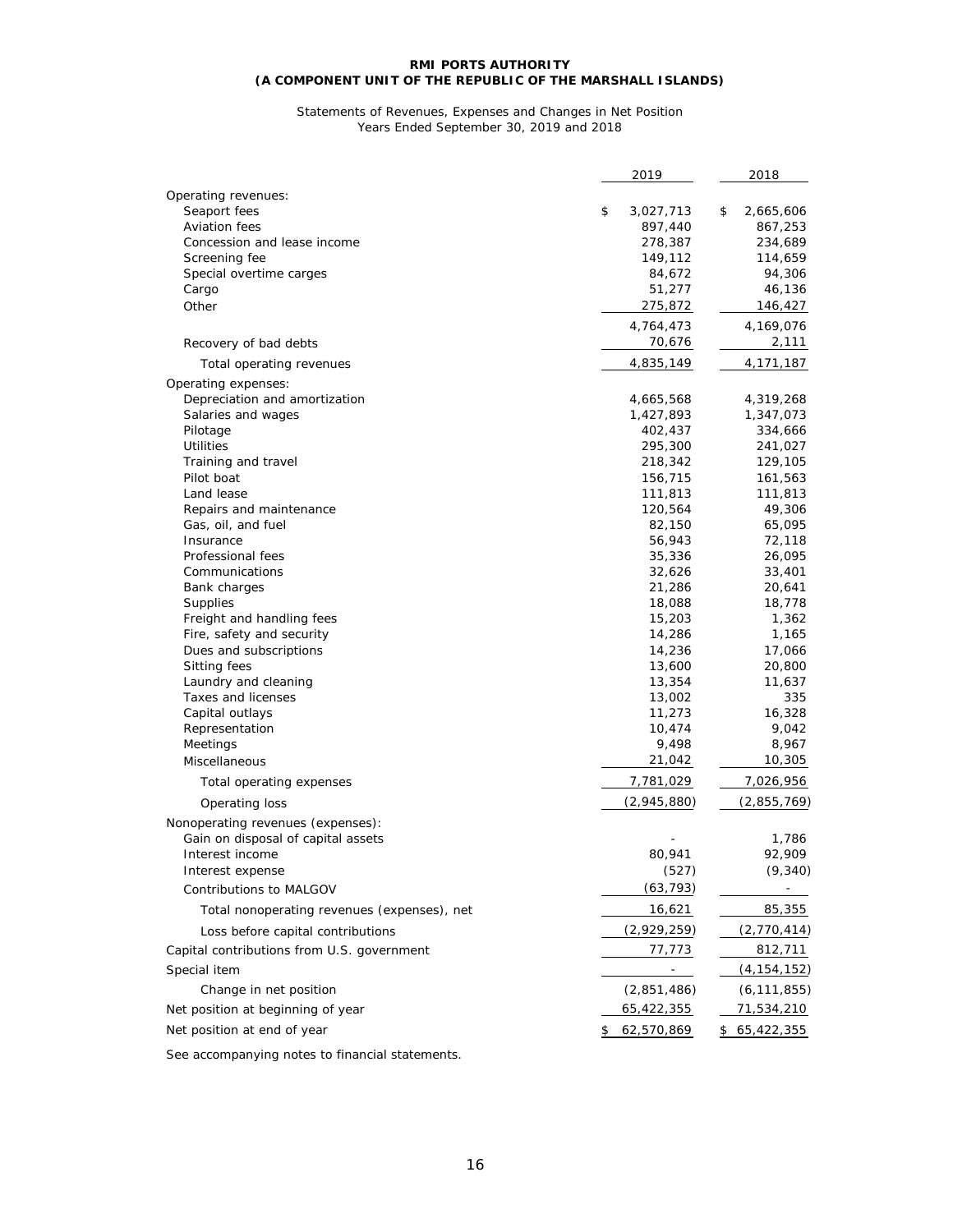# Statements of Cash Flows Years Ended September 30, 2019 and 2018

|                                                                    | 2019               | 2018              |
|--------------------------------------------------------------------|--------------------|-------------------|
| Cash flows from operating activities:                              |                    |                   |
| Cash received from customers                                       | 4,591,238<br>\$    | \$<br>4,033,995   |
| Cash payments to suppliers for goods and services                  | (1, 517, 713)      | (1, 351, 142)     |
| Cash payments to employees for services                            | (1, 439, 464)      | (1, 307, 924)     |
| Net cash provided by operating activities                          | 1,634,061          | 1,374,929         |
| Cash flows from capital and related financing activities:          |                    |                   |
| Acquisition and construction of capital assets                     | (1,999,106)        | (1,828,741)       |
| Principal paid on long-term debt                                   | (24, 318)          | (159, 032)        |
| Interest paid on long-term debt                                    | (527)              | (9, 340)          |
| Proceeds from sale of capital assets                               |                    | 4,501             |
| Capital contributions received                                     | 82,408             | 1,408,389         |
| Net cash used for capital and related financing activities         | (1, 941, 543)      | (584, 223)        |
| Cash flows from noncapital and related financing activities:       |                    |                   |
| Loan advanced to AMI                                               | 114,290            | 91,541            |
| Contributions to MALGOV                                            | (63, 793)          |                   |
| Net cash provided by noncapital and related financing activities   | 50,497             | 91,541            |
| Cash flows from investing activities:                              |                    |                   |
| Interest received                                                  | 5,878              | 27,107            |
| Net change in cash                                                 | (251, 107)         | 909,354           |
| Cash at beginning of year                                          | 2,664,448          | 1,755,094         |
| Cash at end of year                                                | 2,413,341<br>\$    | 2,664,448<br>\$   |
| Reconciliation of operating loss to net cash provided by operating |                    |                   |
| activities:                                                        |                    |                   |
| Operating loss                                                     | (2,945,880)<br>\$  | (2,855,769)<br>\$ |
| Adjustments to reconcile operating loss to net cash provided by    |                    |                   |
| operating activities:                                              |                    |                   |
| Depreciation and amortization                                      | 4,665,568          | 4,319,268         |
| Recovery of bad debts                                              | (70, 676)          | (2, 111)          |
| (Increase) decrease in assets:                                     |                    |                   |
| Receivables:                                                       |                    |                   |
| Trade<br>Affiliates                                                | (164, 795)         | (157, 607)        |
| Other                                                              | (79, 116)<br>4,026 | 20,415<br>(3,940) |
| Prepaid expenses and other assets                                  | 63,527             | 19,350            |
| Increase (decrease) in liabilities:                                |                    |                   |
| Accounts payable                                                   | 201,398            | (8, 464)          |
| Payable to affiliates                                              | 104,583            | 10,118            |
| Other liabilities and accruals                                     | (144, 574)         | 33,669            |
| Net cash provided by operating activities                          | 1,634,061<br>\$    | 1,374,929<br>\$   |
| Summary disclosure of noncash activities:                          |                    |                   |
| Other capital assets, net of accumulated depreciation              | \$                 | 4,154,152<br>\$   |
| Special item                                                       |                    | (4, 154, 152)     |
|                                                                    | ¢                  | Φ                 |

See accompanying notes to financial statements.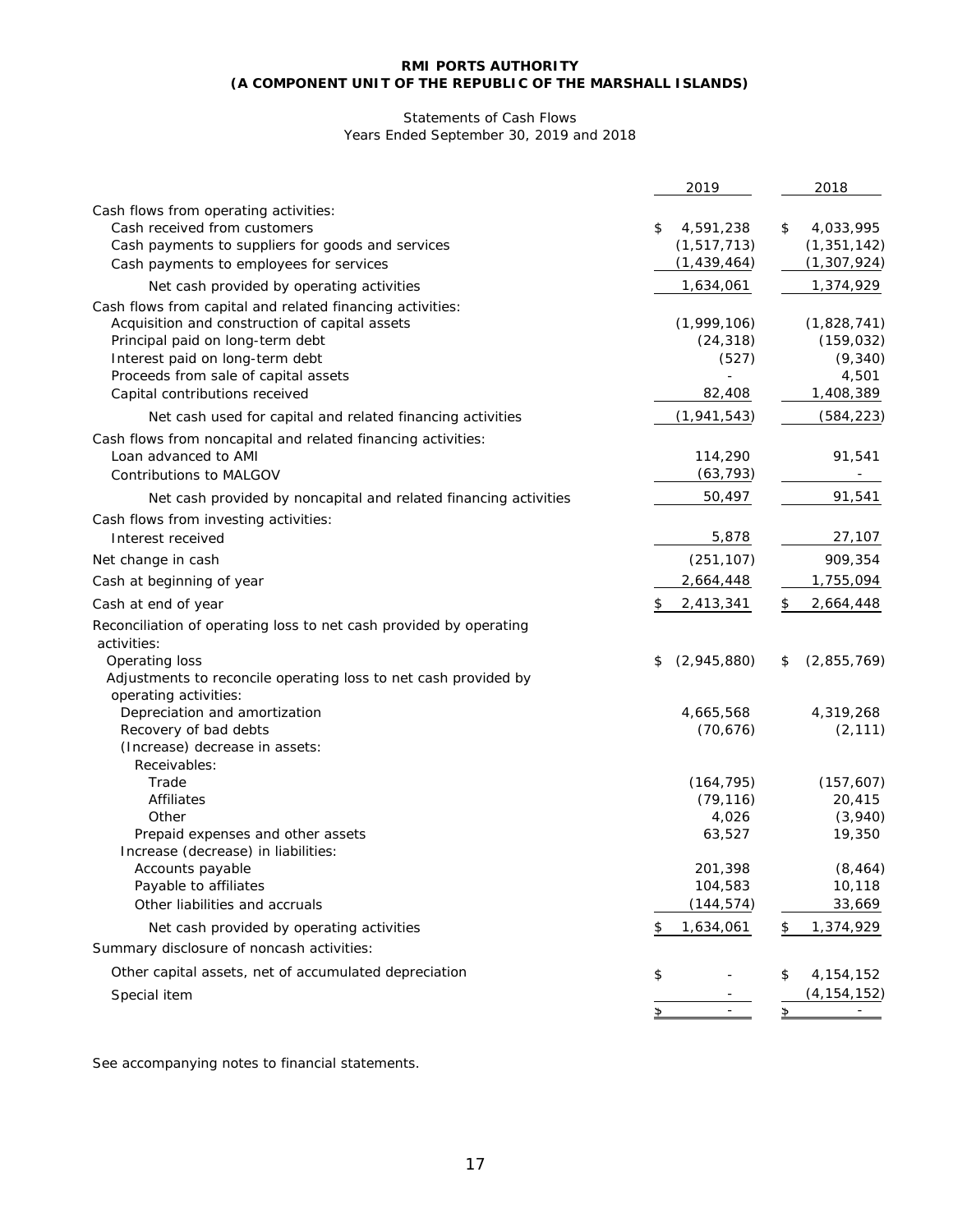Notes to Financial Statements September 30, 2019 and 2018

# (1) Organization

The RMI Ports Authority (the Authority), a component unit of the Republic of the Marshall Islands (RepMar), was created under Public Law No. 2003-81, which integrated the Marshall Islands Airport Authority (MIAA) with the Marshall Islands Ports Authority (MIPA) into a single Ports Authority and transferred all assets and liabilities of the former MIAA and MIPA to the Authority, effective June 4, 2004. The Authority's principal line of business is the operation and maintenance of commercial port facilities in the Marshall Islands. Services are currently provided to passengers and carriers, commercial and private, arriving and departing at the Amata Kabua International Airport and all vessels, both commercial and private, arriving at port facilities in Majuro. On March 1, 2018, the Authority entered into an agreement with the Kwajalein Atoll Local Government (KALGOV) transferring duties and responsibilities of establishment, maintenance, and operation of the Ebeye Port from KALGOV to the Authority. Effective March 1, 2018, all Ebeye Port employees became employees of the Authority.

The Authority is governed by a seven-member Board of Directors appointed by the Cabinet of RepMar.

The Authority's financial statements are incorporated into the financial statements of RepMar as a component unit.

# (2) Summary of Significant Accounting Policies

The accounting policies of the Authority conform to accounting principles generally accepted in the United States of America (GAAP), as applicable to governmental entities, specifically proprietary funds.

GASB Statement No. 34, *Basic Financial Statements - and Management's Discussion and Analysis - for State and Local Governments*, as amended by GASB Statement No. 37, *Basic Financial Statements - and Management's Discussion and Analysis - for State and Local Governments: Omnibus*, GASB Statement No. 38, *Certain Financial Statement Note Disclosures*, and GASB Statement No. 61, *The Financial Reporting Entity: Omnibus - an amendment of GASB Statements No. 14 and 34,* establish financial reporting standards for governmental entities, which require that management's discussion and analysis of the financial activities be included with the basic financial statements and notes and modifies certain other financial statement disclosure requirements.

To conform to these requirements, equity is presented in the following net position categories:

- Net investment in capital assets capital assets, net of accumulated depreciation and related debt, plus construction or improvement of those assets.
- Restricted: Nonexpendable net position subject to externally imposed stipulations that require the Authority to maintain such permanently. As of September 30, 2019 and 2018, the Authority does not have nonexpendable restricted net position.
- Restricted: Expendable net position whose use by the Authority is subject to externally imposed stipulations that can be fulfilled by actions of the Authority pursuant to those stipulations or that expire with the passage of time. As of September 30, 2019 and 2018, the Authority does not have expendable restricted net position.
- Unrestricted net position that is not subject to externally imposed stipulations. Unrestricted net position may be designated for specific purposes by action of management or the Board of Directors or may otherwise be limited by contractual agreements with outside parties.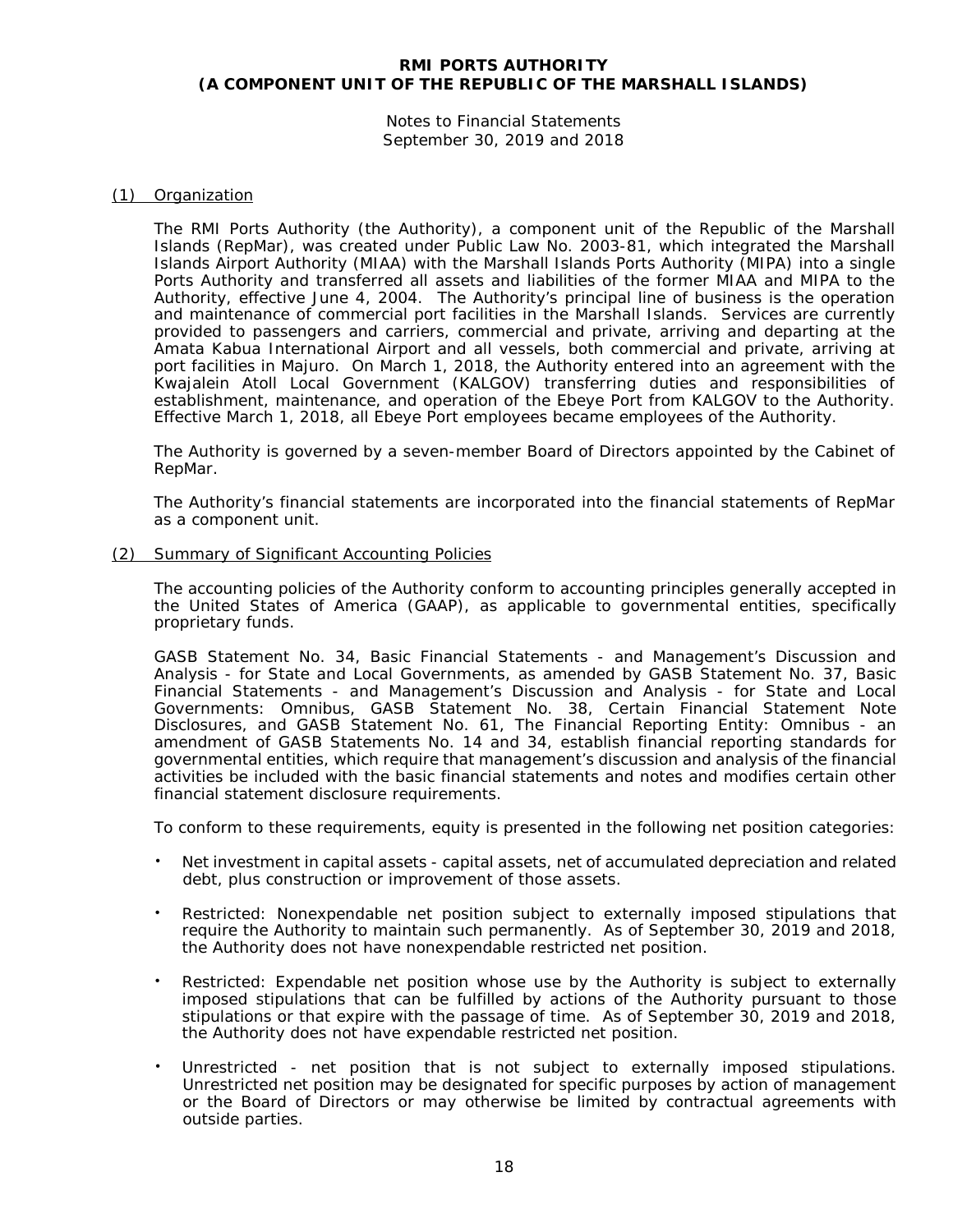Notes to Financial Statements September 30, 2019 and 2018

# (2) Summary of Significant Accounting Policies, Continued

When both restricted and unrestricted resources are available for use for the same purpose, it is the Authority's policy to use unrestricted resources first, then restricted resources as they are needed.

### Basis of Accounting

Proprietary funds are accounted for on a flow of economic resources measurement focus. With this measurement focus, all assets and deferred outflows of resources, and liabilities and deferred inflows of resources associated with the operation of the fund are included in the statements of net position. Proprietary fund operating statements present increases and decreases in net position. The accrual basis of accounting is utilized by proprietary funds. Under this method, revenues are recorded when earned and expenses are recorded at the time liabilities are incurred.

# Revenue Recognition

The Authority's revenues are derived primarily from providing various services to major shipping and airline customers under an approved tariff rate schedule and are reported as operating revenues. Capital grants, financing or investing related transactions are reported as non-operating revenues. Revenue is recognized on the accrual basis and is recorded upon billing when services have been completed. All expenses related to operating the Authority are reported as operating expenses. Interest income or federal program revenues are the primary components of non-operating expenses and revenues.

#### Cash and Time Certificates of Deposit

Custodial credit risk is the risk that in the event of a bank failure, the Authority's deposits may not be returned. Such deposits are not covered by depository insurance and are either uncollateralized or collateralized with securities held by the pledging financial institution or held by the pledging financial institution but not in the depositor-government's name. The Authority does not have a deposit policy for custodial credit risk.

For purposes of the statements of net position and of cash flows, cash is defined as cash on hand and cash held in bank accounts. Deposits maintained in time certificates of deposit with original maturity dates greater than ninety days are separately classified. As of September 30, 2019 and 2018, the carrying amount of cash and time certificates of deposit were \$4,927,355 and \$5,105,239, respectively, and the corresponding bank balances were \$4,981,082 and \$5,126,217, respectively. Of the bank balances, \$2,309,926 and \$2,622,647, respectively, were maintained in a financial institution subject to Federal Deposit Insurance Corporation (FDIC) insurance with \$2,671,156 and \$2,503,570, respectively, being maintained in a financial institution not subject to depository insurance. As of September 30, 2019 and 2018, bank deposits in the amount of \$250,000 were FDIC insured. Accordingly, these deposits are exposed to custodial credit risk. The Authority does not require collateralization of its cash deposits; therefore, deposit levels in excess of FDIC insurance coverage are uncollateralized. As of September 30, 2018, time certificates of deposit of \$700,000 collateralized notes payable.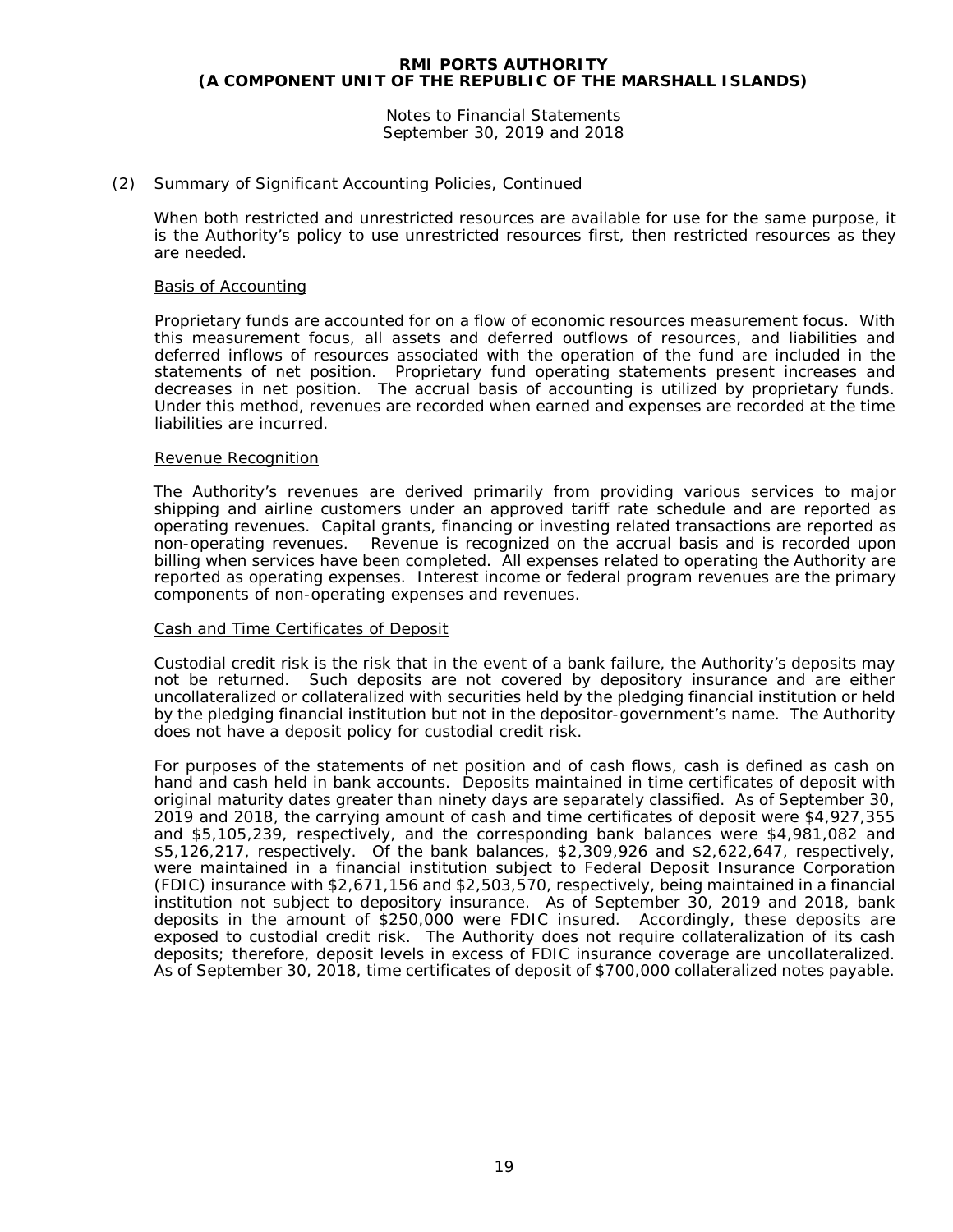Notes to Financial Statements September 30, 2019 and 2018

# (2) Summary of Significant Accounting Policies, Continued

# Receivables

All receivables are due from government agencies, businesses and individuals located within the Republic of the Marshall Islands and are interest free and uncollateralized. The allowance for uncollectible accounts is stated at an amount which management believes will be adequate to absorb possible losses on accounts receivable that may become uncollectible based on evaluations of the collectability of these accounts and prior collection experience. Management determines the adequacy of the allowance for uncollectible accounts based upon review of the aged accounts receivable. The allowance is established through a provision for bad debts charged to expense. Bad debts are written off against the allowance on the specific Bad debts are written off against the allowance on the specific identification method.

# Property, Plant and Equipment

Property, plant and equipment are stated at cost. Individual items with a cost of \$500 or greater are capitalized. Contributed fixed assets are stated at their estimated fair value at the date of transfer from RepMar. Depreciation of property, plant and equipment is calculated using the straight-line method based on the estimated useful lives of the respective assets, which are as follows:

| Facilities                               | 5 - 50 years  |
|------------------------------------------|---------------|
| <b>Buildings</b>                         | 3 - 34 years  |
| Equipment                                | $2 - 5$ years |
| <b>Vehicles</b>                          | 5 - 20 years  |
| Office furniture, fixtures and equipment | $2 - 5$ years |
| Runway apron upgrade                     | 15 years      |

#### Deferred Outflows of Resources

In addition to assets, the statement of net position will sometimes report a separate section for deferred outflows of resources. This separate financial statement element represents a consumption of net position that applies to a future period and so will not be recognized as an outflow of resources (deduction of net position) until then. In 2015, the Authority transferred ownership of \$1,135,632 of Non-Directional Beacon assets to the Federal Aviation Admission (FAA). The amount forms part of the Authority's deferred outflows of resources. As of September 30, 2019 and 2018, the Authority recognized deferred outflows of resources of \$0 and \$283,907, respectively, as the result of the transfer of asset ownership by the Authority to FAA. The Authority will continue to benefit from the asset in future periods.

#### Deferred Inflows of Resources

In addition to liabilities, the statement of net position will sometimes report a separate section for deferred inflows of resources. This separate financial statement element represents an acquisition of net position that applies to a future period and so will not be recognized as an inflow of resources (addition to net position) until then. The Authority has no items that qualify for reporting in this category.

# Compensated Absences

Vested or accumulated vacation leave is recorded as an expense and liability as the benefits accrue to employees. No liability is recorded for nonvesting accumulating rights to receive sick benefits. As of September 30, 2019 and 2018, an accumulated vacation leave liability of \$71,673 and \$75,257, respectively, is included within the accompanying statements of net position as other liabilities and accruals.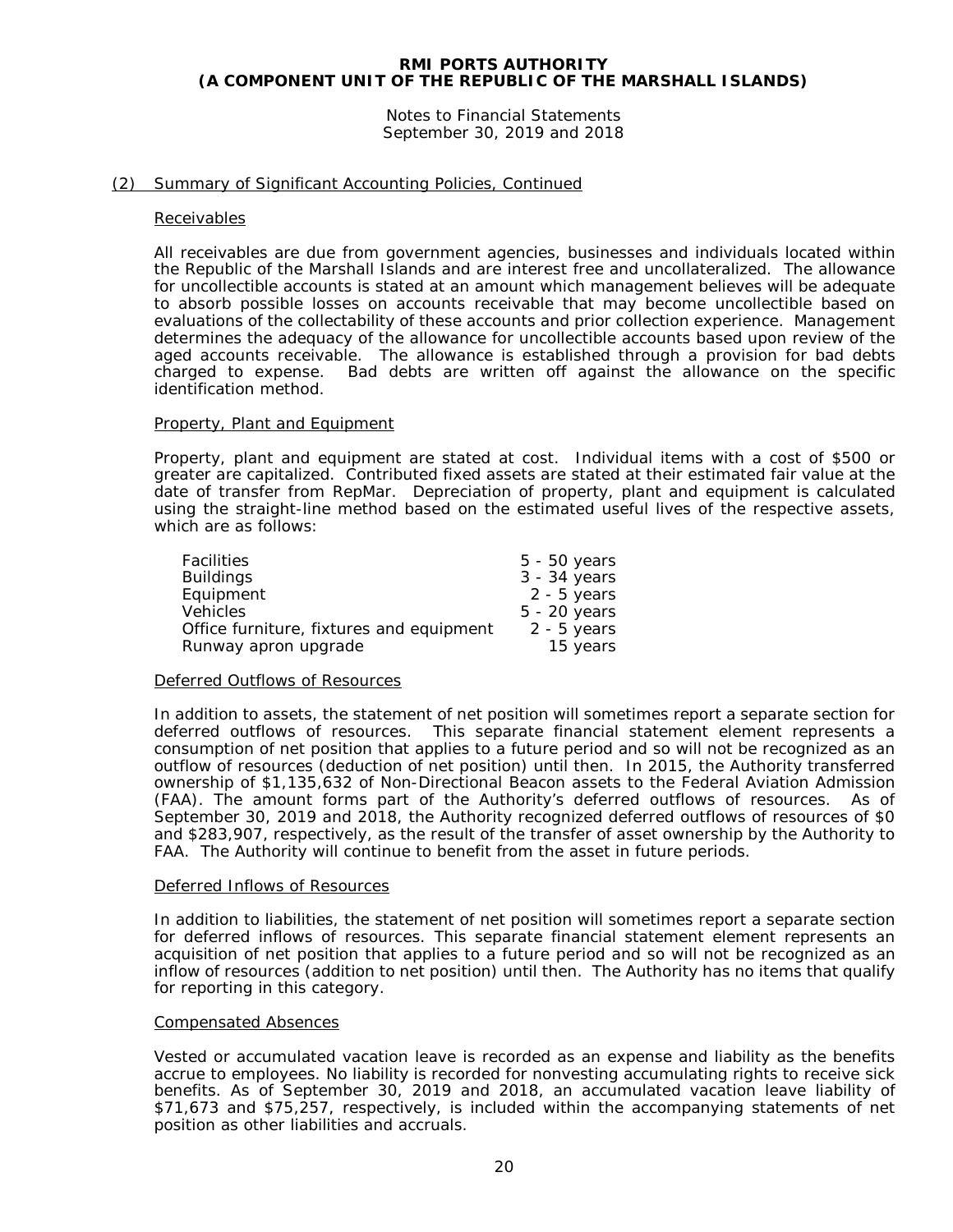Notes to Financial Statements September 30, 2019 and 2018

# (2) Summary of Significant Accounting Policies, Continued

Taxes

Corporate profits are not subject to income tax in the Republic of the Marshall Islands. The Government of the Republic of the Marshall Islands imposes a gross receipts tax of 3% on revenues. The Authority is specifically exempt from this tax.

# New Accounting Standards

During the year ended September 30, 2019, the following pronouncements were implemented:

- GASB Statement No. 83, *Certain Asset Retirement Obligations*, which addresses accounting and financial reporting for certain asset retirement obligations (AROs) associated with the retirement of a tangible capital asset.
- GASB Statement No. 88, *Certain Disclosures Related to Debt, including Direct Borrowings and Direct Placements*, which improves the information that is disclosed in notes to government financial statements related to debt, including direct borrowings and direct placements.

The implementation of these statements did not have a material effect on the accompanying financial statements.

In January 2017, GASB issued Statement No. 84, *Fiduciary Activities*, which establishes criteria for identifying fiduciary activities of all state and local governments. The provisions in Statement No. 84 are effective for fiscal years beginning after December 15, 2018. Management does not believe that the implementation of this statement will have a material effect on the financial statements.

In June 2017, GASB issued Statement No. 87, *Leases*, which establishes a single model for lease accounting based on the foundational principle that leases are financings of the right to use an underlying asset. The provisions in Statement No. 87 are effective for fiscal years beginning after December 15, 2019. Management has yet to determine whether the implementation of this statement will have a material effect on the financial statements.

In June 2018, GASB issued Statement No. 89, *Accounting for Interest Cost Incurred before the End of a Construction Period*, which requires that interest cost incurred before the end of a construction period be recognized as an expense in the period in which the cost is incurred for financial statements prepared using the economic resources measurement focus. The provisions in Statement No. 89 are effective for fiscal years beginning after December 15, 2019. Management does not believe that the implementation of this statement will have a material effect on the financial statements.

In August 2018, GASB issued Statement No. 90, *Majority Equity Interests - an Amendment of GASB Statements No. 14 and No. 61*, which improves the consistency and comparability of reporting a government's majority equity interest in a legally separate organization and the relevance of financial statement information for certain component units. The provisions in Statement No. 90 are effective for fiscal years beginning after December 15, 2018. Management does not believe that the implementation of this statement will have a material effect on the financial statements.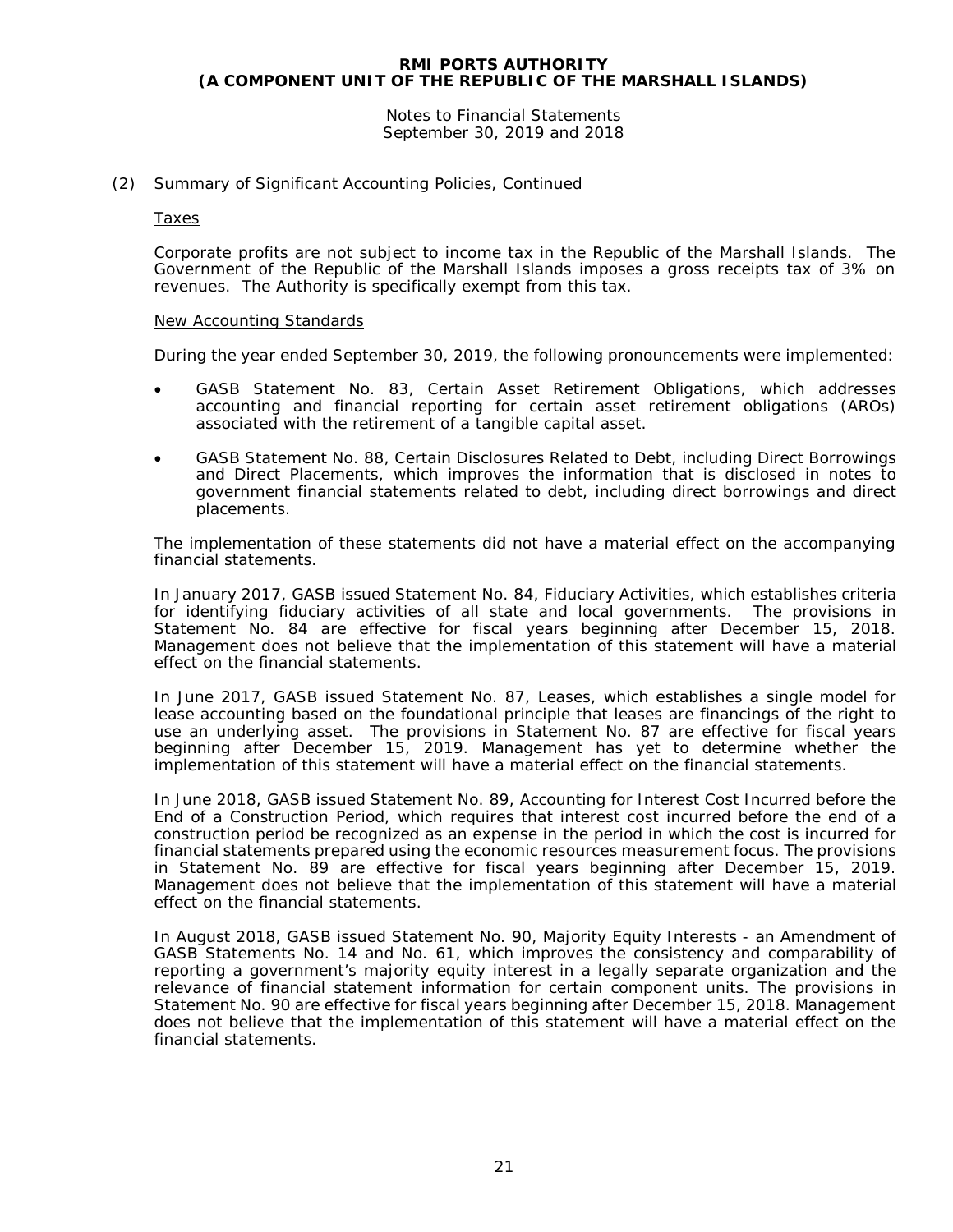Notes to Financial Statements September 30, 2019 and 2018

# (2) Summary of Significant Accounting Policies, Continued

#### New Accounting Standards, Continued

In May 2019, GASB issued Statement No. 91, *Conduit Debt Obligations*, which clarifies the existing definition of a conduit debt obligation; establishing that a conduit debt obligation is not a liability of the issuer; establishing standards for accounting and financial reporting of additional commitments and voluntary commitments extended by issuers and arrangements associated with conduit debt obligations; and improving required note disclosures. The provisions in Statement No. 91 are effective for fiscal years beginning after December 15, 2020. Management does not believe that the implementation of this statement will have a material effect on the financial statements.

In May 2020, GASB issued Statement No. 95, *Postponement of the Effective Dates of Certain Authoritative Guidance*, which postpones the effective dates of GASB Statement No. 84, 89, 90 and 91 by one year and GASB Statement No. 87 by 18 months; however, earlier application of the provisions addressed in GASB Statement No. 95 is encouraged and is permitted to the extent specified in each pronouncement as originally issued. Management has yet to ascertain whether implementation of these statements will be postponed as provided in GASB Statement No. 95.

#### Reclassifications

Certain balances in the 2018 presentation has been reclassified to conform to the 2019 presentation. These reclassifications had no impact on operating loss, net position or cash flows as previously reported.

#### **Estimates**

The preparation of financial statements in accordance with GAAP requires management to make estimates and assumptions that affect the reported amounts of assets and deferred outflows of resources, liabilities and deferred inflows of resources, and disclosure of contingent assets and liabilities at the date of the financial statements and the reported amounts of revenues and expenses during the reporting period. Actual results could differ from those estimates.

#### (3) Property, Plant and Equipment

Capital asset activities for the years ended September 30, 2019 and 2018, is as follows:

|                                          | October<br>1, 2018 | Additions      | <b>Transfers</b> | Reductions | September<br>30, 2019 |
|------------------------------------------|--------------------|----------------|------------------|------------|-----------------------|
|                                          |                    |                |                  |            |                       |
| <b>Facilities</b>                        | $$23,481,757$ \$   |                | \$<br>- \$       |            | \$23,481,757          |
| <b>Buildings</b>                         | 13,641,661         | 177,652        |                  |            | 13,819,313            |
| Equipment                                | 649.626            | 113,309        |                  | (18.753)   | 744.182               |
| <b>Vehicles</b>                          | 2.257.538          | 171,370        |                  | (23, 350)  | 2,405,558             |
| Office furniture, fixtures and equipment | 903,435            | 10.752         |                  | (67, 592)  | 846,595               |
| Roadway                                  | 26,720,033         |                |                  |            | 26,720,033            |
| Runway apron upgrade                     | 36,174,611         |                |                  |            | 36,174,611            |
|                                          | 103,828,661        | 473,083        |                  | (109.695)  | 104, 192, 049         |
| Less accumulated depreciation            | (44,740,990)       | (4,381,661)    |                  | 109,695    | (49,012,956)          |
|                                          | 59,087,671         | (3,908,578)    |                  |            | 55,179,093            |
| Construction work-in-progress            | 1,563,061          | 1,688,588      |                  |            | 3,251,649             |
|                                          | \$60,650,732       | \$ (2.219.990) | \$.              |            | \$58,430,742          |
|                                          |                    |                |                  |            |                       |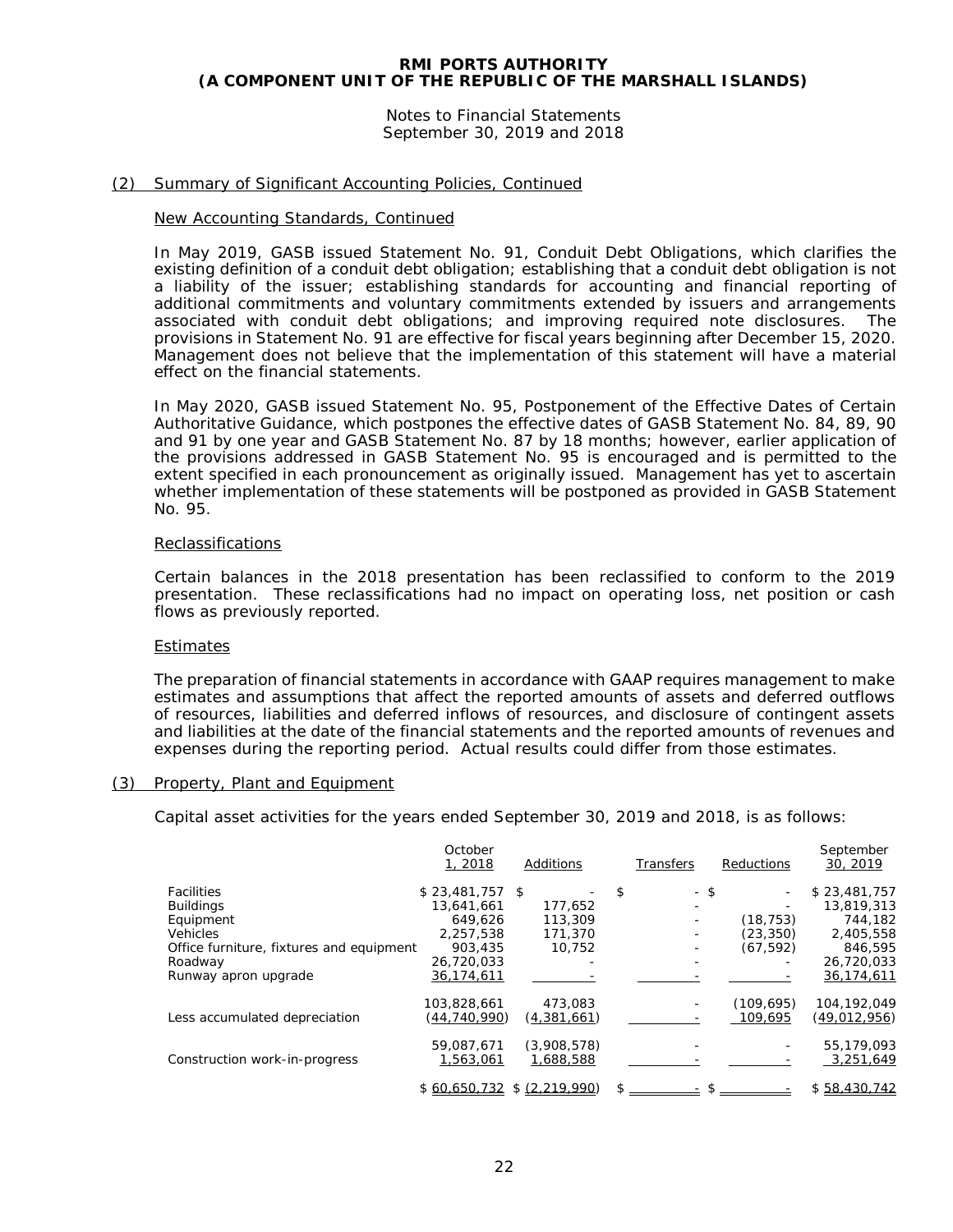Notes to Financial Statements September 30, 2019 and 2018

# (3) Property, Plant and Equipment, Continued

|                                          | October<br>1, 2017 | Additions                 | Transfers                    | Reductions       | September<br>30, 2018 |
|------------------------------------------|--------------------|---------------------------|------------------------------|------------------|-----------------------|
| <b>Facilities</b>                        | $$23,481,757$ \$   |                           | - \$                         |                  | \$23,481,757          |
| <b>Buildings</b>                         | 13,641,661         |                           |                              |                  | 13,641,661            |
| Equipment                                | 756,504            | 32,435                    | -                            | (139.313)        | 649.626               |
| <b>Vehicles</b>                          | 2.246.788          | 68,885                    | $\overline{\phantom{a}}$     | (58.135)         | 2,257,538             |
| Office furniture, fixtures and equipment | 952.754            | 15,641                    | $\qquad \qquad \blacksquare$ | (64,960)         | 903,435               |
| Roadway                                  | 32,186,089         |                           | 303,600                      | (5.769.656)      | 26,720,033            |
| Runway apron upgrade                     | 26,157,818         |                           | 10,016,793                   |                  | 36,174,611            |
|                                          | 99,423,371         | 116,961                   | 10,320,393                   | (6,032,064)      | 103,828,661           |
| Less accumulated depreciation            | (42,580,825)       | (4,035,359)               |                              | 1,875,194        | (44,740,990)          |
|                                          | 56,842,546         | (3,918,398)               | 10,320,393                   | (4, 156, 870)    | 59,087,671            |
| Construction work-in-progress            | 10,862,260         | 1,021,194                 | (10, 320, 393)               |                  | 1,563,061             |
|                                          |                    | \$67,704,806\$(2,897,204) |                              | \$ (4, 156, 870) | \$60.650.732          |

As of September 30, 2019 and 2018, construction in progress includes certain capitalized costs of \$309,684 and \$293,684, respectively, associated with the RMIPA Majuro Airport Terminal. Construction of the RMIPA Majuro Airport Terminal is currently on hold due to insufficient funding. Management believes that continuation of the terminal construction is dependent upon funding being made available by a grantor.

As of September 30, 2019 and 2018, construction in progress includes certain capitalized costs of \$401,900 associated with the Authority's Port Master Plan. Continuation of the project is currently on hold due to insufficient funding. Management believes that continuation of the project is dependent upon funding being made available by a grantor.

As of September 30, 2019 and 2018, construction in progress funded by a federal grant includes certain capitalized costs of \$293,407 associated with the Authority's E-Vault. Continuation of the project is currently on hold and management believes that the project will continue as intended.

During the year ended September 30, 2018, the Authority transferred roadway to the primary government of \$4,154,152, which is presented as a special item in the accompanying financial statements.

# (4) Long-term Debt

Long-term debt at September 30, 2019 and 2018 is as follows:

|                                                                                                                                                                                                                                                                                                                                 | 2019 | 2018     |
|---------------------------------------------------------------------------------------------------------------------------------------------------------------------------------------------------------------------------------------------------------------------------------------------------------------------------------|------|----------|
| Bank loan in the original amount of \$700,000, dated January<br>11, 2013, interest at 7% per annum, with principal and interest<br>payable in monthly installments of \$12,300 through December<br>31, 2018, collateralized by a time certificate of deposit. Loan<br>proceeds were used to finance various capital improvement |      |          |
| projects.                                                                                                                                                                                                                                                                                                                       |      | 24,318   |
|                                                                                                                                                                                                                                                                                                                                 |      | \$24,318 |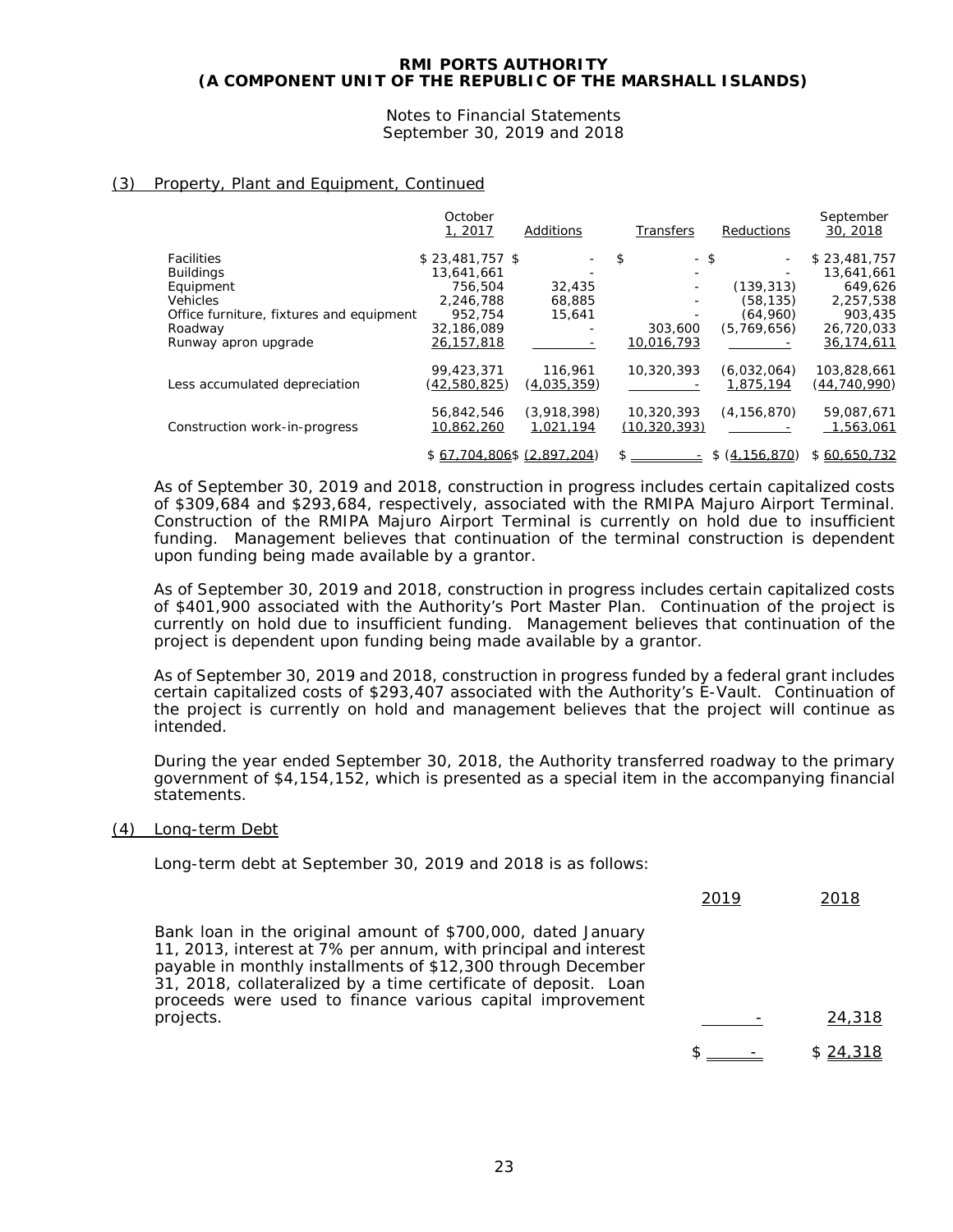Notes to Financial Statements September 30, 2019 and 2018

# (4) Long-term Debt, Continued

Changes in notes payable for the years ended September 30, 2019 and 2018, are as follows:

|                      |               | 2019             |                   |                        |
|----------------------|---------------|------------------|-------------------|------------------------|
| Beginning<br>Balance | Additions     | Reductions       | Ending<br>Balance | Due Within<br>One Year |
| $$ -24,318$          | $\frac{1}{2}$ | \$ (24, 318)     | $\frac{1}{2}$     | $\frac{1}{2}$ -        |
|                      |               | 2018             |                   |                        |
| Beginning<br>Balance | Additions     | Reductions       | Ending<br>Balance | Due Within<br>One Year |
| 183,350              | $$$ -         | (159, 032)<br>\$ | \$24,318          | \$24,318               |

# (5) Employee Retirement Plan

The Authority provides a defined contribution retirement savings plan (the Plan) for the benefit of eligible employees. An employee is eligible to become a member of the Plan following the completion of the three months continuous employment. Plan participants may contribute a minimum of \$10 of their salaries to be matched by the Authority up to 5% of base salaries. Withdrawal from the Plan occurs upon termination of employment, death, or financial hardship. Plan assets are held in a trust fund administered by a trustee in accordance with the trust and<br>Prother the distributions and the plan are at the discretion of the Authority and Contributions under the plan are at the discretion of the Authority and management has the authority to establish or amend Plan provisions and contribution requirements. The Authority contributed \$30,510 and \$33,475 to the plan participant accounts during the years ended September 30, 2019 and 2018, respectively, and total plan assets were \$261,929 and \$245,855 as of September 30, 2019 and 2018, respectively.

#### (6) Related Party Transactions

The Authority was created by the Nitijela of RepMar and is thus considered a component unit of RepMar. Accordingly, the Authority is affiliated with all RepMar-owned and affiliated entities. The Authority's services are provided to RepMar and all RepMar-owned and affiliated entities. Services are extended to these entities at more favorable terms and conditions than those afforded to third parties. The Authority utilizes services from certain affiliated entities at the same terms and conditions as those provided to third parties. A summary of related party transactions for the years ended September 30, 2019 and 2018 and related receivable and payable balances as of September 30, 2019 and 2018, is as follows:

|                                                        | 2019        |           |                |           |  |
|--------------------------------------------------------|-------------|-----------|----------------|-----------|--|
|                                                        | Revenues    | Expenses  | Receivables    | Payables  |  |
| RepMar                                                 | \$<br>1.409 | \$150,968 | 179.557<br>\$. | \$438,805 |  |
| Air Marshall Islands, Inc.                             | 61,887      | 1,856     | 685,222        | 44,750    |  |
| Marshalls Energy Company, Inc.                         | 118,323     | 288,200   | 31,920         | 65,510    |  |
| Marshall Islands Shipping Corporation                  | 50,009      |           | 126,016        |           |  |
| Marshall Islands Social Security Administration        |             |           |                | 63,828    |  |
| Marshall Islands National Telecommunications Authority | 470         | 32,665    | 1,365          |           |  |
| <b>Tobolar Copra Processing Authority</b>              | 10.699      |           | 7.512          |           |  |
| Other                                                  | 20,944      | 177,005   | 8,694          | 1,200     |  |
|                                                        | \$263.741   | \$650.694 | \$1.040.286    | \$614.093 |  |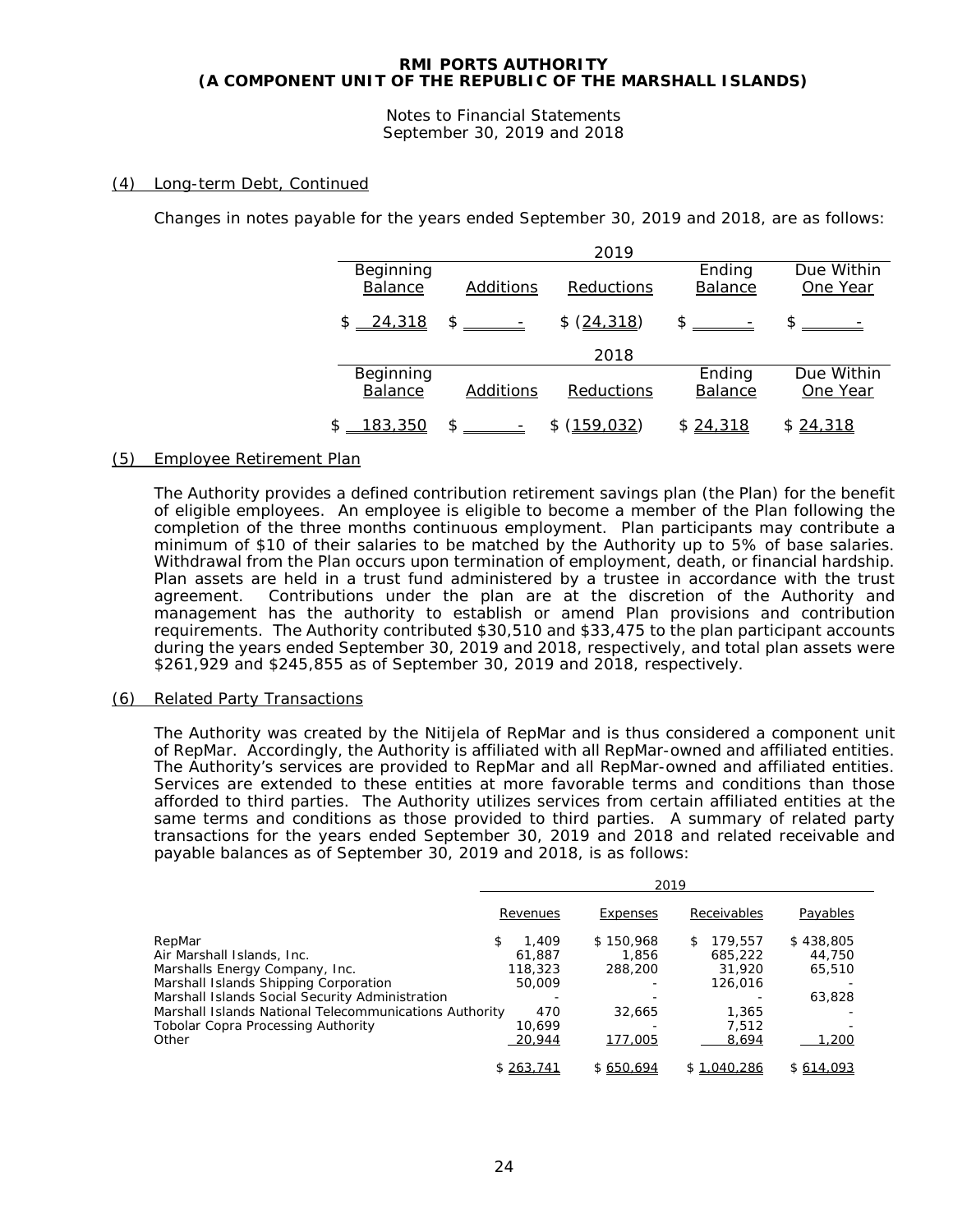Notes to Financial Statements September 30, 2019 and 2018

# (6) Related Party Transactions, Continued

|                                                        | 2018      |           |                |           |  |
|--------------------------------------------------------|-----------|-----------|----------------|-----------|--|
|                                                        | Revenues  | Expenses  | Receivables    | Payables  |  |
| RepMar                                                 | \$<br>476 | \$145,976 | 177.636<br>\$  | \$375,406 |  |
| Air Marshall Islands, Inc.                             | 64,850    | 1,484     | 603,818        | 44,050    |  |
| Marshalls Energy Company, Inc.                         | 133,882   | 240.462   | 15,945         | 5,037     |  |
| Marshall Islands Shipping Corporation                  | 56,034    |           | 151,101        |           |  |
| Marshall Islands Social Security Administration        |           |           |                | 74,673    |  |
| Marshall Islands National Telecommunications Authority | 346       | 33,132    | 1.494          | 2,566     |  |
| <b>Tobolar Copra Processing Authority</b>              | 18,676    |           | 7.452          |           |  |
| Other                                                  | 8,415     | 218,559   | 3,724          | 7,778     |  |
|                                                        | \$282.679 | \$639.613 | 961.170<br>SS. | \$509.510 |  |

The above receivables from affiliates are uncollateralized, interest free and have no set repayment terms.

During the years ended September 30, 2019 and 2018, the Authority purchased fuel from a local company of \$143,043 and \$154,528, respectively, owned by a Board member.

In 2010, the Authority entered into a \$313,385 loan with Air Marshall Islands, Inc. (AMI) whereby the Authority provided funding to AMI for operational purposes. Outstanding advances amount to \$31,871 and \$147,161 as of September 30, 2019 and 2018, respectively. The loan bears interest fixed at 8% per annum and is payable in 30 monthly installments of \$11,560 beginning September 30, 2010. AMI has been delinquent since February 2011. The allowance for doubtful accounts provided for related parties aggregated \$1,015,120 and \$953,743 as of September 30, 2019 and 2018, respectively.

In accordance with established tariffs, the Authority imposes compulsory pilotage fees on all commercial vessels arriving at port facilities in Majuro that are one-hundred gross tonnage and over. In order to provide this service, the Authority utilizes the services of qualified pilots. Since the inception of compulsory pilotage, the majority of qualified pilots are employees of the Authority and other RepMar Ministries and Agencies. Pilots retain forty (40) percent of compensation and the Authority retains sixty (60) percent. Ten (10) percent of the compensation collected by the Authority shall be remitted to the Ministry of Transportation, Communication and Information Technology. It is the intention of the Authority to train pilots in accordance with the pilotage regulations. During the years ended September 30, 2019 and 2018, the Authority compensated qualified pilots, who were employees and directors of the Authority, for pilotage services of \$70,495 and \$130,162, respectively.

In 2007, the Authority entered into a memorandum of understanding (MOU) with RepMar's Ministry of Finance, Banking and Postal Service to transfer the responsibility of lease payments to the Authority for parcels of land under the Authority's jurisdiction based on ground leases executed by RepMar. Under the MOU, the Authority shall pay the Ministry of Finance, Banking and Postal Service an annual lease payment of \$281,444, payable in four equal quarterly installments of \$70,361 (see note 7). In 2011, the Authority entered into an amended MOU to reimburse the Ministry of Finance, Banking and Postal Service an additional \$54,126 for lease payments made by RepMar to various landowners on certain lands controlled or occupied by the Authority. This amount covered periods from 2007 to the first quarter of 2011. The revised annual lease payment of \$294,180 is payable in four equal quarterly installments of \$73,545, commencing February 18, 2011. In 2017, the Authority entered into an amended MOU to pay the Ministry of Finance, Banking and Postal Service a reduction of \$182,367 for certain lease payments made by RepMar to various landowners on certain lands controlled or occupied by the Authority. The revised annual lease payment of \$111,813 is payable in four equal quarterly installments of \$27,953, commencing October 2017.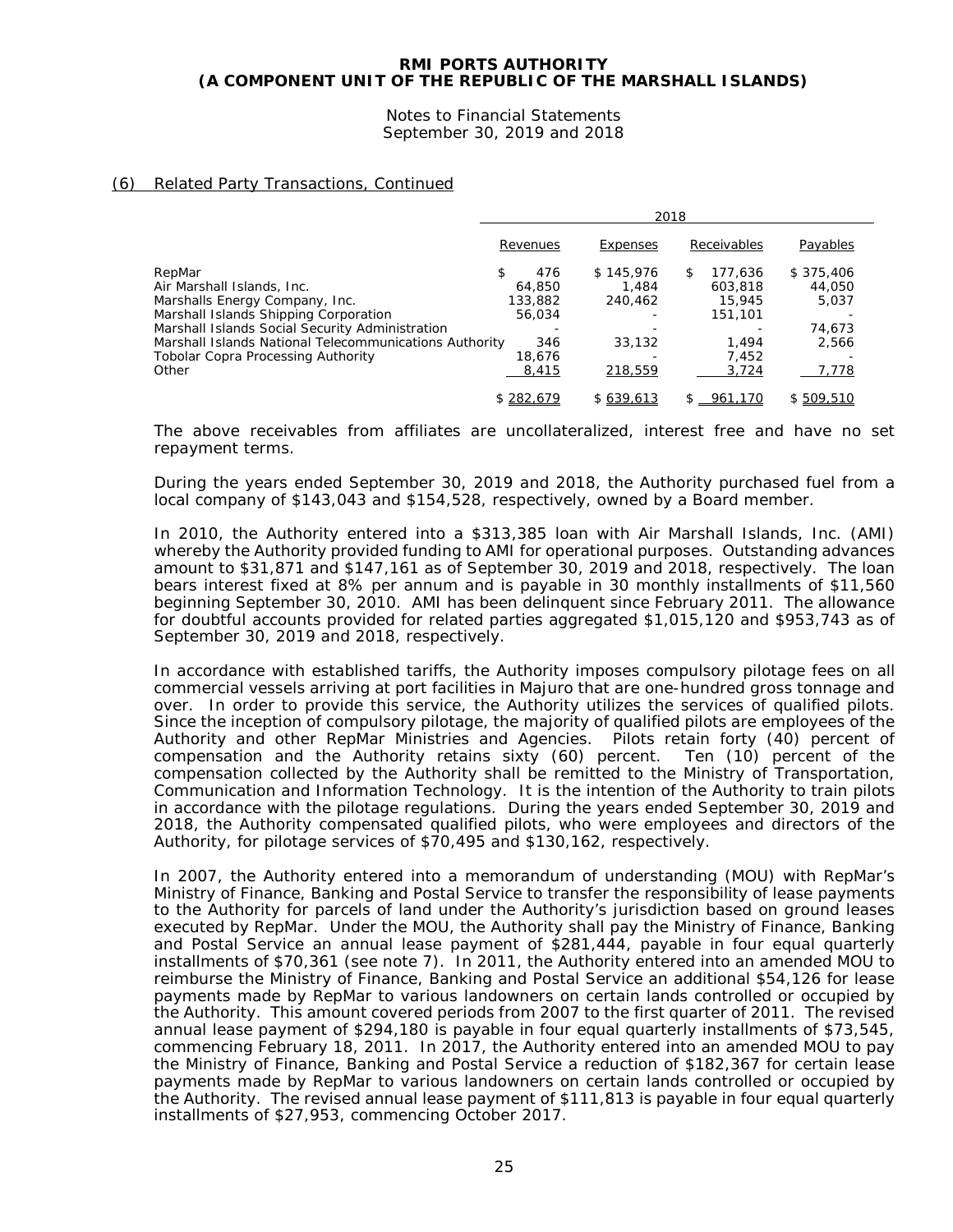Notes to Financial Statements September 30, 2019 and 2018

# (6) Related Party Transactions, Continued

Public Laws No. 2011-58 and No. 2010-43 authorized annual \$500,000 distributions from the Authority to RepMar's General Fund for fiscal years 2011 and 2012. As of September 30, 2019 and 2018, the Authority was liable to RepMar for \$285,714 pertaining to these authorized distributions. The Authority is currently negotiating with RepMar for forgiveness of the foregoing liabilities and adjustment, if any, will be recorded prospectively.

In 2017, the Cabinet approved the transfer of re-aligned road at the west side of the airport from the Authority to the Ministry of Works, Infrastructures and Utilities with cost of \$5,769,656 and accumulated depreciation of \$1,615,503.

#### (7) Commitments

#### Leases

The Authority is the lessor of certain space at the Amata Kabua International Airport. The leases have two-year term or greater expiring on varying dates through December 31, 2025.

The Authority is under an amended lease agreement with a stevedoring company for the container yard located at the Port of Majuro, currently expiring on December 31, 2020. The terms of the amended lease requires a minimum lease payment of \$19,194 per annum paid quarterly, plus a gross receipts fee equal to 1.5% of total operating revenues. Additional rental income under this lease for the years ended September 30, 2019 and 2018 amounted to \$60,037 and \$59,620, respectively.

The Authority is under a lease agreement with the Marshall Islands Shipping Corporation to lease out warehouse space. Additional rental income under this lease for the year ended September 30, 2019 amounted to \$27,558. The current lease terms require a minimum monthly \$2,297 payment.

Total future minimum lease income for subsequent years ending September 30, is as follows:

| Year ending<br>September 30, |           |
|------------------------------|-----------|
| 2020                         | \$236,548 |
| 2021                         | 168,918   |
| 2022                         | 65,500    |
| 2023                         | 7,862     |
| 2024                         | 7,862     |
| 2025                         | 1,966     |
|                              |           |
| Total                        |           |

Effective 2007, RepMar's Ministry of Finance, Banking and Postal Service transferred the responsibility of lease payments to the Authority for parcels of land under the Authority's jurisdiction, based on ground leases executed by RepMar. The Authority has to maintain this responsibility until mutually terminated by both parties. Since there is no definite term on the transfer of responsibility, no future lease commitments have been disclosed.

#### U.S. Federal Grants

As of September 30, 2019, the Authority has been awarded a total of \$82,802,059 of grant awards from the United States Department of Transportation. As of September 30, 2019, \$1,363,163 has not been received and expended for various capital projects.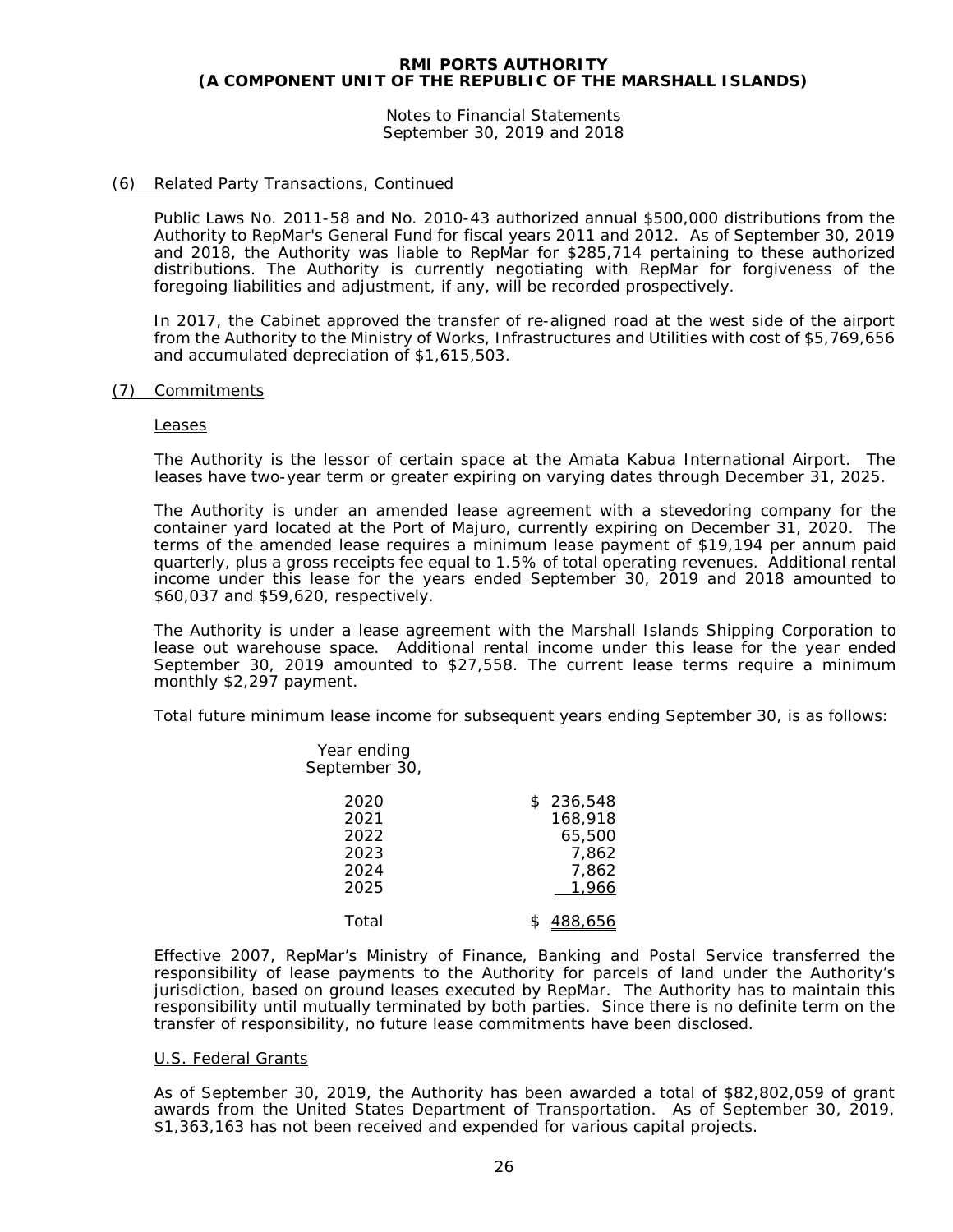Notes to Financial Statements September 30, 2019 and 2018

# (7) Commitments, Continued

**Other** 

In 2012, the Authority's Board of Directors directed management to issue and/or approve bunkering, dock usage, and other services or clearances for Koo's fishing vessels without pilotage. The Board will continue to work with the Minister of Transportation and Communication and the RepMar Cabinet to achieve a resolution of this matter.

On February 11, 2019, the Authority entered into a two year agreement with Majuro Atoll Local Government (MalGov) whereby anchorage fees collected by the Authority will be allocated to MalGov for the purpose of performing certain services on areas outside of the jurisdiction of the Federal Aviation Administration. During the year ended September 30, 2019, the Authority provided cash contribution to MalGov of \$63,793 in accordance with the agreement.

#### (8) Contingencies

At September 30, 2019, outstanding receivables due from Air Marshall Islands, Inc. (AMI) recorded by the Authority of \$685,222 remain uncollected. The Authority is currently negotiating with AMI insofar as collection on this amount. Management is of the opinion that collection efforts will be favorable and thus no allowance for uncollectible accounts is considered necessary.

In the ordinary course of business, a claim has been filed against the Authority. Management does not believe that the plaintiff will prevail and the ultimate outcome is currently not determinable. Therefore, no provision has been recorded in the accompanying financial statements for losses, if any, that may result.

# (9) Risk Management

The Authority is exposed to various risks of loss related to torts; theft of, damage to, and destruction of assets; errors and omissions; injuries to employees; and natural disasters. The Authority has elected to purchase commercial insurance from independent third parties for the risks of loss to which it is exposed with the exception of its dock facilities or operations. Settled claims have not exceeded this commercial coverage in any of the past three years. For other risks of loss to which it is exposed, the Authority has elected not to purchase commercial insurance. Instead, the Authority believes it is more economical to manage its risks internally. Claims expenses and liabilities are reported when it is probable that a loss has occurred and the amount of that loss can be reasonably estimated. These losses include an estimate of claims that have been incurred but not reported. No material losses have resulted from the Authority's risk management activities for the past three years.

#### (10) Subsequent Event

On January 30, 2020, the World Health Organization (WHO) declared the current novel coronavirus (COVID-19) outbreak a Public Health Emergency of International Concern (PHEIC). Since January 24, 2020, RepMar's Ministry of Health and Human Services (MHHS) has been issuing travel advisories and restrictions, subject to regular review, in response to the declaration of PHEIC. The succeeding travel advisories suspended all incoming passenger travel via air and sea from the affected countries and issued certain restrictions to container vessels arriving at the Marshall Islands. On March 8, 2020, MHHS issued another travel advisory that totally suspended all international travelers coming into the Marshall Islands via air travel, which has not been lifted as of July 6, 2020. These travel restrictions negatively impact the Authority's revenues and the Authority may become dependent upon the future financial support of RepMar. However, the effect of the pandemic on RepMar is also uncertain and future available funding to RepMar component units may be limited. Due to the uncertainty of events, the Authority is unable to reasonably estimate its ultimate financial impact.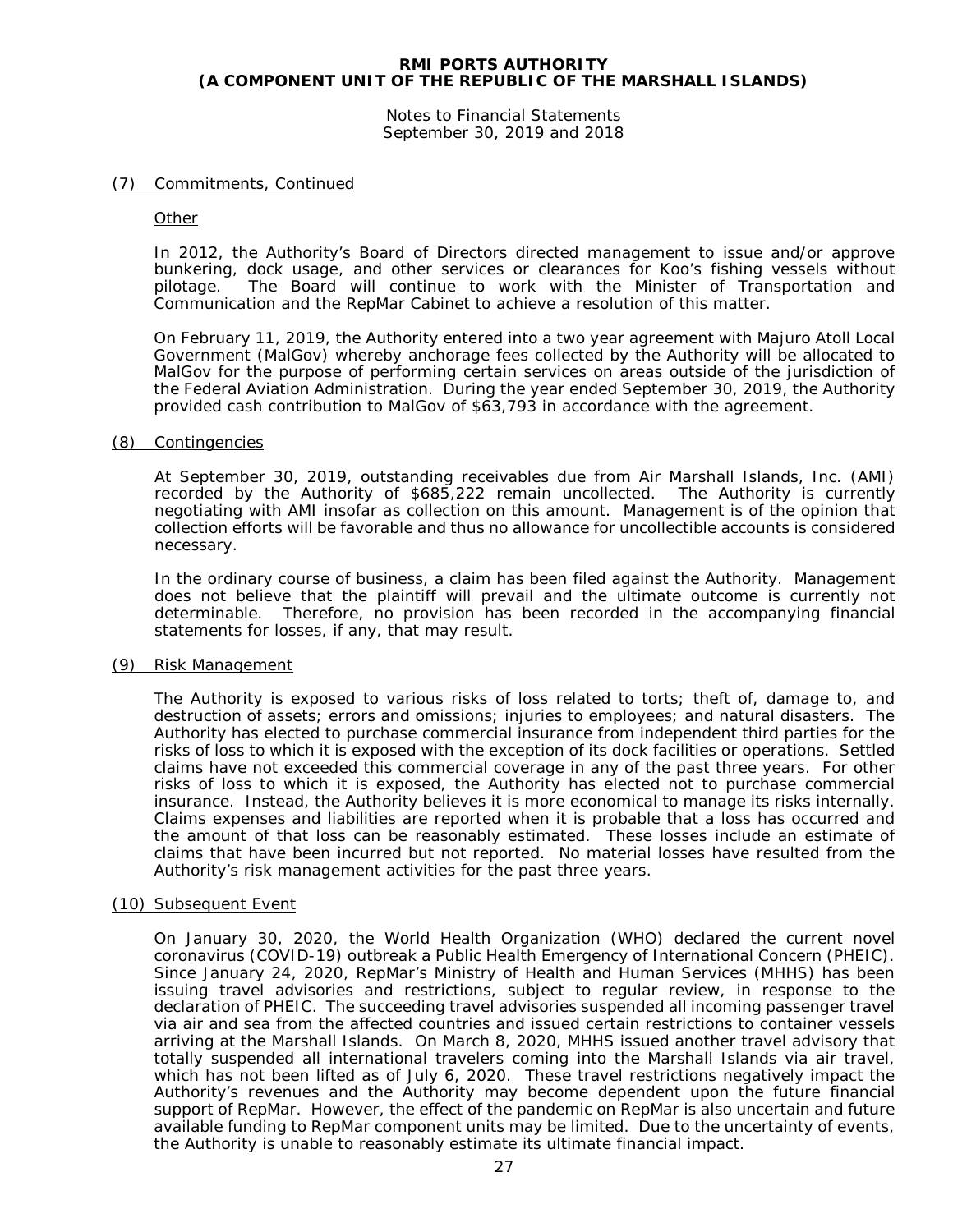# **RMI PORTS AUTHORITY**

# **(A COMPONENT UNIT OF THE REPUBLIC OF THE MARSHALL ISLANDS)**

# Combining Divisional Statement of Revenues, Expenses and Changes in Net Position Year Ended September 30, 2019

|                                            | Airport<br>Seaport |                   |                   |  |
|--------------------------------------------|--------------------|-------------------|-------------------|--|
|                                            | Division           | Division          | Total             |  |
| Operating revenues:                        |                    |                   |                   |  |
| Seaport fees                               | \$                 | \$<br>3,027,713   | \$<br>3,027,713   |  |
| <b>Aviation fees</b>                       | 897,440            |                   | 897,440           |  |
| Concession and lease income                | 134,913            | 143,474           | 278,387           |  |
| Screening fee                              | 149,112            |                   | 149,112           |  |
| Special overtime charges                   | 84,672             |                   | 84,672            |  |
| Cargo                                      | 50,722             | 555               | 51,277            |  |
| Other                                      | 214,738            | 61,134            | 275,872           |  |
|                                            | 1,531,597          | 3,232,876         | 4,764,473         |  |
| Bad debts recovery                         | 35,338             | 35,338            | 70,676            |  |
| Total operating revenues                   | 1,566,935          | 3,268,214         | 4,835,149         |  |
| Operating expenses:                        |                    |                   |                   |  |
| Depreciation and amortization              | 4,178,957          | 486,611           | 4,665,568         |  |
| Salaries and wages                         | 763,623            | 664,270           | 1,427,893         |  |
| Pilotage                                   | ÷,                 | 402,437           | 402,437           |  |
| Utilities                                  | 263,564            | 31,736            | 295,300           |  |
| Training and travel                        | 123,470            | 94,872            | 218,342           |  |
| Pilot boat                                 |                    | 156,715           | 156,715           |  |
| Repairs and maintenance                    | 104,350            | 16,214            | 120,564           |  |
| Land lease                                 | 80,200             | 31,613            | 111,813           |  |
| Gas, oil, and fuel                         | 58,183             | 23,967            | 82,150            |  |
| Insurance                                  | 25,148             | 31,795            | 56,943            |  |
| Professional fees                          | 17,668             | 17,668            | 35,336            |  |
| Communications                             | 19,378             | 13,248            | 32,626            |  |
| Bank charges                               | 19,246             | 2,040             | 21,286            |  |
| Supplies                                   | 9,626              | 8,462             | 18,088            |  |
| Freight and handling fees                  | 13,685             | 1,518             | 15,203            |  |
| Fire, safety and security                  | 7,768              | 6,518             | 14,286            |  |
| Dues and subscriptions                     | 11,393             | 2,843             | 14,236            |  |
| Sitting fees                               | 6,800              | 6,800             | 13,600            |  |
| Laundry and cleaning                       | 11,156             | 2,198             | 13,354            |  |
| Taxes and licenses                         | 7,074              | 5,928             | 13,002            |  |
| Capital outlays                            | 5,714              | 5,559             | 11,273            |  |
| Representation                             | 5,639              | 4,835             | 10,474            |  |
| Meetings                                   | 4,022              | 5,476             | 9,498             |  |
| Miscellaneous                              | 12,558             | 8,484             | 21,042            |  |
| Total operating expenses                   | 5,749,222          | 2,031,807         | 7,781,029         |  |
| Operating (loss) income                    | (4, 182, 287)      | 1,236,407         | (2, 945, 880)     |  |
| Nonoperating revenues (expenses):          |                    |                   |                   |  |
| Interest income                            | 5,878              | 75,063            | 80,941            |  |
| Interest expense                           | (416)              | (111)             | (527)             |  |
| Contributions to MALGOV                    |                    | (63, 793)         | (63, 793)         |  |
| Total nonoperating revenues, net           | 5,462              | 11,159            | 16,621            |  |
| Income (loss) before capital contributions | (4, 176, 825)      | 1,247,566         | (2,929,259)       |  |
| Capital contributions from U.S. government | 77,773             |                   | 77,773            |  |
| Change in net position                     | (4,099,052)        | 1,247,566         | (2,851,486)       |  |
| Net position at beginning of year          | <u>46,620,010</u>  | <u>18,802,345</u> | <u>65,422,355</u> |  |
| Net position at end of year                | 42,520,958<br>\$   | 20,049,911<br>\$  | 62,570,869<br>\$  |  |

See accompanying independent auditor's report.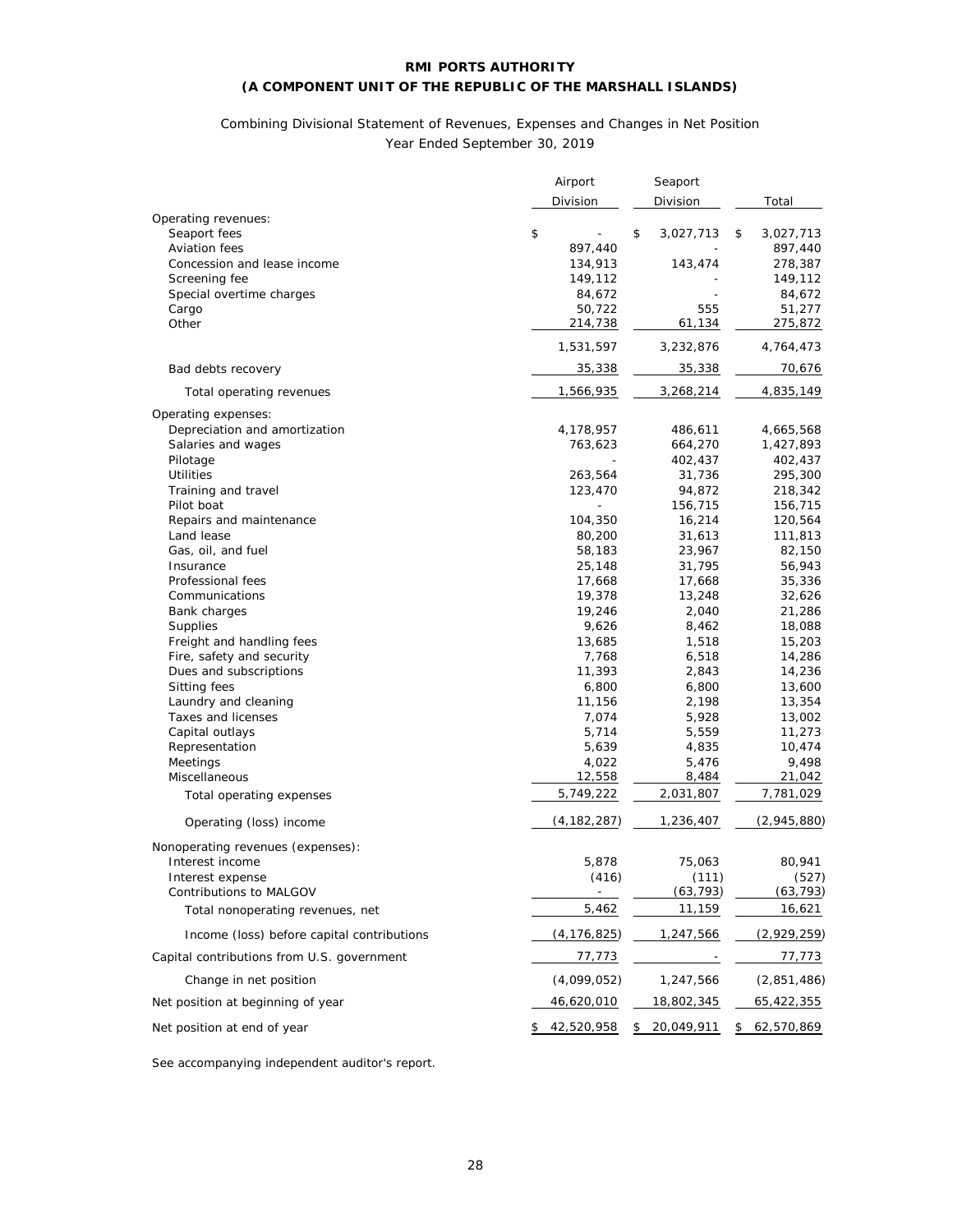

Deloitte & Touche LLP 361 South Marine Corps Drive Tamuning, GU 96913-3973 USA

Tel: +1 (671) 646-3884 Fax: +1 (671) 649-4265

www.deloitte.com

#### **INDEPENDENT AUDITORS' REPORT ON INTERNAL CONTROL OVER FINANCIAL REPORTING AND ON COMPLIANCE AND OTHER MATTERS BASED ON AN AUDIT OF FINANCIAL STATEMENTS PERFORMED IN ACCORDANCE WITH** *GOVERNMENT AUDITING STANDARDS*

Board of Directors RMI Ports Authority:

We have audited, in accordance with the auditing standards generally accepted in the United States of America and the standards applicable to financial audits contained in *Government Auditing Standards* issued by the Comptroller General of the United States, the financial statements of RMI Ports Authority (the Authority), which comprise the statement of net position as of September 30, 2019, and the related statements of revenues, expenses and changes in net position and of cash flows for the year then ended, and the related notes to the financial statements, and have issued our report thereon dated July 6, 2020.

# **Internal Control Over Financial Reporting**

In planning and performing our audit of the financial statements, we considered the Authority's internal control over financial reporting (internal control) to determine the audit procedures that are appropriate in the circumstances for the purpose of expressing our opinion on the financial statements, but not for the purpose of expressing an opinion on the effectiveness of the Authority's internal control. Accordingly, we do not express an opinion on the effectiveness of the Authority's internal control.

A *deficiency in internal control* exists when the design or operation of a control does not allow management or employees, in the normal course of performing their assigned functions, to prevent, or detect and correct, misstatements on a timely basis. A *material weakness* is a deficiency, or a combination of deficiencies, in internal control, such that there is a reasonable possibility that a material misstatement of the entity's financial statements will not be prevented, or detected and corrected on a timely basis.

Our consideration of internal control was for the limited purpose described in the first paragraph of this section and was not designed to identify all deficiencies in internal control that might be material weaknesses or significant deficiencies and therefore, material weaknesses or significant deficiencies may exist that have not been identified. We did identify certain deficiencies in internal control, described in the accompanying Schedule of Findings and Questioned Costs as items 2019-02 and 2019-03, which we consider to be material weaknesses.

# **Compliance and Other Matters**

As part of obtaining reasonable assurance about whether the Authority's financial statements are free of material misstatement, we performed tests of its compliance with certain provisions of laws, regulations, contracts, and grant agreements, noncompliance with which could have a direct and material effect on the determination of financial statement amounts. However, providing an opinion on compliance with those provisions was not an objective of our audit, and accordingly, we do not express such an opinion. The results of our tests disclosed instances of noncompliance or other matters that are required to be reported under *Government Auditing Standards* and which are described in the accompanying Schedule of Findings and Responses as item 2019-01.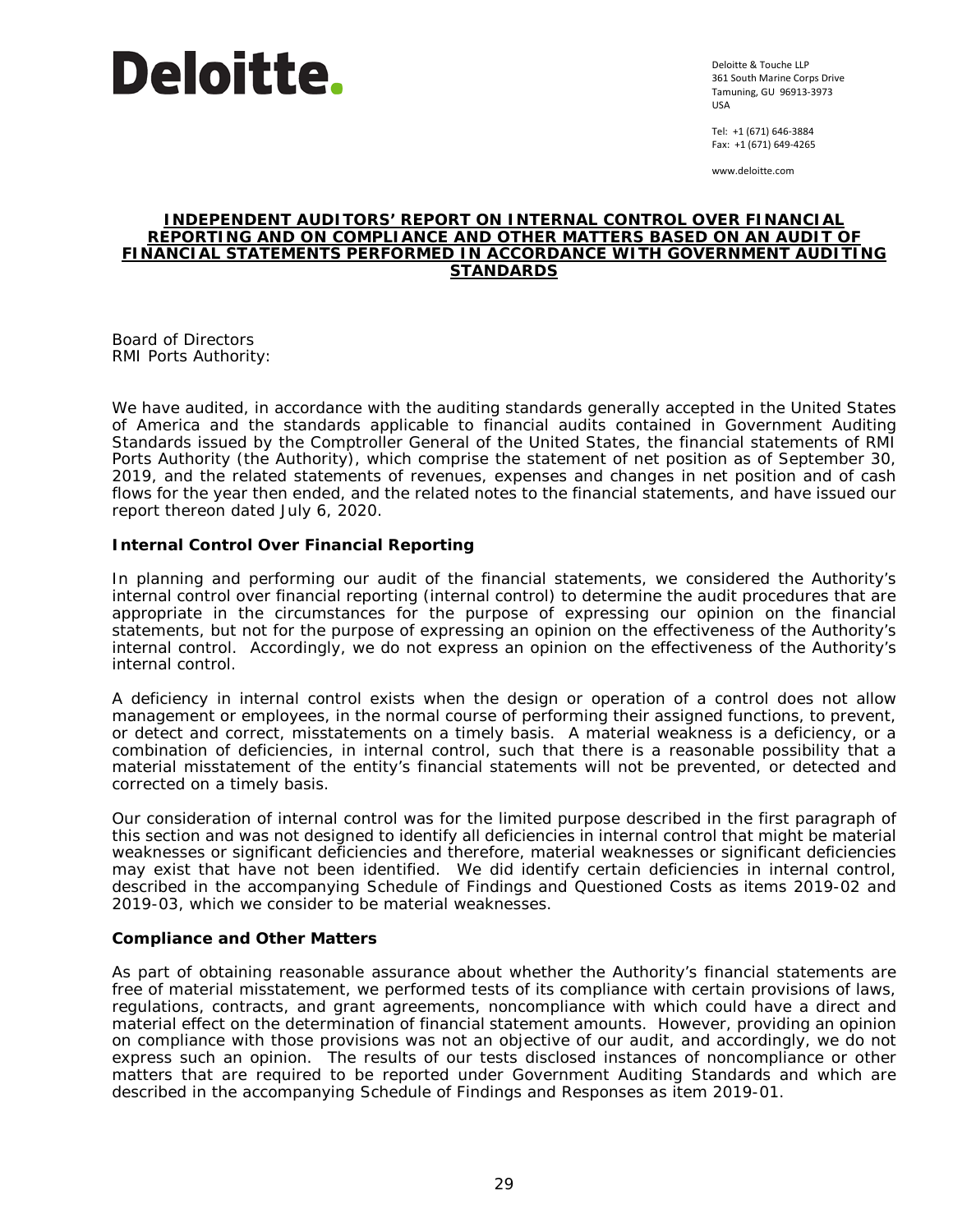# **Deloitte.**

# **The Authority's Response to Findings**

The Authority's response to the findings identified in our audit is described in the accompanying corrective action plan. The Authority's response was not subjected to the auditing procedures applied in the audit of the financial statements and, accordingly, we express not opinion on it.

# **Purpose of this Report**

The purpose of this report is solely to describe the scope of our testing of internal control and compliance and the results of that testing, and not to provide an opinion on the effectiveness of the entity's internal control or on compliance. This report is an integral part of an audit performed in accordance with *Government Auditing Standards* in considering the entity's internal control and compliance. Accordingly, this communication is not suitable for any other purpose.

bitte Nachell

July 6, 2020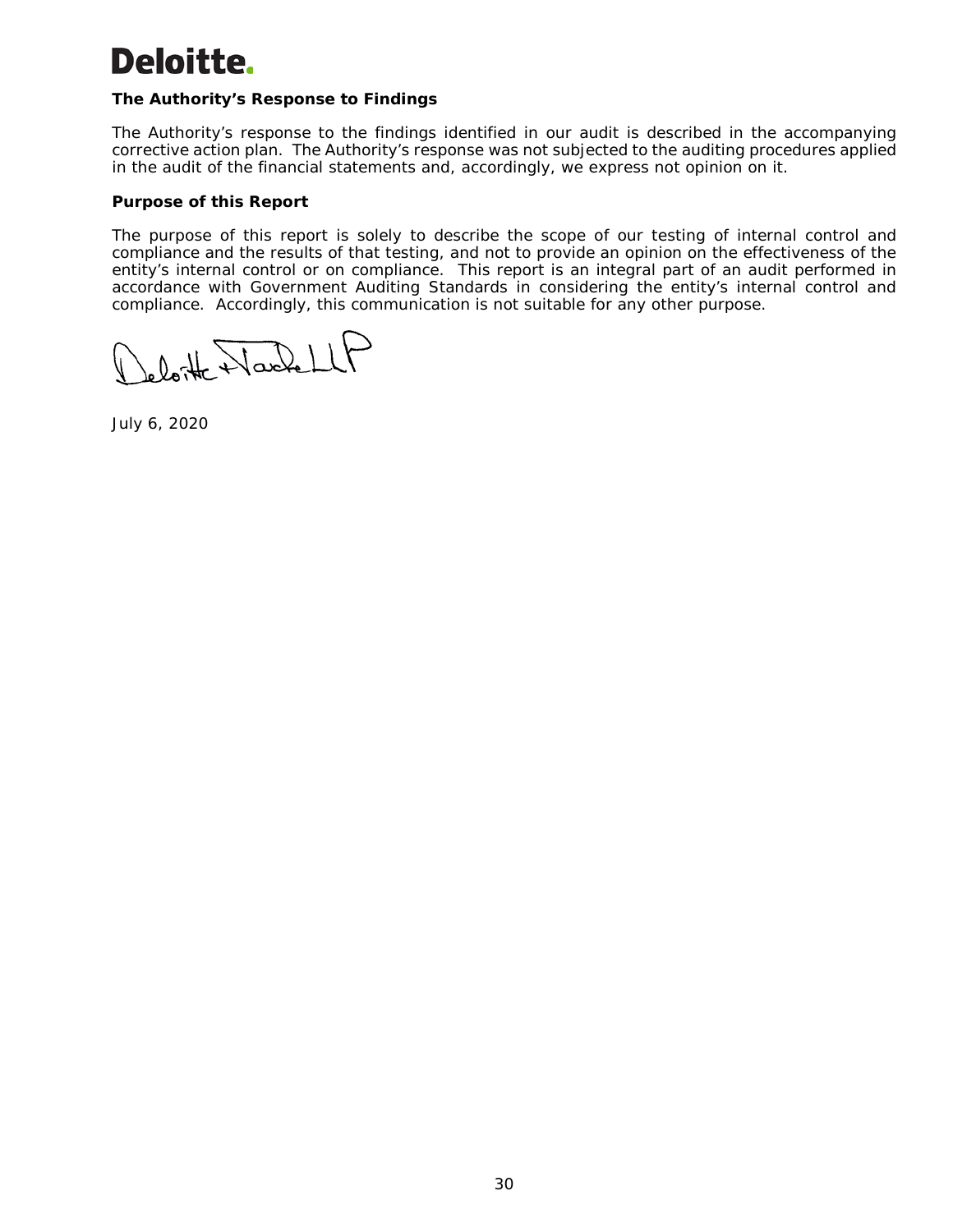Schedule of Findings and Responses Year Ended September 30, 2019

Finding No. 2019-01 Area: Local Noncompliance

Criteria: RepMar's Procurement Code states the following:

- (a) Section 124 unless otherwise authorized by law, all Government contracts shall be awarded by competitive sealed bidding.
- (b) Section 127 procurement of goods and services not exceeding \$25,000 may be made in accordance with small purchase procedures promulgated by RepMar's Policy Office. Small purchase procedures are those relatively simple and informal methods for securing services, supplies, or other property that do not cost more than \$25,000. RepMar's Ministry of Finance has previously declared that if small purchase procedures are used, price or rate quotations shall be obtained from an adequate number of qualified sources.
- (c) Section 126.7 award shall be made to the responsible offeror whose proposal is determined in writing to be the most advantageous to the Government taking into consideration price and the evaluation factors set forth in the Request for Proposals. No other factors or criteria shall be used in the evaluation. The contract file shall contain the basis on which the award is made.
- (d) Section 128 a contract may be awarded for supply, service, or construction item without completion when it is determined in writing that there is only one source for the required supply, service, or construction item.

Condition: The following purchases and transactions were not adequately documented to evidence compliance with the RMI procurement code:

- 1) Building improvements of \$177,652
- 2) Other operating expenses of \$63,247
- 3) Vehicle parts of \$54,950
- 4) Construction in progress of \$47,321
- 5) Equipment of \$28,750

Cause: The cause of the above condition is a lack of adequate internal control policies and procedures requiring documentation of compliance with RepMar's Procurement Code.

Effect: The effect of the above condition is noncompliance with RepMar's Procurement Code.

Recommendation: We recommend that management establish adequate internal control policies and procedures requiring compliance with RepMar's Procurement Code

Auditee Response and Corrective Action Plan: Management agrees with the findings, with the exception as explained in the following:

1. Building improvement was done at the airport. This work was awarded to the contractor as it required immediate action. The Board of RMIPA were notified with the necessary repairs and wall fell off due to poor structure and caused hazard. Therefore, we took immediate action to resolve this issue.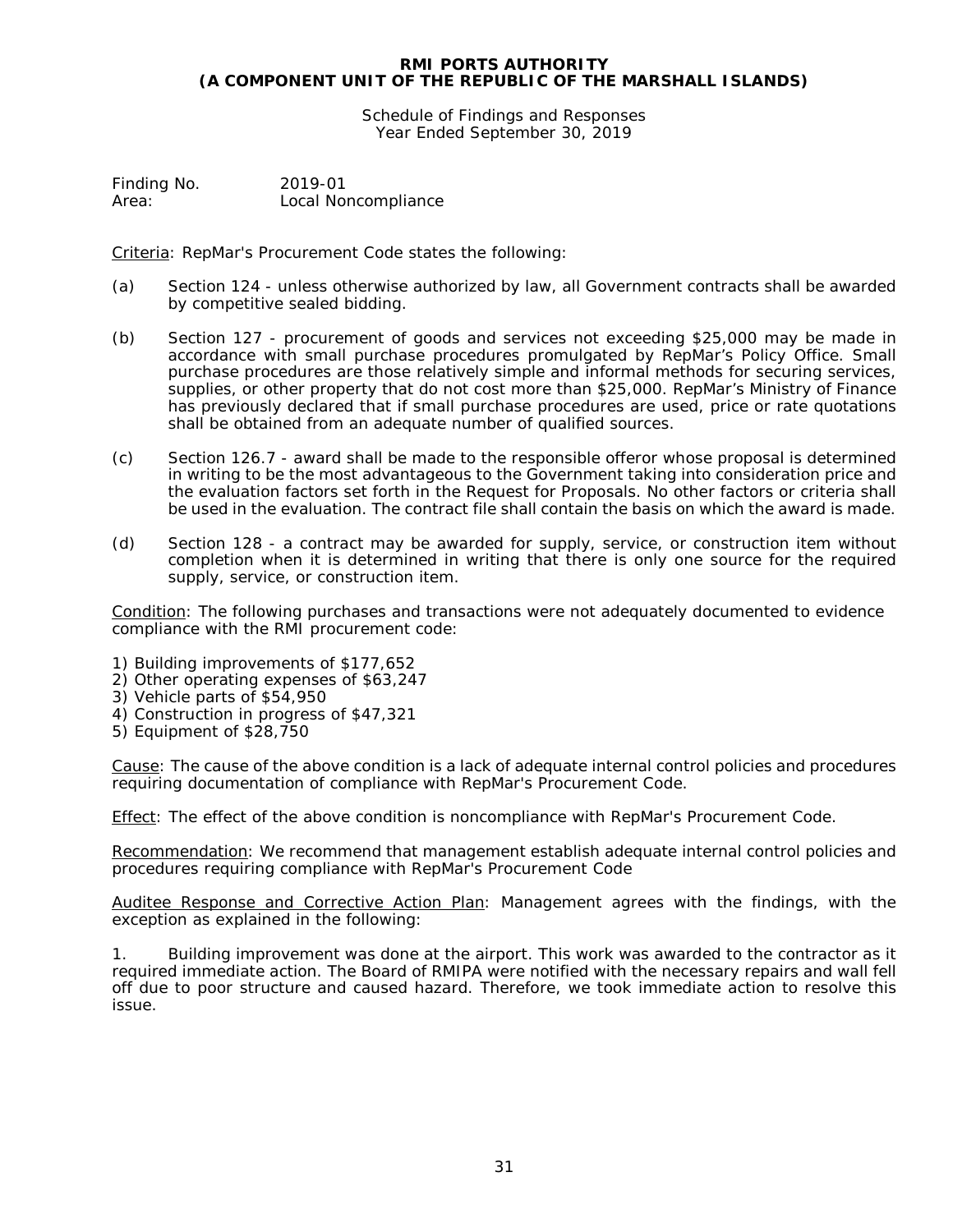Schedule of Findings and Responses, Continued Year Ended September 30, 2019

Finding No. 2019-01, Continued Area: Local Noncompliance

# Auditee Response and Corrective Action Plan, Continued:

2. Operating expense which were executed with limited options available for the procurement of tires for the fire truck. As part of the regulatory requirement, the fire truck should be fully operational. Furthermore, only one supplier was identified with the specification of the tires and availability. Further to this, United Airline is a stand-alone / monopoly service provider in RMI. Therefore, RMIPA did not have alternative options available but to secure the airline tickets from them as and when required.

3. Purchase of outboard engine for the pilot boat was done was urgency. Pilotage fee is a major source of revenue stream.

4. Payment to PRZYM consulting resulted from the airport structural analysis and independent technical report required since there are requirements and knowledge for this kind of service. This is ongoing project for the new terminal.

5. The procurement for the CCTV was done due to the upcoming IKO and TSA audit. This was the concern raised previously and was not addressed. These audits are important as reports are given to FAA. This purchase was done from a local vendor as the material required were available.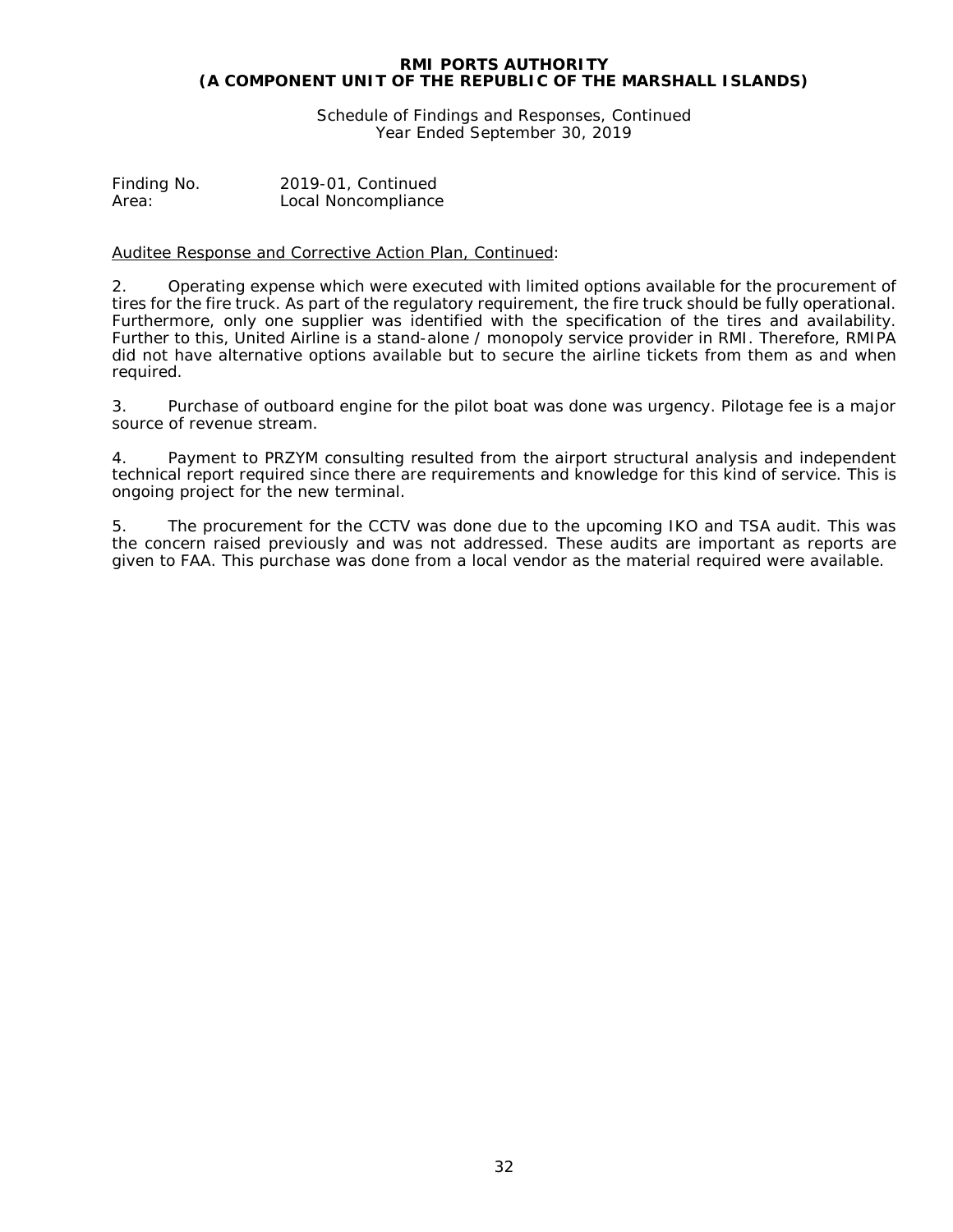Schedule of Findings and Responses, Continued Year Ended September 30, 2019

Finding No.: 2019-02<br>Area: Timely Fi **Timely Financial Reporting** 

Criteria: Timely financial reporting should be facilitated by internal control conducive to the preparation and independent review of reconciliations of significant general ledger accounts.

Condition: The Authority did not close fiscal year September 30, 2019 financial information (trial balance and subsidiary ledgers) until March 17, 2020.

Cause: The cause of the above condition is the lack of timely closing of the year-end financial statements with review and reconciliation of significant general ledger accounts.

Effect: The trial balance and subsidiary ledgers were not provided in a timely manner.

Recommendation: We recommend that the Authority implement internal control procedures to facilitate timely general ledger reconciliation processes.

Auditee Response and Corrective Action Plan: Management notes the concern raised by auditors. RMIPA Comptroller position had been vacant from November 15th, 2019. We hope that we are able to secure a suitable replacement once that inbound travel ban/restriction has been uplifted by the RMI Government.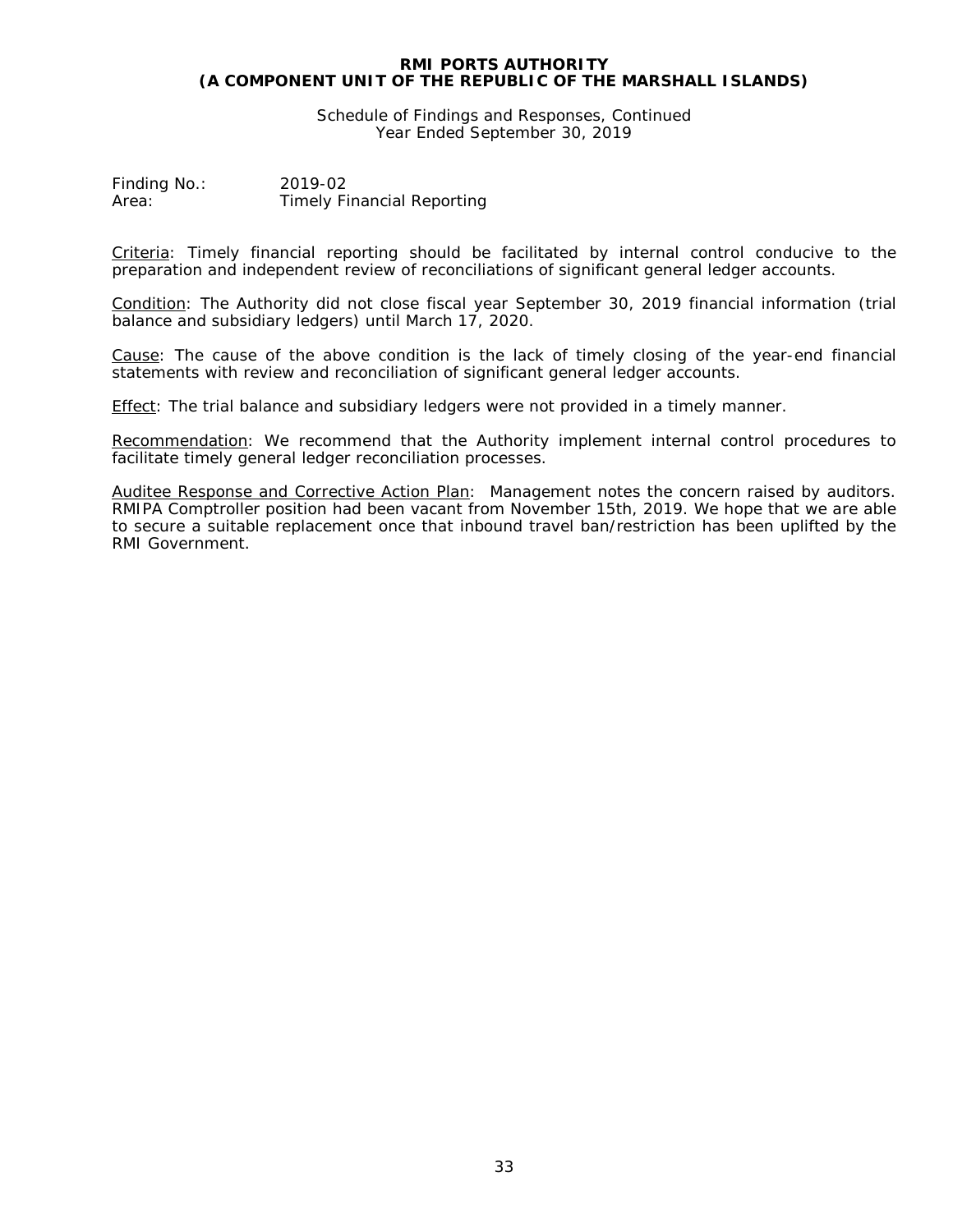Schedule of Findings and Responses, Continued Year Ended September 30, 2019

Finding No.: 2019-03 Area: Reconciliation of Daily Cash Reports and Airline Manifests

Criteria: Reconciliation of daily sales report (DSR) and airline manifests should be performed as a fundamental internal control in safeguarding the Authority's cash collections.

Condition: We noted that the Authority does not implement strict internal controls over the reconciliation of the daily DSR and airline manifests. Furthermore, in our testing of revenues, we noted below as a result of the lack of daily reconciliation.

- a. In 16 sample days tested, we noted variances between the daily sales reports and manifests. Student and children passengers are exempted from domestic departure fees or a discount of \$5 for international flights. The Authority only ticks the manifest if the passenger is a student/child for domestic flights and no documentation for international flights. Further, documentation or proof of collection discount/exemption could not be provided for verification.
- b. In 3 sample days tested, we noted no collection of domestic departure fees despite the confirmed flight schedules from the airline and from the Aerodrome Flight Information System (AFIS). This could possibly indicate a collection shortage.

Cause: The cause of the above condition is due to ineffective internal controls over the reconciliation of DSR and airline manifests.

Effect: The effect of the above condition is the possible understatement of revenues and cash.

Recommendation: We recommend management implement internal control procedures over:

- a. Documentation of collection discount and/or exemption and safekeeping of documents (including copies of the identification cards, etc.) as evidence of such; and
- b. Daily submission, review and reconciliation of DSR against airline manifest and other reports, such as the RetailEdge reports and AFIS reports. Formal documentation should be prepared that such review occurred. Variances, if any, should be timely resolved or monitored.

Auditee Response and Corrective Action Plan: Management agrees with the finding and recommendation; however, the non-compliance was due to lack of policy and procedures. The corrective action plan is to closely work international airlines and domestic to include the departure fee in ticket price.

Furthermore, management is strengthening its current policy and procedures. This is part of the attempt by management to strengthen the internal control system and putting in place more necessary stringent rules and procedures to safeguard against potential misstatements and irregularities.